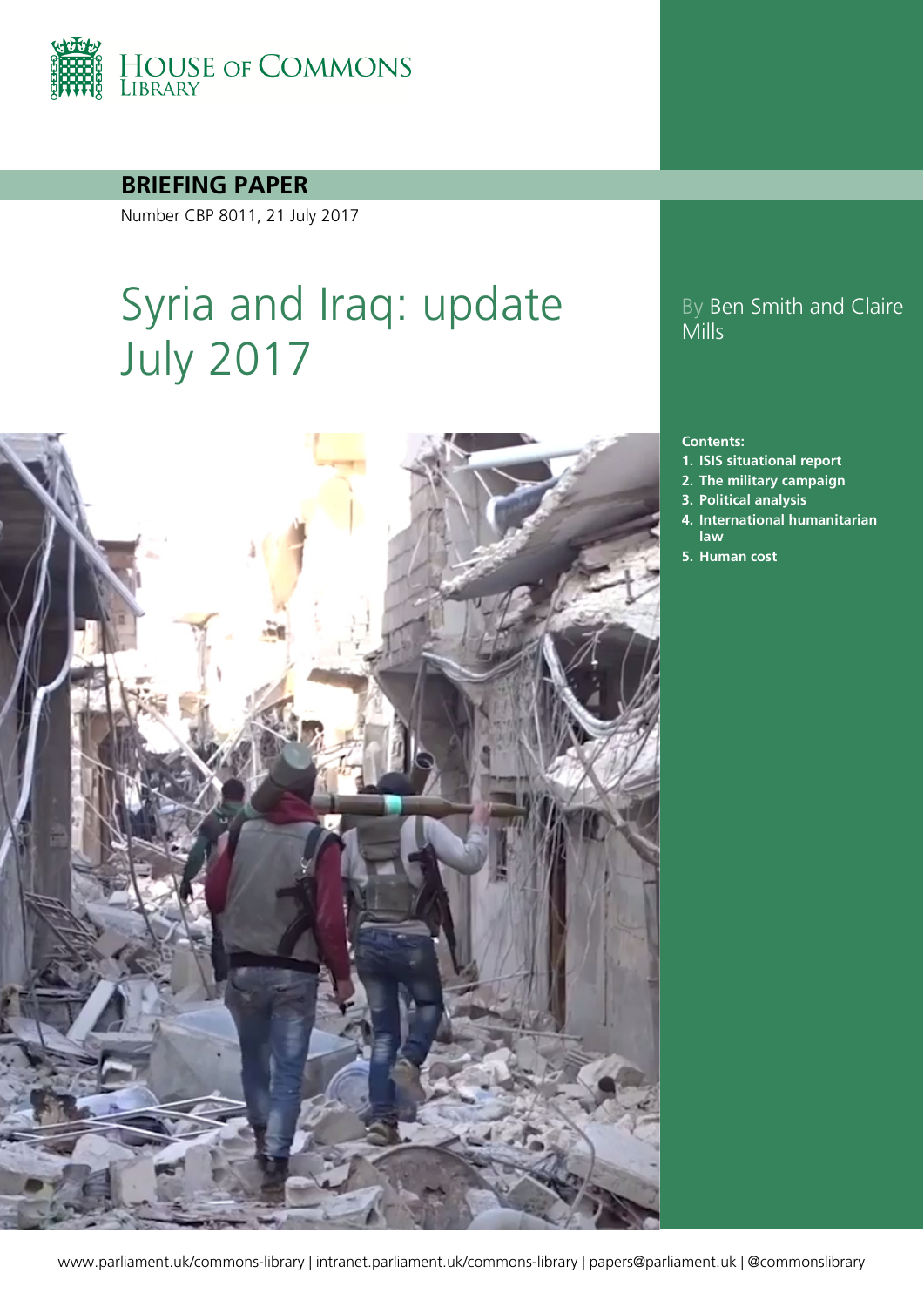## **Contents**

| <b>Summary</b>                                                                                                                                   |                                                          |  |  |
|--------------------------------------------------------------------------------------------------------------------------------------------------|----------------------------------------------------------|--|--|
| <b>ISIS situational report</b><br>Iraq<br>Syria                                                                                                  | 5<br>6<br>9                                              |  |  |
| The military campaign<br>The Trump administration's comprehensive military strategy<br>Who are the main players in the campaign?<br>Air campaign | 13<br>13<br>14<br>14<br>15                               |  |  |
| British participation<br>Training                                                                                                                | 17<br>18                                                 |  |  |
| <b>Political analysis</b><br>Syria<br>Kurds<br>Iran<br>Iraq<br>Shifting alliances<br>Qatar<br>Future of ISIS                                     | 19<br>19<br>23<br>24<br>25<br>27<br>27<br>28             |  |  |
| International humanitarian law                                                                                                                   | 30                                                       |  |  |
| <b>Human cost</b><br>Casualties of the conflict<br>Humanitarian                                                                                  | 32<br>32<br>34<br>34                                     |  |  |
|                                                                                                                                                  | Train, advise and assist mission<br>UK aid in the region |  |  |

Contributing Authors: Terry McGuinness, Overseas aid, 5.1

Cover page image copyright: [Syrian rebels in Qaboun](https://commons.wikimedia.org/wiki/File:Syrian_rebels_with_M79_Osa_in_Damascus.png) by Qasioun News Agency. This file is licensed under the [Creative Commons](https://en.wikipedia.org/wiki/en:Creative_Commons) [Attribution 3.0 Unported](https://creativecommons.org/licenses/by/3.0/deed.en) license / image cropped.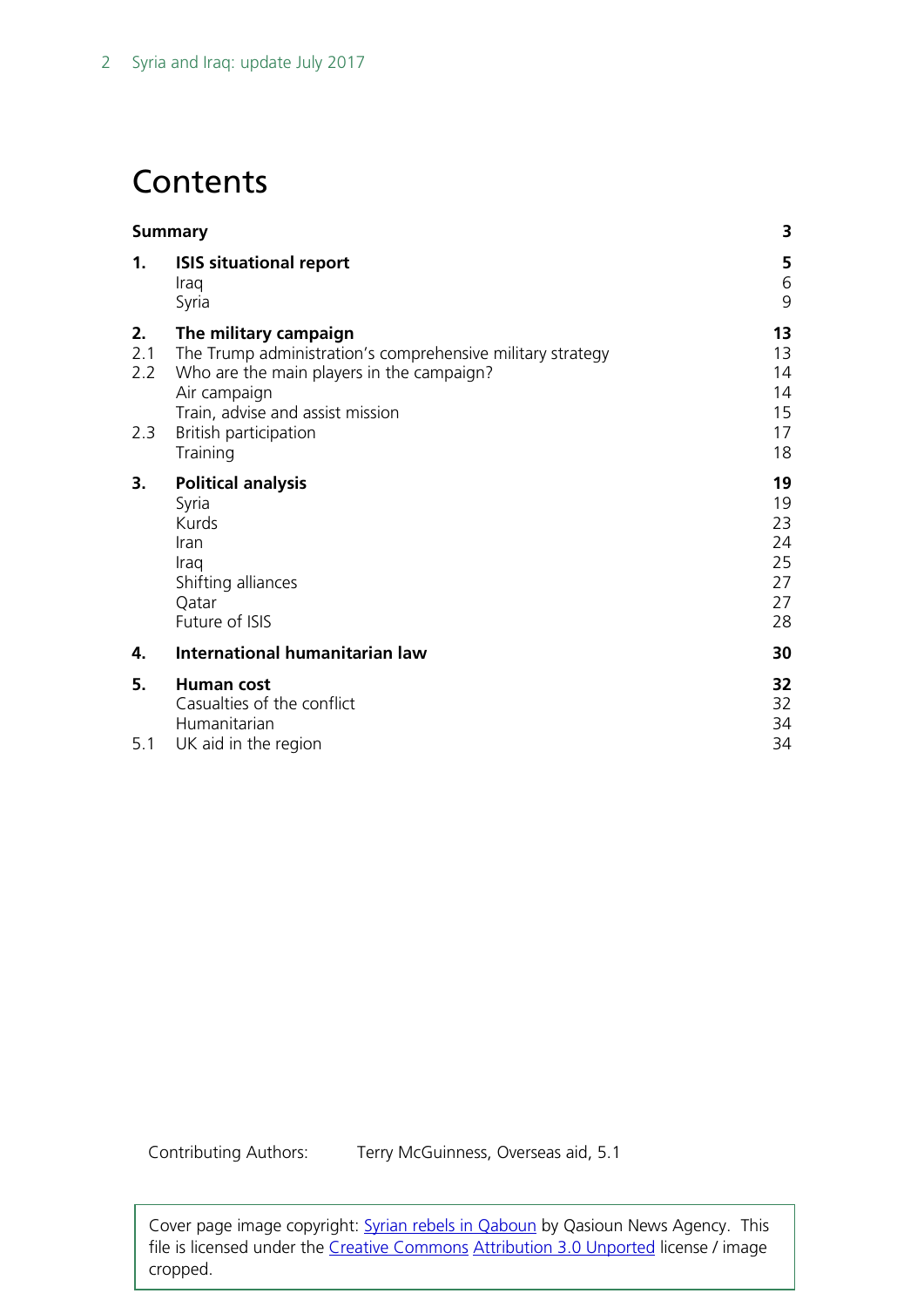## <span id="page-2-0"></span>Summary

ISIS has now lost over 70% of the territory it once held in Iraq, and 51% of its territory in Syria. In a significant blow to ISIS, the Iraqi city of Mosul was liberated by Iraqi Security Forces on 10 July 2017, after nine months of fighting.

Attention is now turning to the remaining areas of Iraq under ISIS control including the cities of Tal Afar and Hawija in Western Iraq and smaller towns in the Euphrates River Valley; and ISIS' self-declared 'capital', al-Raqqa, in Syria. The fight there is being led by the Kurdish YPG, in charge of a multi-ethnic force.

The Trump Administration [intends to](https://www.defense.gov/News/Transcripts/Transcript-View/Article/1188225/department-of-defense-press-briefing-by-secretary-mattis-general-dunford-and-sp/) speed up the anti-ISIS campaign, although there has been no large extra contingent of troops.

NATO has now officially become a member of the coalition.

Syrian opposition forces are still being trained by both the US and the UK, while US special forces are helping Kurdish forces in Syria.

There are about 1,350 UK personnel based in the region supporting the campaign in Iraq and Syria, although UK personnel are not deployed in a combat role. The RAF is operating at a tempo not seen since the first Gulf War – more than 1,000 airstrikes had been carried out by February 2017, making the UK the second largest contributor to the air campaign against ISIS.

Many analysts [now think](http://www.rand.org/content/dam/rand/pubs/perspectives/PE200/PE233/RAND_PE233.pdf) that President Assad will remain in power for the foreseeable future. With the immediate threat to the Assad government eliminated, some commentators suggest that the prospects for a general de-escalation may have improved, although not on terms that Western countries would have preferred.

A conflict reduction agreement, negotiated in Astana and with similarities to the US/Russian ceasefire effort of September 2016, was agreed between Russia, Iran and Turkey in December 2016. It is being widely ignored, however.

The Astana process could be the basis for progress. But the situation remains unpredictable and could deteriorate.

The Syrian government still does not have the resources to [hold all of the territory](http://www.bbc.co.uk/news/world-middle-east-38289313) of Syria, however. Resistance to the government is likely to continue in the north (particularly from Kurds) and in many areas including the south and east from Sunni Arab rebel forces.

As Mosul and other areas of Iraq are cleared of ISIS fighters, attention has turned not only to the terrible cost of the military campaign for the city, but also to the likelihood that sectarian conflict in Iraq will continue in different forms, particularly as the prospects for establishing effective and responsive governance remain poor, in Sunni-majority areas especially. In both Iraq and Syria, government-supporting militias have become increasingly powerful; some have become known for sectarian abuse. Is this just another phase in Iraq's cycle of repression and rebellion?

The Kurds remain central to pro-Western efforts in Syria and are leading the push to retake Raqqa. There could be increasing trouble between Syrian Kurds (who are aligned to the terrorist-designated Turkish PKK) and Turkey. Turkey has already attacked Kurdish positions in northern Syria and the Turkish government is *increasingly re-aligning* its policy towards Russia, with unpredictable results.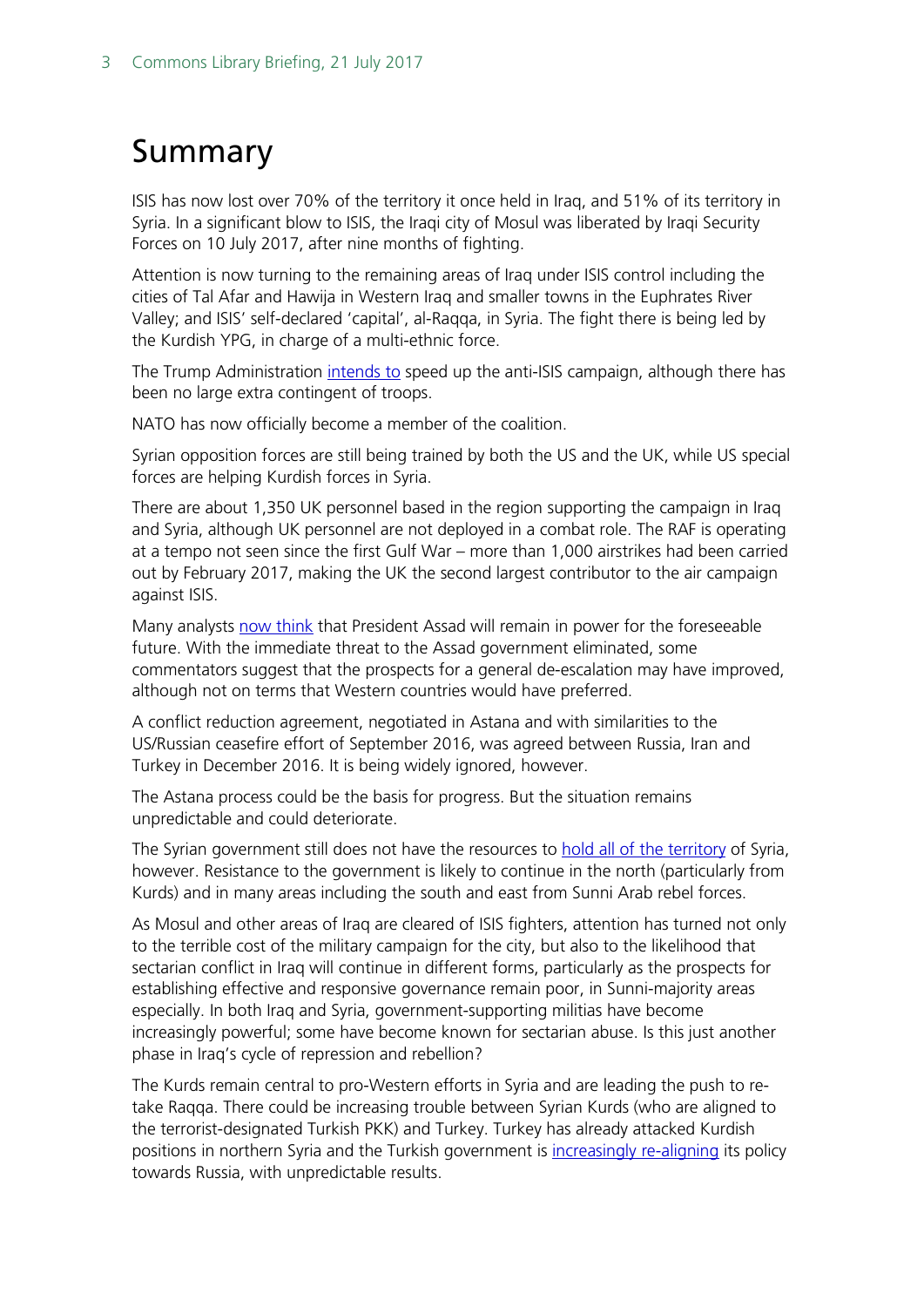The US has made cautious moves towards re-engagement with Russia on Syria, but mistrusts Russia's ability to ensure that Syria lives up to any commitments towards a negotiated settlement.

The [re-election in May](http://researchbriefings.files.parliament.uk/documents/CBP-7983/CBP-7983.pdf) of reformist President Rouhani in Iran is unlikely to moderate Iranian policy in the short to medium term, and the dispute between Saudi Arabia and its allies and Qatar could undermine further Sunni support for both 'moderate' and more extreme rebels in Syria.

Meanwhile, many [analysts are worried](http://theconversation.com/even-if-raqqa-and-mosul-fall-islamic-state-is-far-from-finished-79370?sa=google&sq=syria&sr=1) that the territorial defeat of ISIS may make the group more dangerous internationally than it is at present. Fighters and leaders could be dispersed, other 'provinces' of ISIS, for example in Egypt, could be strengthened and the group could turn to inspiring and organising more attacks outside Iraq and Syria.

The violation of international humanitarian law in Iraq and Syria has been widespread. The [UN Commission of Inquiry](http://www.ohchr.org/EN/HRBodies/HRC/IICISyria/Pages/Documentation.aspx) was particularly critical of the Syrian Government for its attacks on civilians. It also found that other actors, particularly ISIS and Jabhat al-Nusra/Jabhat Fatah al-Sham, were guilty of IHL violations.

Chemical weapons were also being used in Syria by the government, in violation of the Chemical Weapons Convention, although that appears to have stopped since the cruise missile attacks.

Although there is little prospect of prosecutions in international courts at present, evidence is being gathered. Some commentators said that the allegations of a crematorium at a Syrian prison indicate that the Syrian government is trying to hide evidence.

The casualty toll continues to rise: the **Syrian Observatory for Human Rights** says that 96,000 civilians have died, of a total of 470,000, between the beginning of the conflict and March 2017. Other groups give different figures.

Many sources say that the Syrian government and its supporters have caused by far the most casualties. Aerial bombardment is reported to have caused fewer casualties, although the number caused by the US-led coalition is increasing.

Over half of the Syrians have been forced out of their homes. Displaced Syrians are finding it increasingly [difficult to cross](https://www.amnesty.org/en/latest/news/2016/09/syria-jordan-border-75000-refugees-trapped-in-desert-no-mans-land-in-dire-conditions/?utm_content=bufferdbc2e&utm_medium=social&utm_source=twitter.com&utm_campaign=buffer) into safety in neighbouring countries, as Turkey, Jordan and Lebanon seal their borders.

\$3.4 billion are needed for the [Syria response plan 2017.](http://reliefweb.int/report/syrian-arab-republic/2017-syrian-arab-republic-humanitarian-response-plan-january-december) The UK was the third largest bilateral donor for the Syria crisis in 2016. At present the UK Government is committed to spending 2.3 billion by 2020.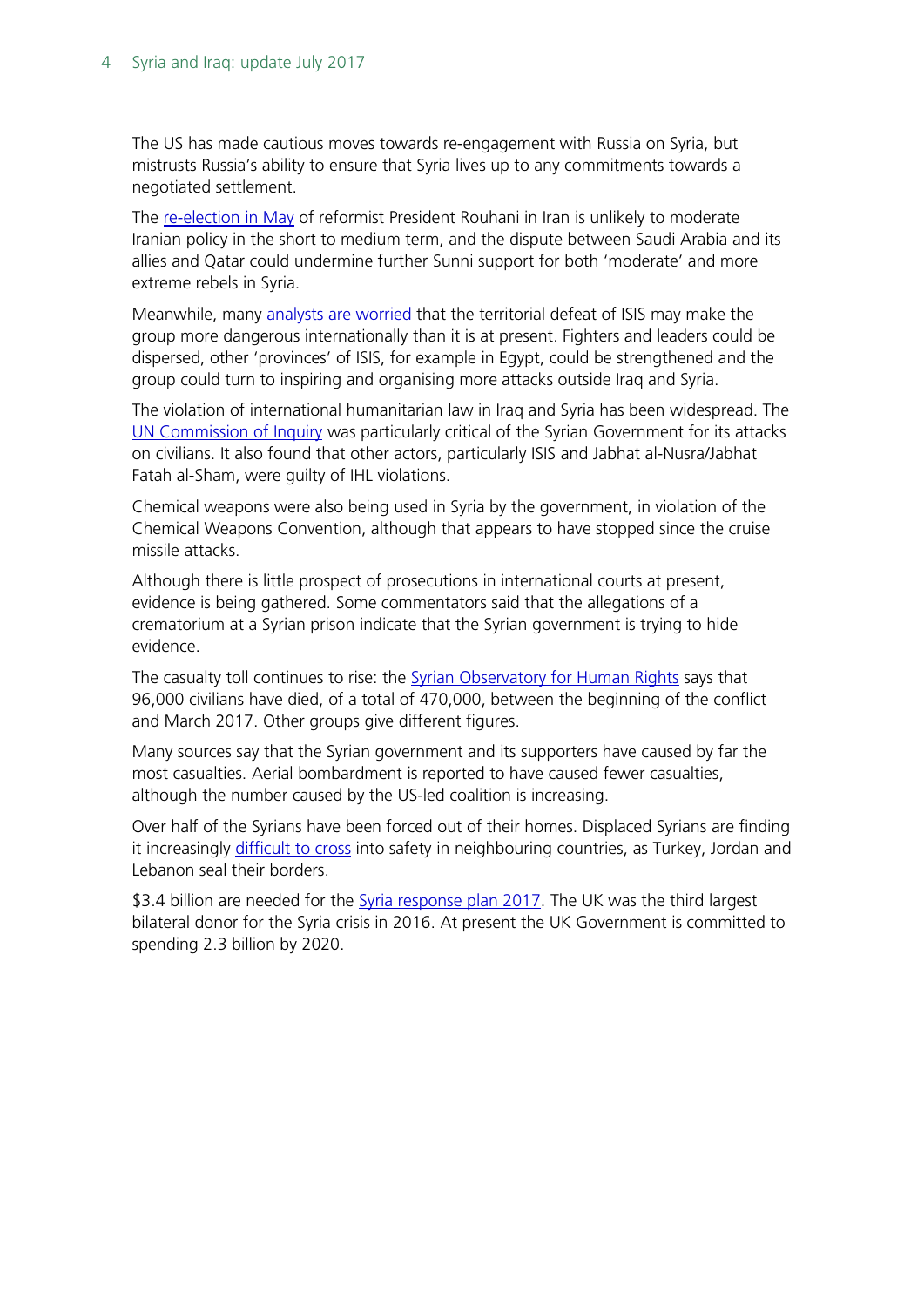## <span id="page-4-0"></span>1. ISIS situational report

ISIS has now lost over 70% of the territory it once held in Iraq, and 51% of its territory in Syria. In a significant blow to ISIS, the Iraqi city of Mosul was liberated by Iraqi Security Forces on 10 July 2017, after nine months of fighting.

Attention is now turning to the remaining areas of Iraq under ISIS control including the cities of Tal Afar and Hawija in Western Iraq and smaller towns in the Euphrates River Valley; and ISIS' self-declared 'capital' al-Raqqa, in Syria. The fight there is being led by the Kurdish YPG, in charge of a multi-ethnic force.

As of 21 June 2017 Coalition aircraft have conducted 156,651 sorties in support of operations in Iraq and Syria. Of those, a total of 22,671 have been airstrikes against ISIS targets in Iraq and Syria (Iraq – 12,996 and Syria – 9,675). Approximately 68% of airstrikes in Iraq and 95% of airstrikes in Syria have been conducted by US aircraft.<sup>[1](#page-4-1)</sup>

According to the Pentagon, ISIS has lost 73% of the territory they controlled in Iraq in August 2014, and 58% of their previous territory in Syria. [2](#page-4-2) In the last five months those gains have focused on:

Key Daesh battlefield losses in the period March 1st – May 31st were to Iraqi forces in the Ninawa Governorate, the majority of which were in Western Mosul, and in the region near the Iraq-Syria border. In Syria, Daesh lost additional territory in Ar Raqqa, the Damascus countryside, Dayr-az-Zawr, Halab and Homs provinces. The majority of these loses were in Ar Raqqa and Dayr az Zawr, as the Syrian Democratic Forces and Syrian Arab Coalition isolated Raqqa city.[3](#page-4-3)

A recent Pentagon assessment of ISIS capability suggested:

We [have] reduced ISIS-held territory, limited their freedom of movement, destroyed a great deal of their leadership, reduced the flow of foreign fighters into and from the region, diminished their financial resources and…perhaps most importantly, we've undermined the credibility of their narrative that there's a physical caliphate in Iraq and Syria.[4](#page-4-4)

It concluded:

Our objective is to drive down ISIS's capability to a point where local forces, with tailored support from the international community, is able to provide security.[5](#page-4-5)

US [Central Command](http://www.defense.gov/home/features/2014/0814_iraq/) provides updates on operations. Estimates released by the Department of Defense on 30 April 2017 state that the US has spent \$13.1 billion, or an average of \$13.2 million per day, on operations related to ISIS since August 2014. Over that period airstrikes

<span id="page-4-5"></span><span id="page-4-4"></span><sup>5</sup> Ibid

<span id="page-4-2"></span><span id="page-4-1"></span><sup>&</sup>lt;sup>1</sup> [US Department of Defense,](http://www.defense.gov/News/Special-Reports/0814_Inherent-Resolve) accessed 17 July 2017<br><sup>2</sup> The Global Coalition, *[Daesh areas of influence –](http://theglobalcoalition.org/en/daesh-areas-of-influence-june-2017/) June 2017 Update*<br><sup>3</sup> ihid

<span id="page-4-3"></span><sup>&</sup>lt;sup>4</sup> US Department of Defense Press Briefing, 19 May 2017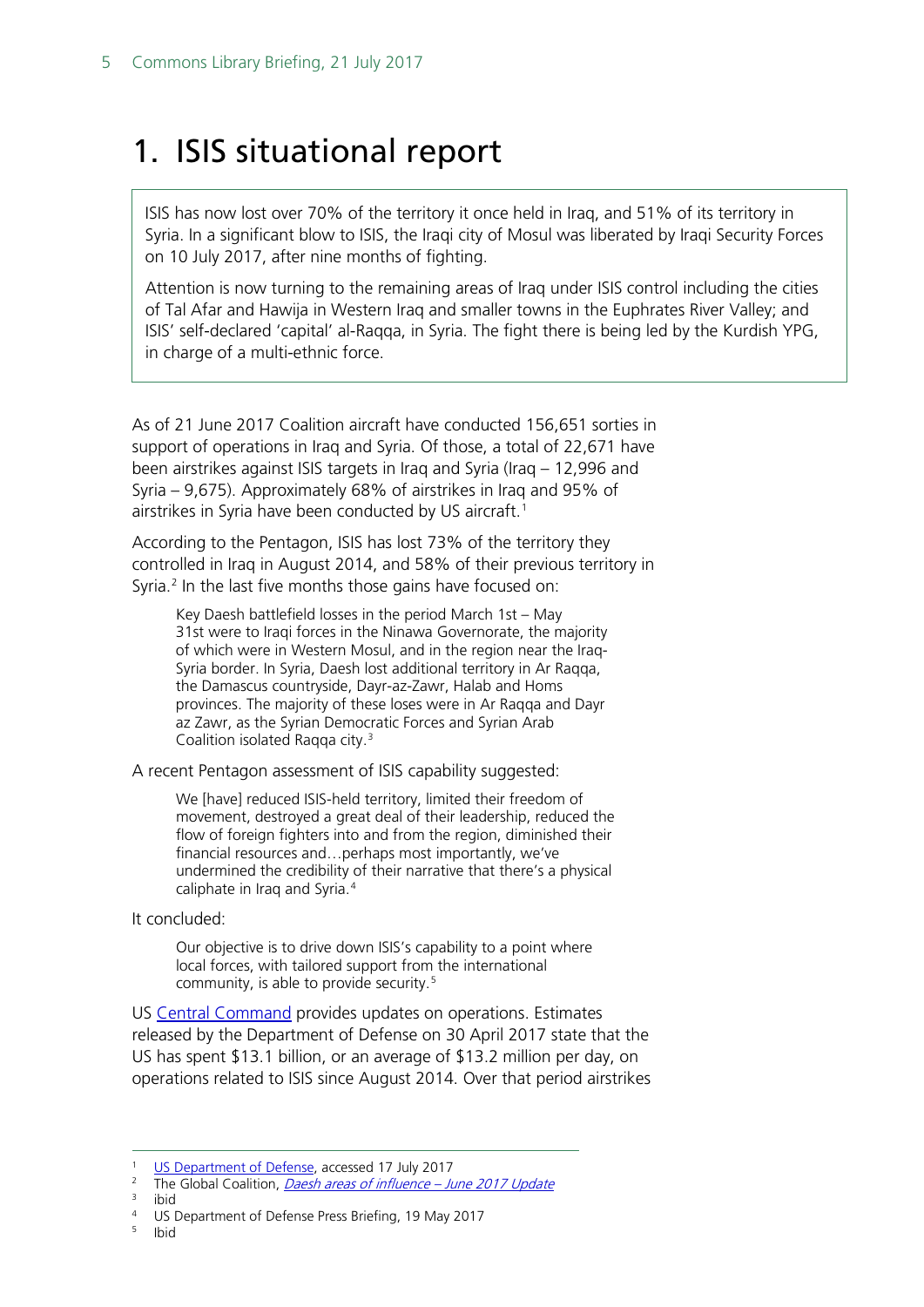

have accounted for between 38% and 50% of those costs, excluding munitions, which have accounted for a further 22% - 24% of costs.<sup>[6](#page-5-1)</sup>

[Source: IHS Conflict Monitor \(17 July](http://www.bbc.co.uk/news/world-middle-east-27838034) 2017)//BBC

### <span id="page-5-0"></span>Iraq **The recapture of Mosul**

After months of preparation the operation to liberate Mosul began on 17 October 2016. A coalition of 35,000 Iraqi security forces, Kurdish Peshmerga, Sunni Arab tribesmen and Shia paramilitary forces participated in the operation, supported by Coalition intelligence and surveillance and airstrikes and 100 US Special Operations personnel advising on the ground.

Initially Turkey had also been pushing for a role in the campaign, $<sup>7</sup>$  $<sup>7</sup>$  $<sup>7</sup>$  a</sup> proposal which the Iraqi Prime Minister, Haider al-Abadi, firmly rejected. On a visit to Baghdad in October 2016 the then US Defence Secretary, Ash Carter, sought to reaffirm "the vital importance of every country operating with full respect for Iraqi sovereignty", $\frac{8}{3}$  $\frac{8}{3}$  $\frac{8}{3}$  a comment thought by many to be directed at Turkey.<sup>[9](#page-5-4)</sup>

From the outset the operation was expected to take several weeks, if not months. As Pentagon Spokesman Peter Cook succinctly put it at the time: "this is going according to the Iraqi plan – but…it's early, and the enemy gets a vote here. We will see whether [IS] stands and fights".[10](#page-5-5) The Pentagon had estimated that between 3,000 and 5,000 ISIS fighters

<span id="page-5-1"></span><sup>&</sup>lt;sup>6</sup> US Department of Defense, *Cost of operations update*, June 2015- June 2017<br><sup>7</sup> Turkey has been maintaining a military base at Bashiga, to the north-east of Mosul,

<span id="page-5-2"></span>since December 2015 and has been training local forces, largely comprised of Sunni Arabs, Turkmen and Kurds. 8 [Remarks by Secretary Carter following his meeting with Iraqi Prime Minister Abadi in](https://www.defense.gov/News/Transcripts/Transcript-View/Article/983032/remarks-by-secretary-carter-following-his-meeting-with-iraqi-prime-minister-aba/) 

<span id="page-5-3"></span>

<span id="page-5-4"></span>[Baghdad,](https://www.defense.gov/News/Transcripts/Transcript-View/Article/983032/remarks-by-secretary-carter-following-his-meeting-with-iraqi-prime-minister-aba/) 22 October 2016<br><sup>9</sup> See ["Will Turkish ambitions complicate fight for Mosul?",](http://www.bbc.co.uk/news/world-middle-east-37751579) *BBC News Online*, 24 October 2016<br><sup>10</sup> As [reported by the BBC,](http://www.bbc.co.uk/news/world-middle-east-37685964) 18 October 2016

<span id="page-5-5"></span>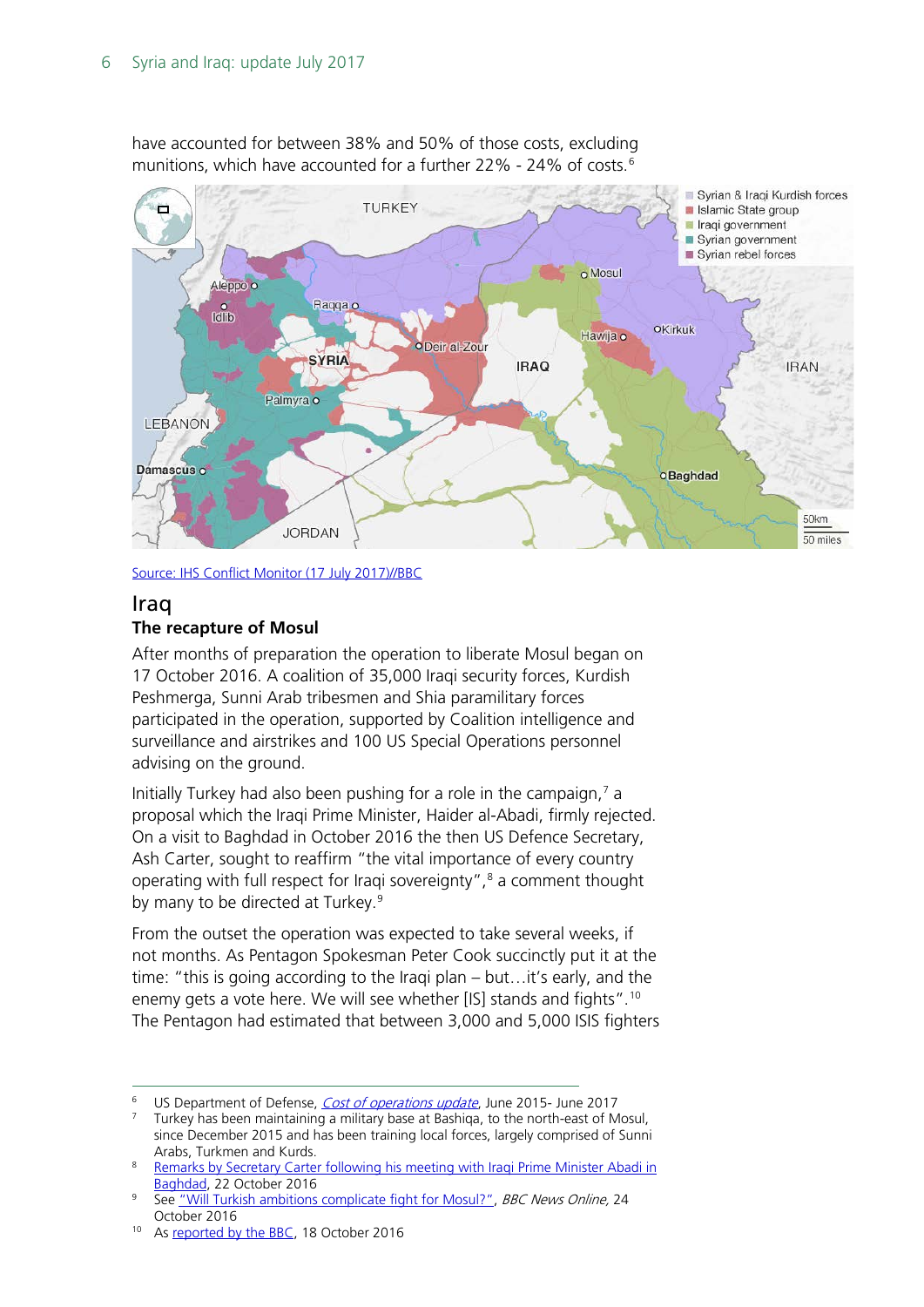were in Mosul at the onset of operations. Outlining the UK's role in October 2016, Defence Secretary Michael Fallon said:

Daesh are on the back foot. The beginning of the encirclement of Mosul today is a big moment in our efforts to rid Iraq of Daesh. Mosul is a large and complex city and operations there will be tough but with Coalition support Iraqi forces will prevail. Alongside our Coalition partners, the UK will continue to play a leading role in the air and on the ground, including through our strike missions, specialised surveillance, humanitarian support and the mentoring and training of Iraqi forces.<sup>[11](#page-6-0)</sup>

After three and half months of fighting, the Iraqi Government announced on 24 January 2017 that the city to the east of the River Tigris had been liberated from ISIS.[12](#page-6-1) Iraqi security forces now controlled all areas inside the eastern part of the city and the eastern bank of the river for the first time in two and a half years. As such attention increasingly shifted toward the west of the city.

Operations to clear ISIS from the western part of the city began on 19 February 2017. The dense urban environment of the Old City and the number of civilians in western Mosul<sup>[13](#page-6-2)</sup> was recognised as a significant challenge to Iraqi security forces moving forward.

By mid-May 2017 Iraqi forces, backed by the coalition, were reported to have taken approximately 90% of Western Mosul, with ISIS fighters concentrated in just three neighbourhoods on the banks of the River Tigris. On 18 June Iraqi commanders announced the start of the "final chapter" in efforts to liberate Mosul, as Iraqi forces launched an offensive on those areas. The Iraqi government declared victory on 10 July 2017, although Iraqi security forces have continued to hunt down any residual ISIS forces in the west of the city.

#### **Beyond Mosul**

With the liberation of Mosul questions have now begun to be asked about the focus of Coalition forces in Iraq now that campaign is complete. In a press briefing on 14 June 2017 the US Commander on the ground, Major General Joseph Martin, reiterated that the campaign to defeat ISIS in Iraq is being led by the Iraqi government and the focus of the campaign, beyond Mosul, would be their choice. However, he stated:

It's tough to tell exactly where we'll go next, but if you look there's other areas in Iraq, urban areas that have yet to be liberated. And so lots of work to do. The city of Tal Afar comes to mind; the city of Hawijah. And then when you move down to the Euphrates River valley, you get cities- smaller cities but cities nevertheless of Rihana, Rawah, Al-Qaim and Husaiba along the border of Iraq and Syria.

And so those areas have to be cleared […]

<span id="page-6-1"></span><span id="page-6-0"></span><sup>&</sup>lt;sup>11</sup> MOD[,](https://modmedia.blog.gov.uk/2016/10/24/defence-in-the-media-24-october-2016/) *Defence in the Media*, 24 October 2016<br><sup>12</sup> US Department of Defense, *Iraq announces liberation of Eastern Mosul*, 24 January 2017

<span id="page-6-2"></span> $13$  The UN estimated that there were 750,000 civilians remaining in west Mosul at the start of operations to clear the West of the city (Department of Defense press briefing, 17 January 2017)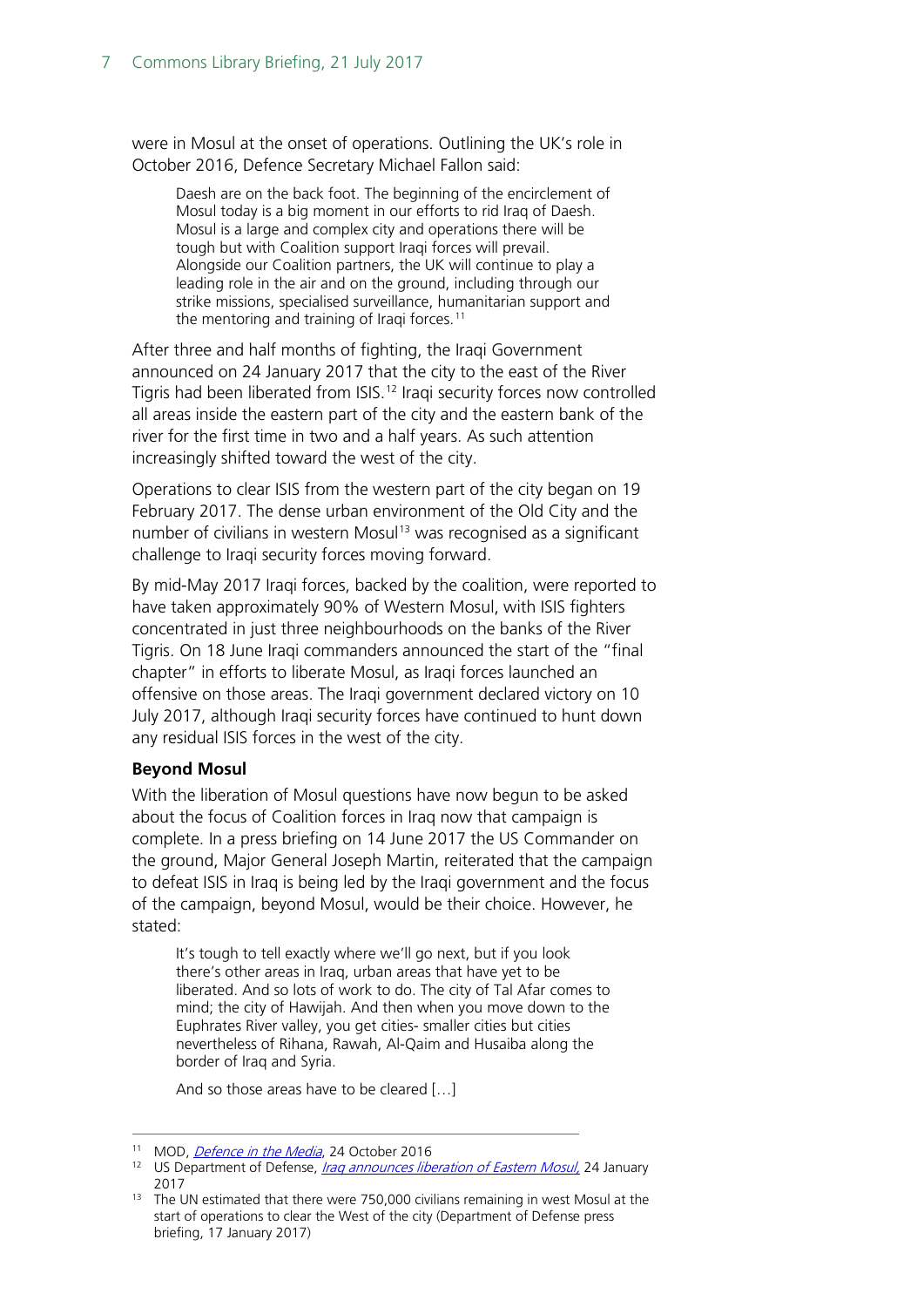And we're going to continue to do what we're doing now, and that's advise, assisting and enabling the Iraqi Security Forces.<sup>[14](#page-7-0)</sup>

Defence Secretary Michael Fallon also made this point in a statement to the House on 13 July 2017:

Daesh has now lost more than 70% of the territory that it once occupied in Iraq, but the liberation of Mosul does not mean that Daesh has been defeated in Iraq, or indeed in Syria. We in this country need no reminding of the danger that Daesh still poses. In the past few months, our nation has suffered three appalling attacks inspired by the ideology shared by Daesh. We must continue our comprehensive strategy to defeat it […]

We must ensure that there are no safe havens for Daesh in Syria and Iraq. That is why Iraqi security forces, with United Kingdom support, will go on to defeat Daesh in Tal Afar and Hawija, uproot it from the Euphrates river valley, and clear the area of the improvised explosive devices that threaten the lives of so many innocent civilians. As Iraq is secured—we have some months to go—we will in Syria continue supporting the Syrian Democratic Forces, who have so far ejected Daesh from around 51% of the territory it once held in Syria.<sup>[15](#page-7-1)</sup>

He also acknowledged:

The campaign goes on and may well become more complex as Daesh spreads out and moves to some of the less populated areas.[16](#page-7-2)

In terms of timing for future operations, at a Pentagon press conference on 14 July Iraqi Brigadier General Yahya Rasool, Spokesperson for Joint Operations Command, stated:

Regarding the remaining time to liberate the -- sorry -- the required time to liberate the remaining areas, can I say that we'd like to assure everybody that coming shortly, or very soon, we'll start military operations to liberate the remaining Iraqi areas under occupation.

And the Iraqi military leadership, after consulting the commander in chief of armed forces, of course we will follow his directive, of if we're going to go towards Hawija or Tal Afar or other areas. And we could start military operations towards different areas at the same time. Currently, we're confident that we are capable of having a number of operations simultaneously.

And that's what we've done in the battle of Fallujah, when - where we arrived at the center of Fallujah, and then they spread towards al-Jahara and other places. And we liberated the airport of al-Jahara .

We leave it to the Iraqi leadership -- military leadership. And God willing, I know it's going to be very soon to liberate the remaining occupied territory of Iraq.[17](#page-7-3)

<span id="page-7-0"></span><sup>&</sup>lt;sup>14</sup> US Department of Defense press briefing, 14 June 2017<br><sup>15</sup> HC Deb 13 July 2017, c445

<span id="page-7-2"></span><span id="page-7-1"></span><sup>16</sup> ibid, c448

<span id="page-7-3"></span><sup>&</sup>lt;sup>17</sup> US Department of Defense press briefing, 14 July 2017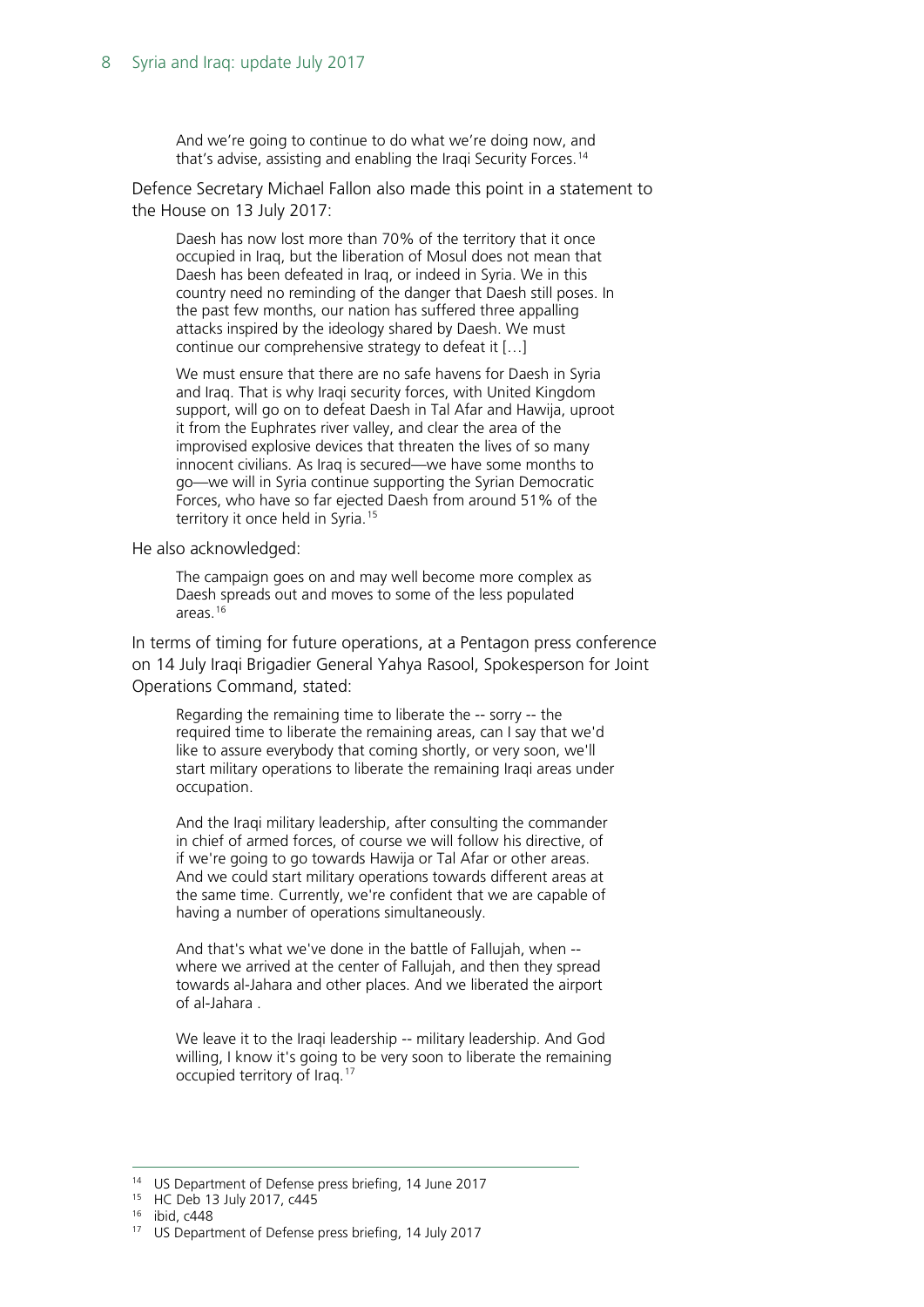### <span id="page-8-0"></span>Syria

Over the summer of 2016 operations by Syrian Democratic Forces (SDF), a Kurdish YPG-led alliance of approximately 50,000 opposition and local forces, including the Syrian Arab Coalition and other Syrian Kurdish forces, focused on liberating the town of Manbij, on Syria's northern border with Turkey.<sup>[18](#page-8-1)</sup> Assisted by Coalition forces<sup>[19](#page-8-2)</sup> Manbij was taken in mid-August 2016 after two months of fighting.

Efforts to secure the region along Turkey's border were advanced significantly after an offensive led by an alliance of Syrian rebel groups (the Free Syrian Army), and supported by Turkey, was launched in late August (Operation *Euphrates Shield*). Described as "the most concerted ground advance of the past two years", $20$  and supported by air cover from Turkish fighter jets, key towns have been liberated from ISIS including al-Rai and Jarabulus. Turkish involvement in the campaign to take Jarabulus represented Turkey's first full-scale incursion into Syria since the civil conflict began. $21$ 

While striking a blow against ISIS, Turkey's actions were also motivated by a desire to secure its regional sphere of influence and stop the Kurds from advancing into areas in north eastern Syria, thereby unifying the eastern and western areas that they currently hold along the Turkish border.

After the success of Operation Euphrates Shield, in September 2016 President Erdogan announced Turkey's intention to push further south to the town of al-Bab, some 20km south of the Turkish border, in territory held by ISIS. In mid-October Turkish backed Syrian opposition forces, supported by coalition air strikes, liberated the town of Dabiq, a town considered to have great symbolic relevance to ISIS.<sup>[22](#page-8-5)</sup> Al-Bab was subsequently liberated by Turkish-led forces in March 2017. Although not supported by coalition forces in its initial stages, the campaign to retake al-Bab was increasingly backed by coalition intelligence and surveillance, and eventually airstrikes. Russian warplanes also conducted joint airstrikes with Turkey in the region.

Despite concerns that Turkey would turn its attention to other areas in northern Syria under the control of Kurdish forces, in order to secure its

<span id="page-8-1"></span> $18$  Manbij was regarded as a strategically important location for ISIS as it is the main hub through which foreign fighters entered Syria, and in turn Iraq, and was a key line of communication between Raqqa and the outside world (Department of Defense press briefing, 30 June 2016)<br><sup>19</sup> As of 22 July 2016 coalition forces had conducted more than 500 airstrikes in

<span id="page-8-2"></span>support of this operation (Department of Defense press briefing, 22 July 2016)

<span id="page-8-3"></span><sup>&</sup>lt;sup>20</sup> ["Losing ground, fighters and morale –](https://www.theguardian.com/world/2016/sep/07/losing-ground-fighter-morale-is-it-all-over-for-isis-syria-turkey) is it all over for ISIS?", The Guardian, 7

<span id="page-8-4"></span>September 2016<br><sup>21</sup> Some reports suggest that the President Erdogan was freed to take action by the failure of the coup attempt against him in July 2016. Officers who had been delaying an operation in Syria were removed from their posts. An improvement in relations with Russia was also a prerequisite due to Russian air force activity in Syria.

<span id="page-8-5"></span> $22$  Dabiq features in Islamic apocalyptic prophecies as the site of an end-of-times showdown between Muslims and their "Roman" enemies. The town has featured heavily in ISIS propaganda since 2014 and was also the name of its English-language magazine.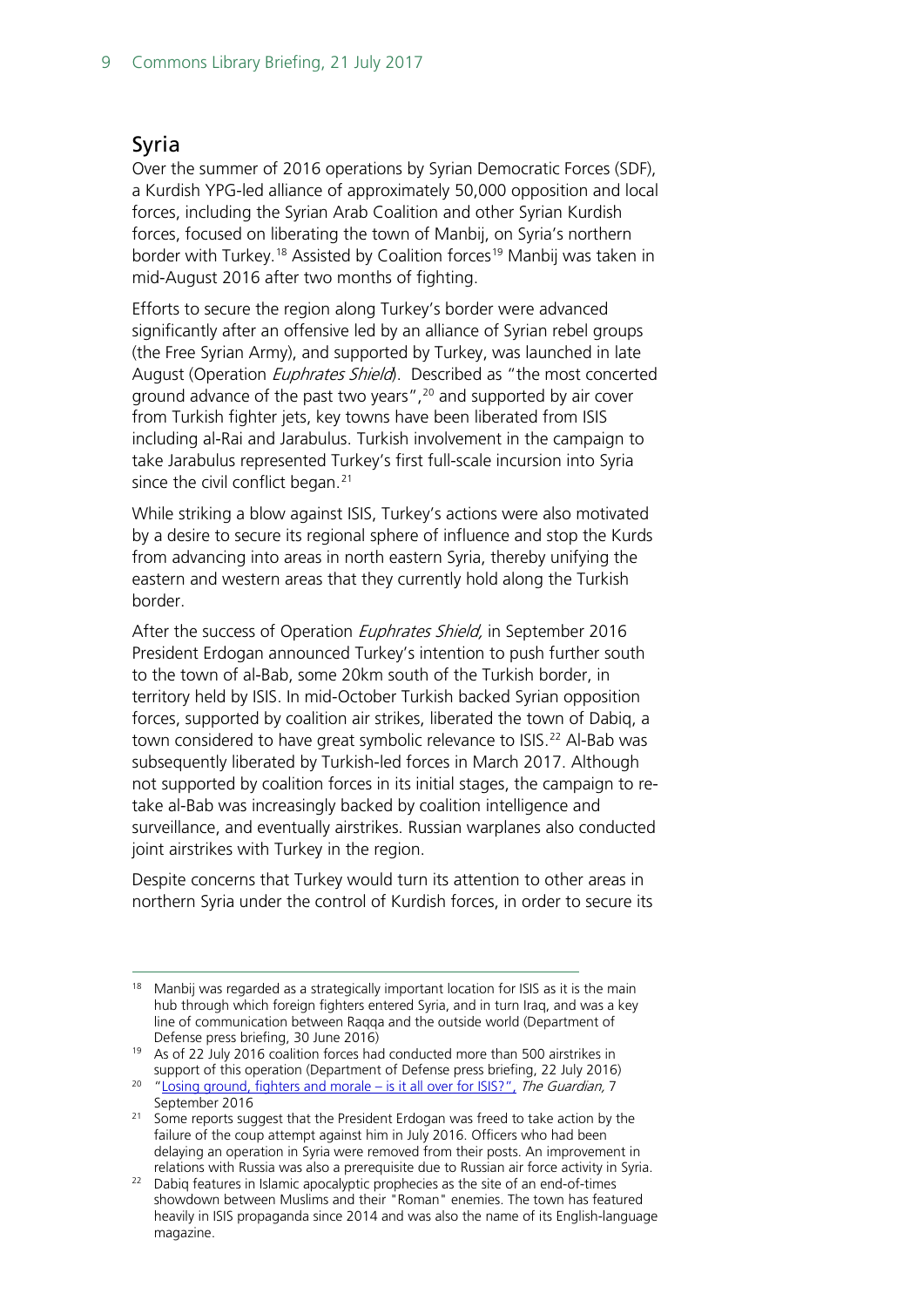sphere of influence, $^{23}$  $^{23}$  $^{23}$  in early April 2017 the Turkish government announced that Operation *Euphrates Shield* had come to an end. It did, however, reserve the right to re-deploy forces if necessary. Turkey is also reported to be considering establishing a permanent military base close to al-Bab.<sup>[24](#page-9-1)</sup>

#### **Towards Raqqa**

Attention has increasingly turned to the campaign to liberate Raqqa.

On 6 November 2016 the Syrian Democratic Forces (SDF) announced that the campaign to "isolate", and eventually liberate, Raqqa had begun. Operations are being led by the SDF and are supported by coalition intelligence and reconnaissance and airstrikes. In mid-February 2017 the Pentagon confirmed that the Arab element of SDF forces isolating Raqqa had grown to 50% of the force, reflecting the desire to make it "more ethnically diverse and more reflective of the population area that it's moving into".[25](#page-9-2)

After several months of 'isolation' and clearance operations, including the liberation of the strategic town of Tabqa to the southwest of Raqqa in early May, coalition-backed SDF forces formally began operations to liberate Raqqa on 6 June 2017. The battle for Raqqa is expected to be "long and difficult" with approximately 2,500 ISIS fighters estimated to be inside the city.<sup>[26](#page-9-3)</sup> The US has been providing equipment and munitions to the  $SDF<sup>27</sup>$  $SDF<sup>27</sup>$  $SDF<sup>27</sup>$  and coalition forces continue to provide air strikes against ISIS targets, intelligence, surveillance and reconnaissance and advisers on the ground. RAF aircraft have been providing close air support to the SDF.<sup>[28](#page-9-5)</sup> As of 13 July 2017 SDF forces control approximately 20% of the city.

Turkey has continued to push for a role in the campaign to liberate Raqqa, although has called for Syrian Kurdish forces, specifically the YPG, to be excluded from any operation. The US has consistently made clear that while it welcome any potential role by Turkey it would not accept any caveats on involvement.

Russia is not currently a participant in the plans to liberate Raqqa, $29$ although questions have begun to be asked about what Russia, and indeed Iran, may perceive their role to be once ISIS has been driven from the city.

#### **Increasing tension with Russia/Iran**

Indeed, conflict between the Coalition and Syrian government, Russian and Iranian forces has been on the increase, and particularly in the

<span id="page-9-0"></span><sup>&</sup>lt;sup>23</sup> ["Turkey asks US to force Kurd fighters to quit Syrian town",](https://www.bloomberg.com/news/articles/2017-03-02/turkey-vows-to-wrestle-control-of-manbij-from-syrian-kurds) Bloomberg, 2 February 2017 24 "Turkey considers establishing military base in Syria's Idlib", Iran Press TV, 16 May

<span id="page-9-1"></span><sup>2017 25</sup> ["Counter-ISIL forces prepare to drive terrorists from Raqqa"](https://www.defense.gov/News/Article/Article/1080311/counter-isil-forces-prepare-to-drive-terrorists-from-raqqa-dod-spokesman-says/), DoD News, 10 February

<span id="page-9-2"></span><sup>2017&</sup>lt;br><sup>26</sup> [US Department of Defense press briefing,](https://www.defense.gov/News/Transcripts/Transcript-View/Article/1208742/department-of-defense-press-briefing-by-colonel-dillon-via-teleconference-from/) 8 June 2017<br><sup>27</sup> Approved by the US administration in May 2017

<span id="page-9-3"></span>

<span id="page-9-4"></span>

<sup>&</sup>lt;sup>28</sup> Ministry of Defence, *[Update: air strikes against Daesh](https://www.gov.uk/government/news/update-air-strikes-against-daesh)*, updated 13 July 2017

<span id="page-9-6"></span><span id="page-9-5"></span><sup>&</sup>lt;sup>29</sup> [Joint Press Conference by Secretary Carter and minister Le Drian in Paris,](https://www.defense.gov/News/Transcripts/Transcript-View/Article/986525/joint-press-conference-by-secretary-carter-and-minister-le-drian-in-paris-france/) 25 October 2016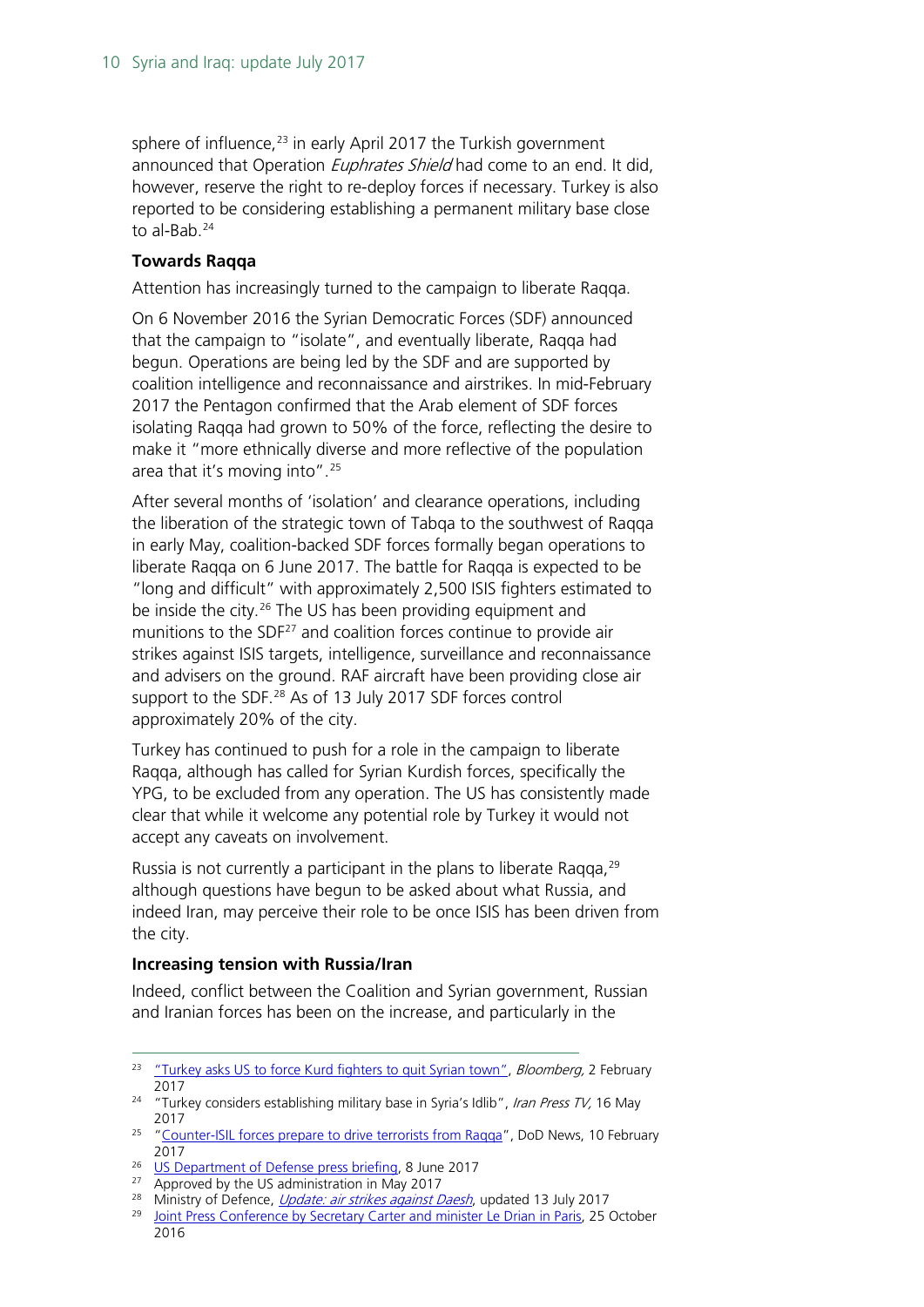south of the country around the at-Tanf base, on the border with Iraq, which is used by coalition forces for training. On 1 June the Pentagon stated that the "continued armed and hostile presence of forces inside the deconfliction zone [around at-Tanf] is unacceptable and threatening to our coalition forces. We are prepared to defend ourselves if pro-regime forces refuse to vacate the de-confliction zone".<sup>[30](#page-10-0)</sup> On 8 June the US shot down an armed pro-Syrian government drone after it fired on Coalition forces in the region. A Coalition statement released in the aftermath of the incident stated:

The Coalition's mission is to defeat ISIS in Iraq and Syria. The Coalition does not seek to fight Syrian regime, Russian or proregime forces partnered with them. The demonstrated hostile intent and actions of pro-regime forces near Coalition and partner forces in southern Syria, however, continue to concern us and the Coalition will take appropriate measures to protect our forces.

The Coalition presence in Syria addresses the imminent threat ISIS in Syria poses globally, which is beyond the capability of the Syrian Regime to address. Coalition forces have been located at At Tanf for more than a year. The garrison is a temporary Coalition location to train vetted forces to defeat ISIS and will not be vacated until ISIS is defeated.

As long as pro-regime forces are oriented toward Coalition and partnered forces the potential for conflict is escalated. Coalition forces are oriented on ISIS in the Euphrates River Valley. The Coalition calls on all parties to focus their efforts in the same direction to defeat ISIS, which is our common enemy and the greatest threat to regional and worldwide peace and security.<sup>[31](#page-10-1)</sup>

The commitment of Coalition forces to defend both themselves and Coalition-backed opposition forces on the ground in Syria was also recently demonstrated with the shooting down of a Syrian military aircraft after it dropped a number of bombs in close proximity to SDF forces operating near Tabqa, which was recently liberated by the SDF. The US stated that the plane was shot down "in accordance with rules of engagement and in collective self-defence of coalition-partnered forces". [32](#page-10-2)

The Syrian government condemned the move, calling it a "flagrant attack" that would have "dangerous repercussions". The Russian government said the action was "a flagrant violation of international law" and "act of military aggression against the Syrian Arab Republic". Russia refuted US claims that attempts were made by the Coalition to prevent the attack through the US-Russian deconfliction channel. As a result it suspended its participation in deconfliction measures and stated that any Coalition aircraft, including unmanned aerial vehicles, operating west of the Euphrates River will be tracked by Russian antiaircraft forces, both in the sky and on the ground, and treated as targets.[33](#page-10-3) In response Coalition allies stated that "air operations continue and de-confliction measures are ongoing. They called on

<span id="page-10-1"></span><span id="page-10-0"></span><sup>&</sup>lt;sup>30</sup> US Department of Defense press briefing[,](http://www.inherentresolve.mil/News/News-Releases/Article/1217917/coalition-defends-partner-forces-from-syrian-fighter-jet-attack/) 1 June 2017<br><sup>31</sup> Operation Inherent Resolve, *Coalition statement on At Tanf*, 8 June 2017<br><sup>32</sup> Operation Inherent Resolve, *News Release*, 19 June 2017<br><sup>33</sup> Statement by the R

<span id="page-10-2"></span>

<span id="page-10-3"></span>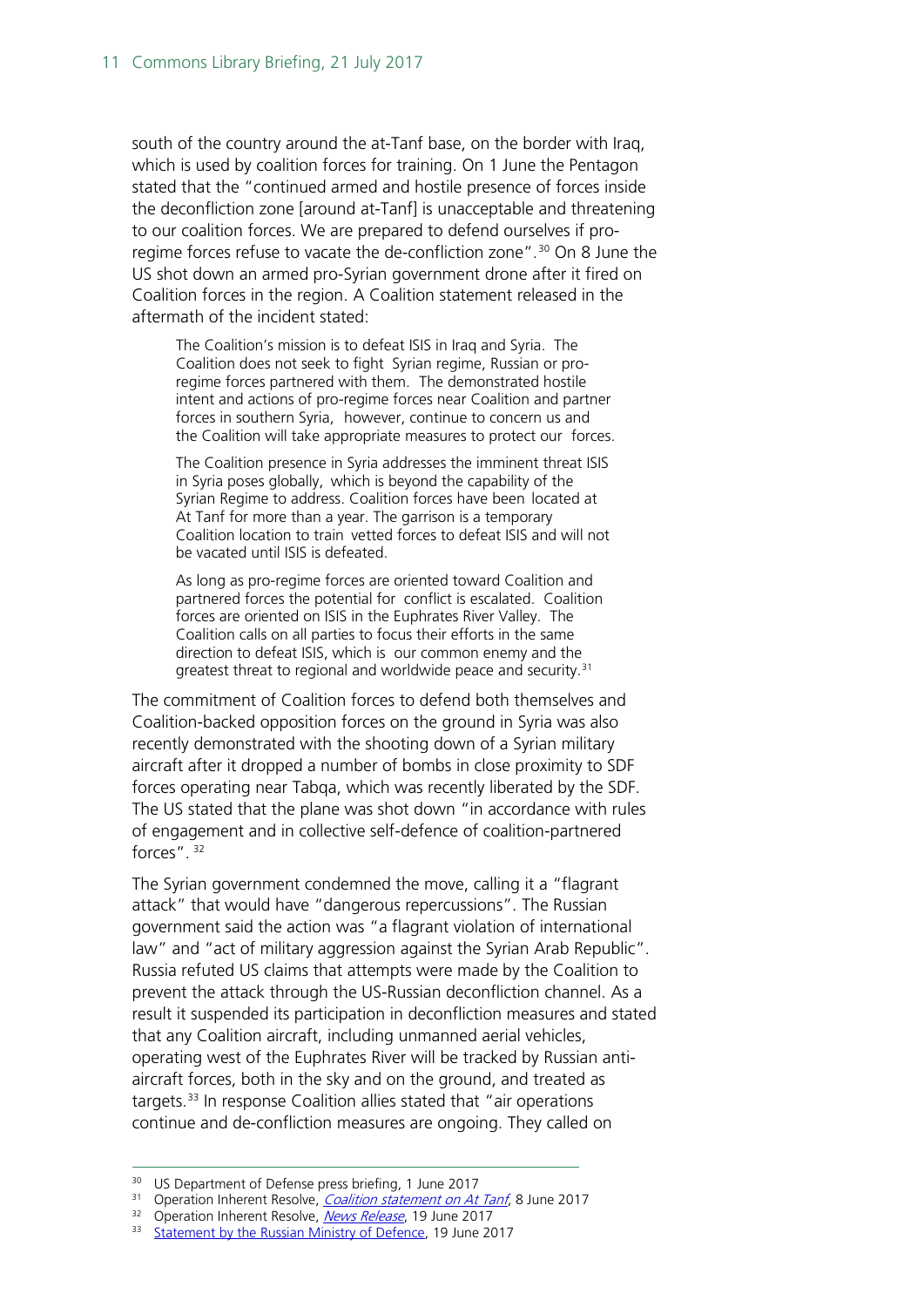Russia to continue to use these measures and for "all parties to focus on the fight against Daesh in Iraq and Syria".<sup>[34](#page-11-0)</sup>



<span id="page-11-0"></span>Increasing clashes between Coalition and Syrian government forces, backed by Russia and Iran, particularly in the region surrounding al-Tanf, suggests that Eastern Syria, which is largely under the control of ISIS at present, is the next likely flashpoint. Indeed, on 20 June the US shot down an armed drone near al-Tanf, the second such incident in as many weeks. The Syrian government, backed by Russia is seeking to consolidate its grip on power following the fall of Aleppo and therefore needs to curtail the territorial gains of the SDF; while Iran is motivated by its need to secure its regional sphere of influence and retain control over a land corridor that links Iran, through Iraq and Syria to Lebanon.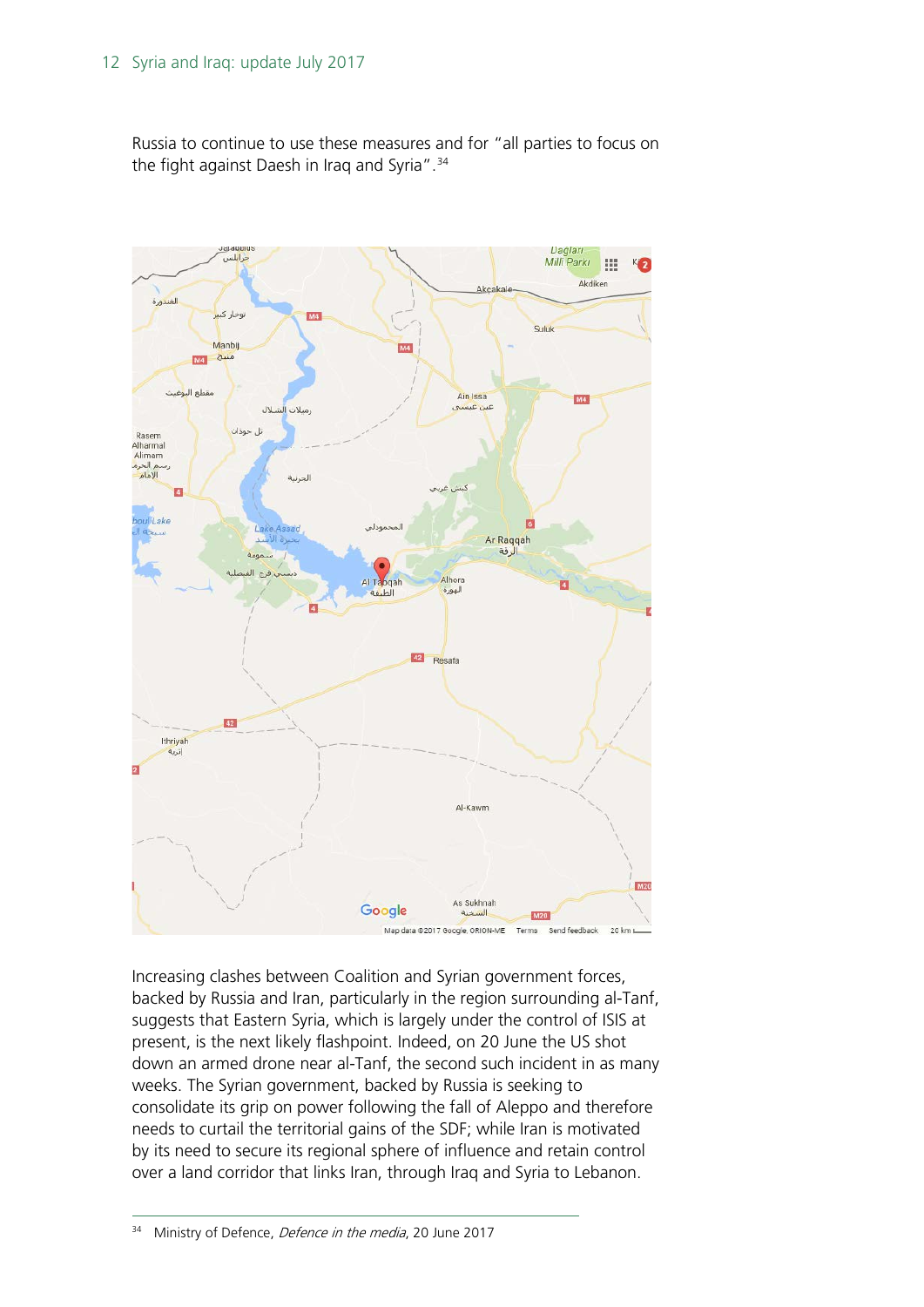## <span id="page-12-0"></span>2. The military campaign

The Trump Administration has indicated its desire to speed up the counter-ISIS campaign, although there has been no large extra contingent of troops.

Although there are 68 coalition countries engaged in international efforts to counter ISIS, only a handful of nations are directly involved in offensive air combat operations. The number of countries involved in the train and assist programme is more substantial, although still represents less than half of the Coalition's members. In total 29 nations contribute 4,000 troops to the counter-ISIS operation. NATO is now officially a member of the coalition.

Syrian opposition forces are still being trained by both the US and the UK, while US special forces are helping Kurdish forces in Syria.

There are about 1,350 British military personnel based in the region supporting the campaign in Iraq and Syria. UK personnel are not deployed in a combat role. The RAF is operating at a tempo not seen since the first Gulf War – more than 1,400 airstrikes had been carried out by mid-July 2017, making the UK the second largest contributor to the air campaign against ISIS.

## <span id="page-12-1"></span>2.1 The Trump administration's comprehensive military strategy

Following his inauguration in January 2017 US President Donald Trump stated that "defeating ISIS and other radical Islamic terror groups will be our highest priority" and that "to defeat and destroy these groups, we will pursue aggressive joint and coalition military operations when necessary".[35](#page-12-2) To that end, on 28 January President Trump signed a [Presidential Memorandum](https://www.whitehouse.gov/the-press-office/2017/01/28/plan-defeat-islamic-state-iraq) directing the US administration to develop, within 30 days, a comprehensive plan to defeat ISIS.

The Pentagon presented its plan to the US National Security Council's Principals Committee on 27 February 2017. The plan had been described as a "preliminary framework" that extends both beyond the military and beyond the immediate theatre of conflict in Iraq and Syria. In comments to the media Pentagon Spokesman, Captain Jeff Davis, said:

This is not just a military plan. It draws upon all elements of national power -- diplomatic, financial, cyber, intelligence [and] public diplomacy, and it's been drafted in close coordination with our interagency partners […]

This plan is truly transregional. This is not just about Iraq and Syria, it is about defeating ISIS around the globe and other transregional violent extremist organizations, such as al-Qaida.<sup>[36](#page-12-3)</sup>

Beyond those comments, however, few official details of the options set down in that plan were made publicly available. However, on 19 May the Pentagon announced that there would be an acceleration in the counter-ISIS campaign. Specifically, the focus of the campaign will shift from "shoving ISIS out of safe locations in an attrition fight, to

<span id="page-12-2"></span><sup>35</sup> White House, *[America First Foreign Policy](https://www.whitehouse.gov/america-first-foreign-policy)*, January 2017

<span id="page-12-3"></span><sup>&</sup>lt;sup>36</sup> [Department of Defense News,](https://www.defense.gov/News/Article/Article/1096071/pentagon-spokesman-discusses-isis-preliminary-plan-budget-amendment) 27 February 2017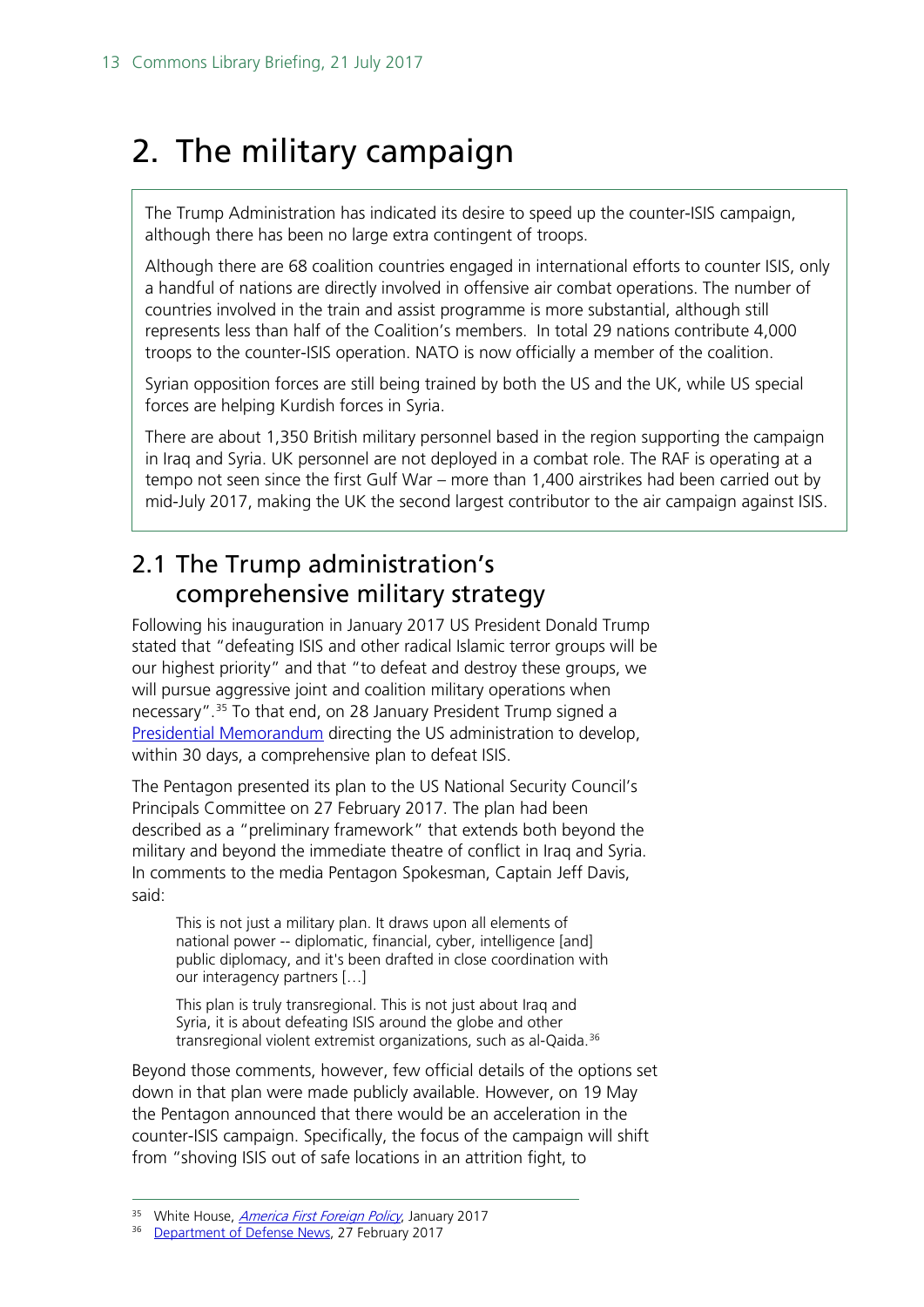surrounding the enemy in their strongholds so we can annihilate ISIS. The intent is to prevent the return home of escaped foreign fighters".<sup>[37](#page-13-2)</sup>

In an effort to accelerate the campaign in Raqqa, as outlined above, the US is now equipping the SDF with weapons and munitions. In Iraq President Trump also approved a decision to allow US advisers on the ground to "accompany down to the battalion level".<sup>[38](#page-13-3)</sup> However, the Pentagon has been clear that US rules of engagement have not changed:

It doesn't change the fundamental rule that applies to all of our forces that are conducting partnered ops that they would be at the last cover and conceal position, and not actually the ones closing with the enemy..... $39$ 

Despite speculation in the media that several thousand additional US personnel could be deployed to Syria to support the SDF in re-taking Raqqa there has been no announcement by the Trump administration, thus far, of significant additional resources on the ground.<sup>[40](#page-13-5)</sup>

While the Trump administration has had little incentive to switch strategies in the campaign against ISIS, as outlined above, there has been an increasing willingness by the US to engage Syrian government forces, both on the ground and in the air, in defence of Coalition and partnered forces fighting ISIS. The potential for such action to draw the US further into the broader civil conflict in Syria has not gone unnoticed by many commentators.

## <span id="page-13-0"></span>2.2 Who are the main players in the campaign?

Although there are 68 coalition countries engaged in international efforts to counter ISIS, only a handful of nations are directly involved in offensive air combat operations. The number of countries involved in the train and assist programme is more substantial, although still represents less than half of the Coalition's members. In total 29 nations contribute 4,000 troops to the counter-ISIS operation.

## <span id="page-13-1"></span>Air campaign

The countries currently conducting air strikes in both Iraq and Syria are: [41](#page-13-6)

- United States
- France

<span id="page-13-2"></span><sup>&</sup>lt;sup>37</sup> [US Department of Defense press briefing,](https://www.defense.gov/News/Transcripts/Transcript-View/Article/1188225/department-of-defense-press-briefing-by-secretary-mattis-general-dunford-and-sp/) 19 May 2017<br><sup>38</sup> US Department of Defense press briefing, 19 May 2017

<span id="page-13-4"></span><span id="page-13-3"></span><sup>39</sup> ibid

<span id="page-13-5"></span><sup>&</sup>lt;sup>40</sup> In early March 2017 the US deployed an additional 400 troops to Syria to support ongoing SDF operations. However, the Pentagon also announced that month that it would stop providing troop numbers for Iraq and Syria, suggesting that "it's about capabilities not numbers".

<span id="page-13-6"></span><sup>&</sup>lt;sup>41</sup> More detail on country contributions, up to March 2017, is set out in Library briefing paper SN06995, ISIS/Daesh: the military campaign in Irag and Syria, 8 March 2017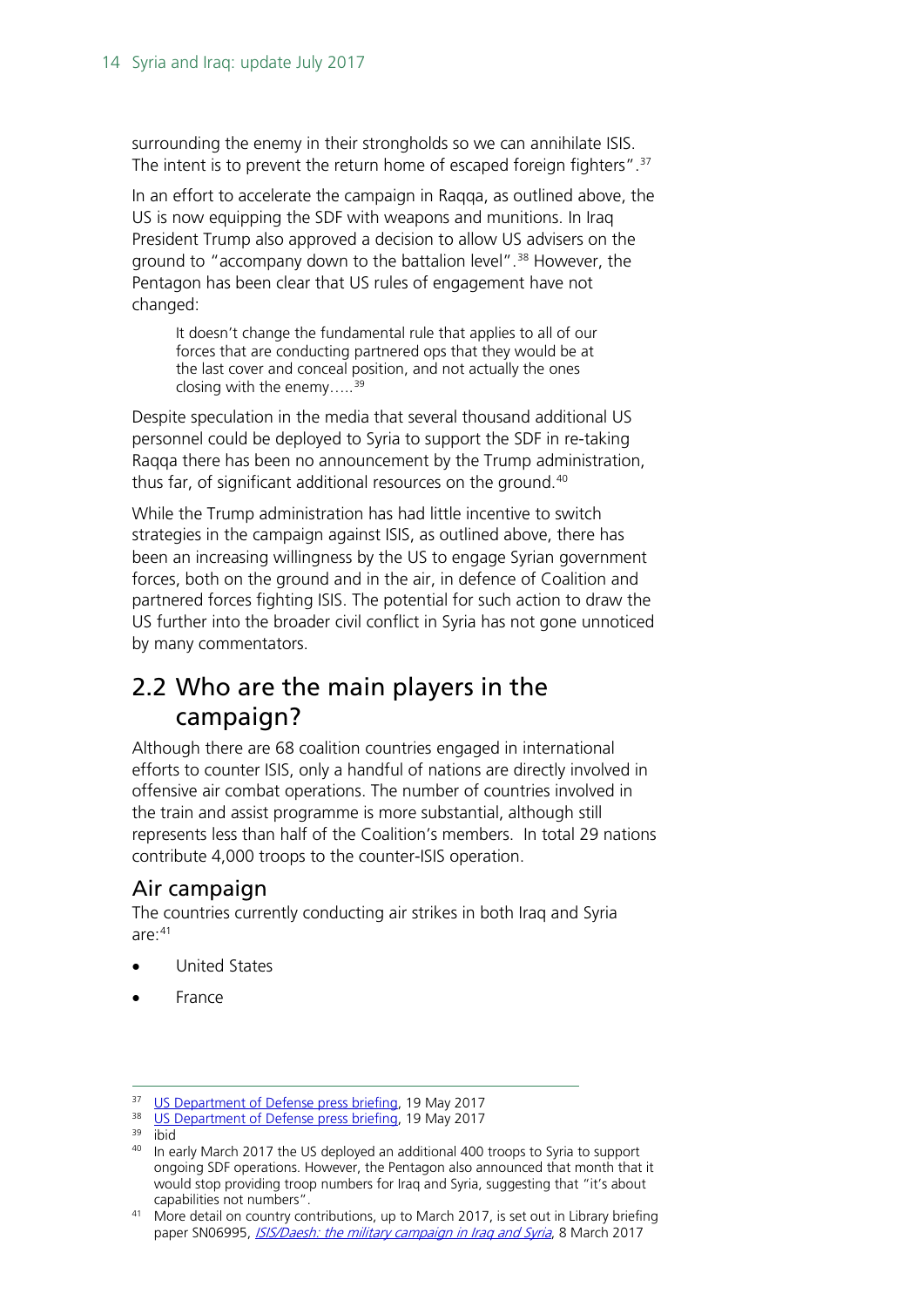- Australia<sup>[42](#page-14-1)</sup>
- Jordan
- United Kingdom
- Belgium

Denmark withdrew its combat aircraft, for the second time, in December 2016.

The countries conducting air combat operations solely in Syria are:

- **Turkey**
- Saudi Arabia
- United Arab Emirates

Participation by Saudi Arabia and UAE is, however, considered to have been minimal.

A number of other coalition countries, notably Canada, Germany and Poland, are providing force-enabling capabilities such as air-to-air refuelling and surveillance and reconnaissance assets in support of coalition air operations. NATO is also providing direct AWACS support to the coalition, in order to increase situational awareness. That support began at the end of October 2016 with one E-3 aircraft currently based in Turkey.

Previously NATO leaders had highlighted that such assistance did not "make NATO a member of this coalition". At a meeting at the end of May 2017, however, NATO leaders agreed an action plan to do more in the fight against terrorism. As part of that plan NATO will now become a full member of the global coalition against ISIS. NATO personnel will not engage in combat operations but it will enable the Alliance to participate in political deliberations, including on the coordination of training and capacity-building. NATO will also expand its support to the coalition with the commitment of more air-to-air refuelling capabilities to support its existing AWACS mission.

### <span id="page-14-0"></span>Train, advise and assist mission **Iraq**

In November 2014 a number of coalition countries announced a package of training and support for Iraqi security, and local, forces in order to assist them in countering ISIS forces and re-taking territory that had fallen under ISIS control. The training programme is being led by the United States and involves a number of other countries, including the UK.<sup>[43](#page-14-2)</sup> These are not combat troops and are not deployed in an offensive role.

<span id="page-14-1"></span><sup>42</sup> Australia temporarily suspended its air operations in Syria, in response to Russia's warning that it would treat Coalition aircraft as "targets" following the shooting down of a Syrian air force jet by the US on 19 June 2017. Australian air operations

<span id="page-14-2"></span>resumed on 22 June 2017.<br><sup>43</sup> Including Italy which is leading the police training effort; Denmark; Australia; New Zealand; France; Canada; Spain; Norway; the Netherlands; Belgium; Germany; Finland; Sweden; Hungary, Solvenia and Turkey.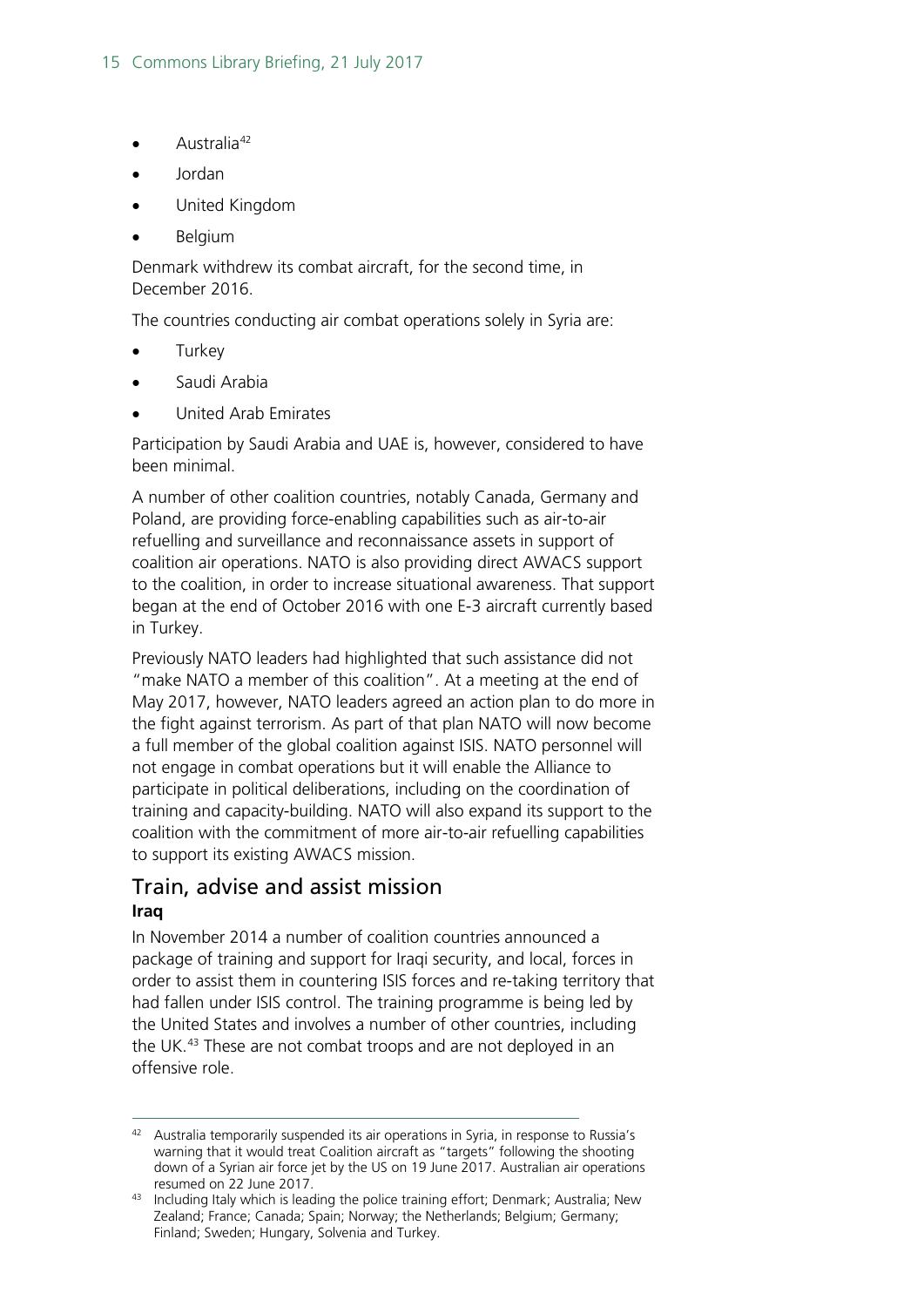NATO has also been training Iraqi officers in Jordan and Turkey since 2014, as part of NATO's Defence Capacity Building Package for Iraq. Iraqi officers receive training in key areas including countering IEDs, military medicine and civil-military planning. Following a request from the Iraqi government, at the NATO summit in Warsaw in July 2016 Alliance leaders announced that counter-IED, medical, civil-military cooperation and security training would be expanded into Iraq itself. That new training and capacity building mission was launched on 5 February 2017.

To date, 106,000 Iraqi personnel have been trained, including Iraqi troops (40,000), Peshmerga (21,000), police (15,000), counter-terrorism forces (14,000), border forces (6,000) and other tribal fighters (9,500). [44](#page-15-0) The number of Iraqi forces being trained has also increased three-fold since October 2016, with approximately 3,000 Iraqi forces being trained every month.[45](#page-15-1)

In addition to training, the US is also leading efforts to advise and assist the Iraqi Security Forces and Peshmerga at the command level.

Several coalition countries have also been providing Iraqi and Kurdish forces with logistical help and resources, including arms, ammunition and other military equipment. Financial assistance for the payment of Peshmerga salaries has also been provided.

### **Syria**

The US is also leading a programme of training for moderate opposition forces in Syria. The focus of that programme is on "equipping and enabling" "selected groups of vetted leaders and their units so that over time they can make a concerted push into territory still controlled by ISIL".[46](#page-15-2) The US is providing equipment packages and weapons, and providing air support as and when necessary. In October 2016 the UK announced that it would resume its training of Syrian opposition forces, outside Syria, following a request for support from the US. By mid-July 2017 the US confirmed that over 8,500 Syrian partner forces had been trained and that weapons, ammunition, vehicles and personal equipment for over 40,000 troops had been delivered.<sup>[47](#page-15-3)</sup>

The US has also deployed special forces personnel in northern Syria and in Iraq in order to provide logistical and planning assistance to Iraqi, Kurdish and other local forces at the command level.

Turkey continues to provide support and assistance to local opposition forces in northern Syria.

<span id="page-15-1"></span><span id="page-15-0"></span><sup>&</sup>lt;sup>44</sup> [US Department of Defense press briefing,](https://www.defense.gov/News/Transcripts/Transcript-View/Article/1239622/department-of-defense-press-briefing-by-brigadier-general-anderson-via-teleconf/) 6 July 2017<br><sup>45</sup> In total, 12 Iraqi brigades are expected to be trained: nine from the Iraqi security forces and three from the Kurdish Peshmerga. Military training is currently taking place at four training sites at Al-Asad, Irbil, Besmaya and Taji.

<span id="page-15-3"></span><span id="page-15-2"></span><sup>46</sup> [US Department of Defense press briefing,](https://www.defense.gov/News/News-Releases/News-Release-View/Article/622610/statement-on-syria/) 9 October 2015

<sup>47</sup> [US Department of Defense press briefing,](https://www.defense.gov/News/Transcripts/Transcript-View/Article/1239622/department-of-defense-press-briefing-by-brigadier-general-anderson-via-teleconf/) 6 July 2017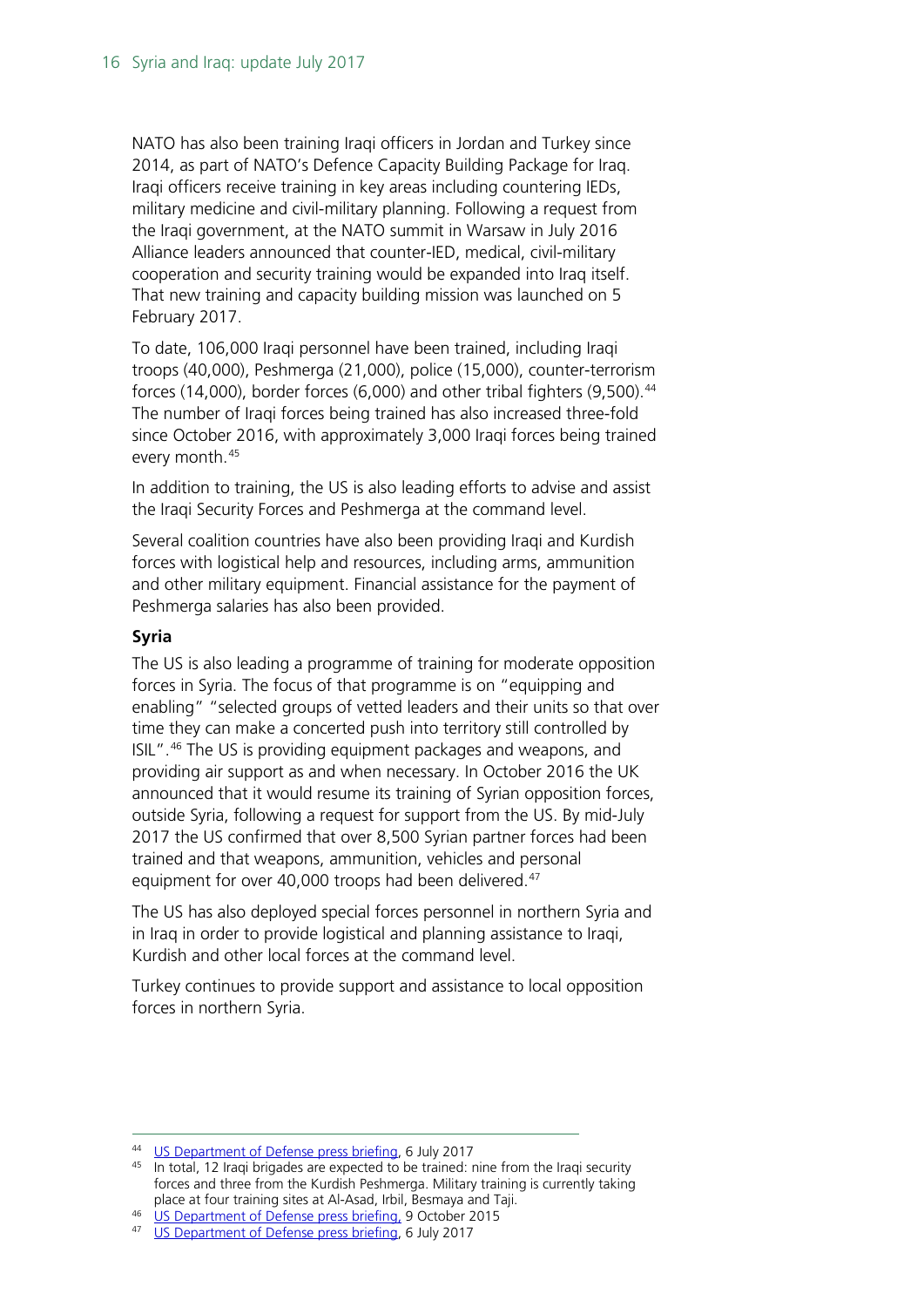## <span id="page-16-0"></span>2.3 British participation

British military forces have been operating in Iraq and Syria since September 2014 and December 2015, respectively.

At present, approximately 850 UK personnel are supporting Operation Shader in Iraq and Syria, conducting airstrikes in support of local forces on the ground and providing intelligence and surveillance to Coalition operations. With the UK's training contingent in Iraq (500 personnel), the UK's total footprint across the region in support of this operation is approximately 1,350 personnel. Those personnel on the ground are not combat troops.

In answer to a Parliamentary Question on 2 February 2017, the MOD confirmed that:

…the UK has no current plans to increase the number of troops deployed in Iraq. However, we keep this under review to ensure we have the right number of troops deployed with the appropriate permissions to support the training of Iraqi forces.<sup>[48](#page-16-1)</sup>



#### **Location of UK forces**

The RAF operation is substantial. The UK has been the second largest contributor to the air campaign in Iraq and Syria, conducting operations at a tempo not seen since the first Gulf War. As of mid-July 2017 the UK had conducted over 1,400 airstrikes against ISIS targets in Iraq and Syria.<sup>[49](#page-16-2)</sup>

Deployed RAF assets include a mixture of combat, surveillance, reconnaissance, and refuelling/transport aircraft:

Source: [Ministry of Defence,](https://www.gov.uk/government/news/update-air-strikes-against-daesh) June 2017

<span id="page-16-2"></span><span id="page-16-1"></span><sup>&</sup>lt;sup>48</sup> PQ HL4891, Iraq: military intervention, 2 February 2017<br><sup>49</sup> HC Deb 10 July 2017, topical question 1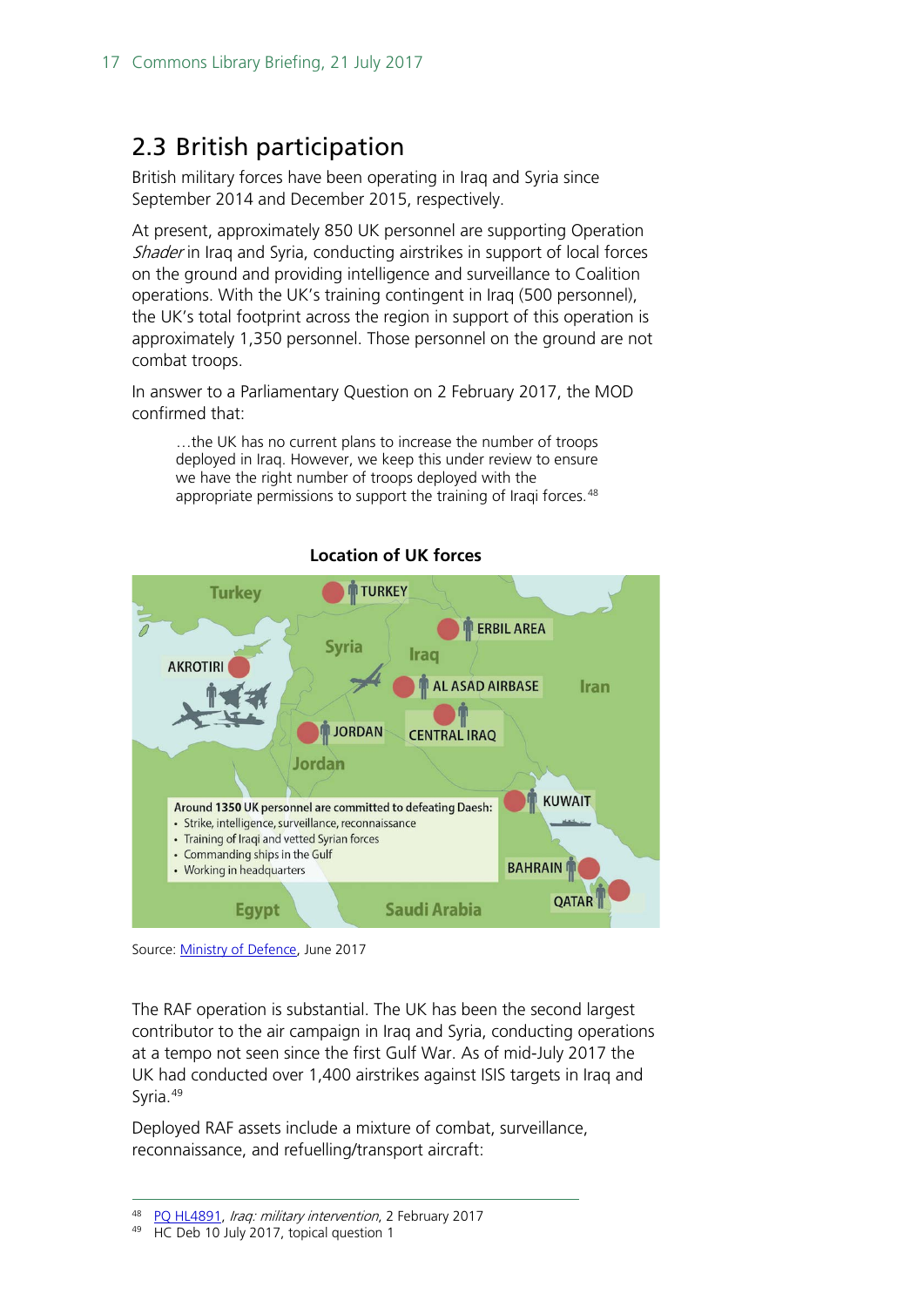- 8 Tornado GR4 fast jet aircraft
- 6 Typhoon combat aircraft (from 2 December 2015)
- Reaper Remotely Piloted Air Systems
- Airseeker surveillance aircraft
- Voyager air-to-air refuelling aircraft
- 2 C130 transport aircraft.
- E3-D sentry aircraft
- Sentinel surveillance aircraft.

RAF Akrotiri in Cyprus is serving as the main operating base for aircraft in the region.

Royal Navy vessels have also periodically deployed to protect French and US carriers deployed in the region.<sup>[50](#page-17-1)</sup>

## <span id="page-17-0"></span>**Training**

Since October 2014 the UK has been providing training to Kurdish Peshmerga forces and military advice to the Iraqi security forces. Specifically, the UK is co-ordinating the coalition's counter-IED training programme. At the end of June 2016 the MOD confirmed that it would expand its training assistance, with the deployment of an additional 50 military trainers to the al-Asad airbase in Western Iraq to provide counter-IED, infantry skills and medical training. More recently the MOD confirmed that UK personnel would expand its training to other locations in Iraq.

The total UK training contingent based in Iraq comprises 500 personnel.

The UK has trained over 50,000 Iraqi security forces personnel, including Kurdish Peshmerga, in Besmaya, Taji and al-Asad. Many of those trained personnel are currently conducting operations in Mosul.<sup>[51](#page-17-2)</sup>

On 25 October 2016 the Defence Secretary announced that the UK would resume training of vetted moderate Syrian opposition groups following a request by the US for support of its train and equip programme. 20 UK personnel are thought to be deployed at a number of locations in the region, outside of Syria. Training will focus on basic infantry tactics; command and control; medical training and explosive hazard awareness training.

<span id="page-17-1"></span><sup>&</sup>lt;sup>50</sup> Further detail is available in Library briefing paper, CBP06995, *ISIS/Daesh: the* [military response in Iraq and Syria](http://researchbriefings.parliament.uk/ResearchBriefing/Summary/CBP-8011), last updated 8 March 2017

<span id="page-17-2"></span><sup>&</sup>lt;sup>51</sup> HC Deb 10 July 2017, topical question 1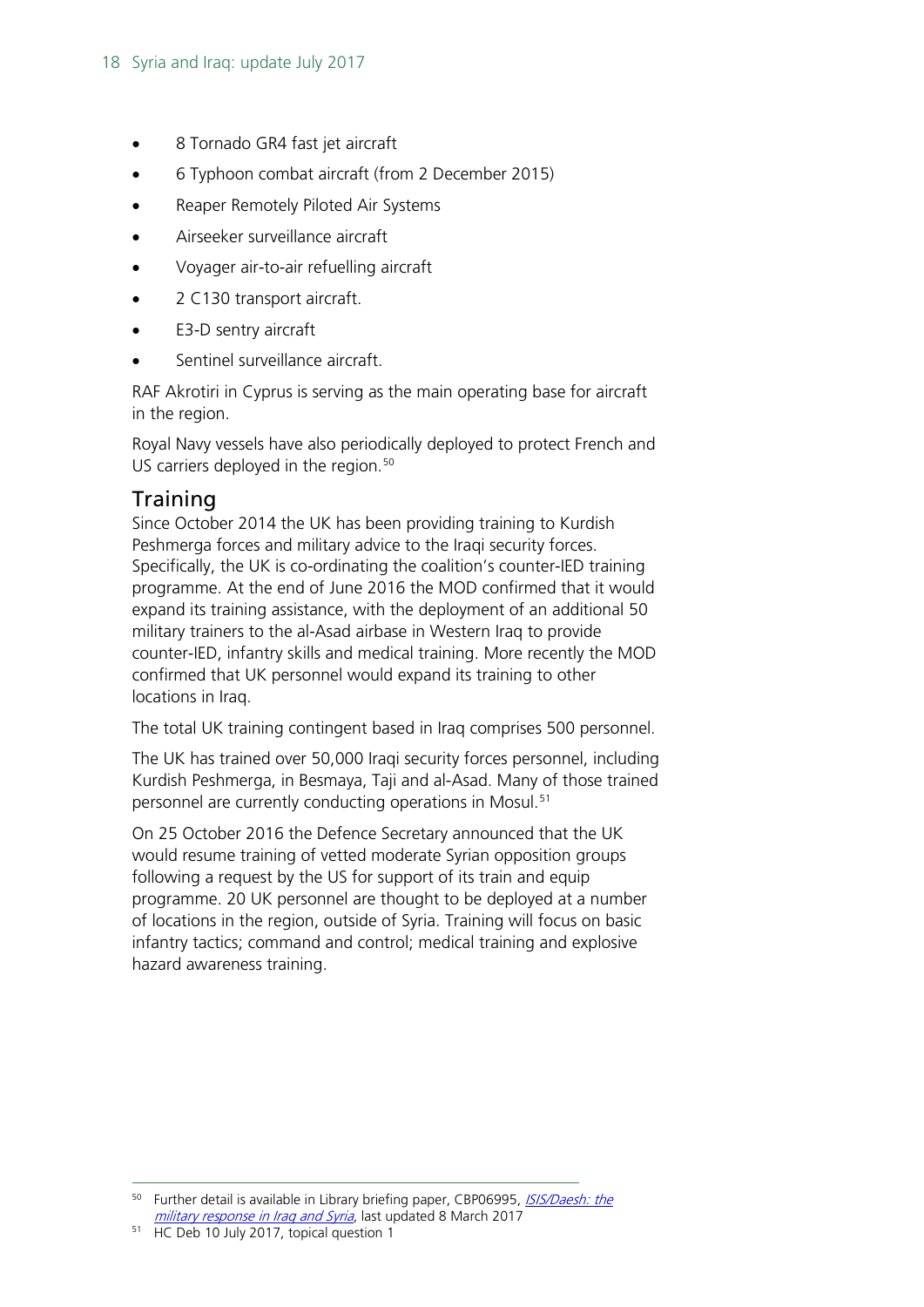## <span id="page-18-0"></span>3. Political analysis

Many analysts now think that President Assad will remain in power for the foreseeable future. With the immediate threat to the Assad government eliminated, commentators suggest that the prospects for a general de-escalation may have improved, although not on terms that Western countries would have preferred.

A conflict reduction plan, negotiated in Astana and with similarities to the US/Russian ceasefire effort of September 2016, was agreed between Russia, Iran and Turkey in December 2016. It is being widely ignored, however.

The Astana process could be the basis for progress.

The Syrian government still does not have the resources to hold all of the territory of Syria, however, and intervening forces may be jockeying to influence zones of the country they see as important to their interests.

As Mosul and other areas of Iraq are cleared of ISIS fighters, attention has turned not only to the terrible cost of the military campaign for the city, but also to the likelihood that sectarian conflict in Iraq will continue in different forms, particularly as the prospects for establishing effective and responsive governance remain poor, in Sunni-majority areas especially. In both Iraq and Syria, government-supporting militias have become increasingly powerful; some have become known for sectarian abuse. Is this just another phase in Iraq's cycle of repression and rebellion?

The Kurds remain central to pro-Western efforts in Syria and are leading the push to re-take Raqqa. There could be increasing trouble between Syrian Kurds (who are aligned to the terrorist-designated Turkish PKK) and Turkey. Turkey has already attacked Kurdish positions in northern Syria and the Turkish government is increasingly re-aligning its policy towards Russia.

The US has made cautious moves towards re-engagement with Russia on Syria, but mistrusts Russia's ability to ensure that Syria lives up to any commitments made in pursuit of a negotiated settlement.

The re-election in May of reformist President Rouhani in Iran is unlikely to moderate Iranian foreign policy in the short to medium term, and the dispute between Saudi Arabia and its allies and Qatar is likely to undermine further Sunni support for 'moderate' rebels in Syria.

Meanwhile, many analysts are worried that the territorial defeat of ISIS may make the group more dangerous, internationally, than it is at present. Fighters and leaders could be dispersed, other 'provinces' of ISIS, for example in Egypt, could be strengthened and the group could turn to inspiring and organising more attacks outside Iraq and Syria.

Although the Astana ceasefire is nominally in place, suffering continues largely unabated for Syrians. And the capacity of neighbouring countries to absorb refugees is being severely tested. Displaced Syrians are finding it increasingly difficult to cross into safety in neighbouring countries.

## <span id="page-18-1"></span>Syria

The prospects of forcing the Syrian Government, or President Bashar al-Assad, to step down are now very distant indeed. Specialists at the RAND Corporation argued in February 2017: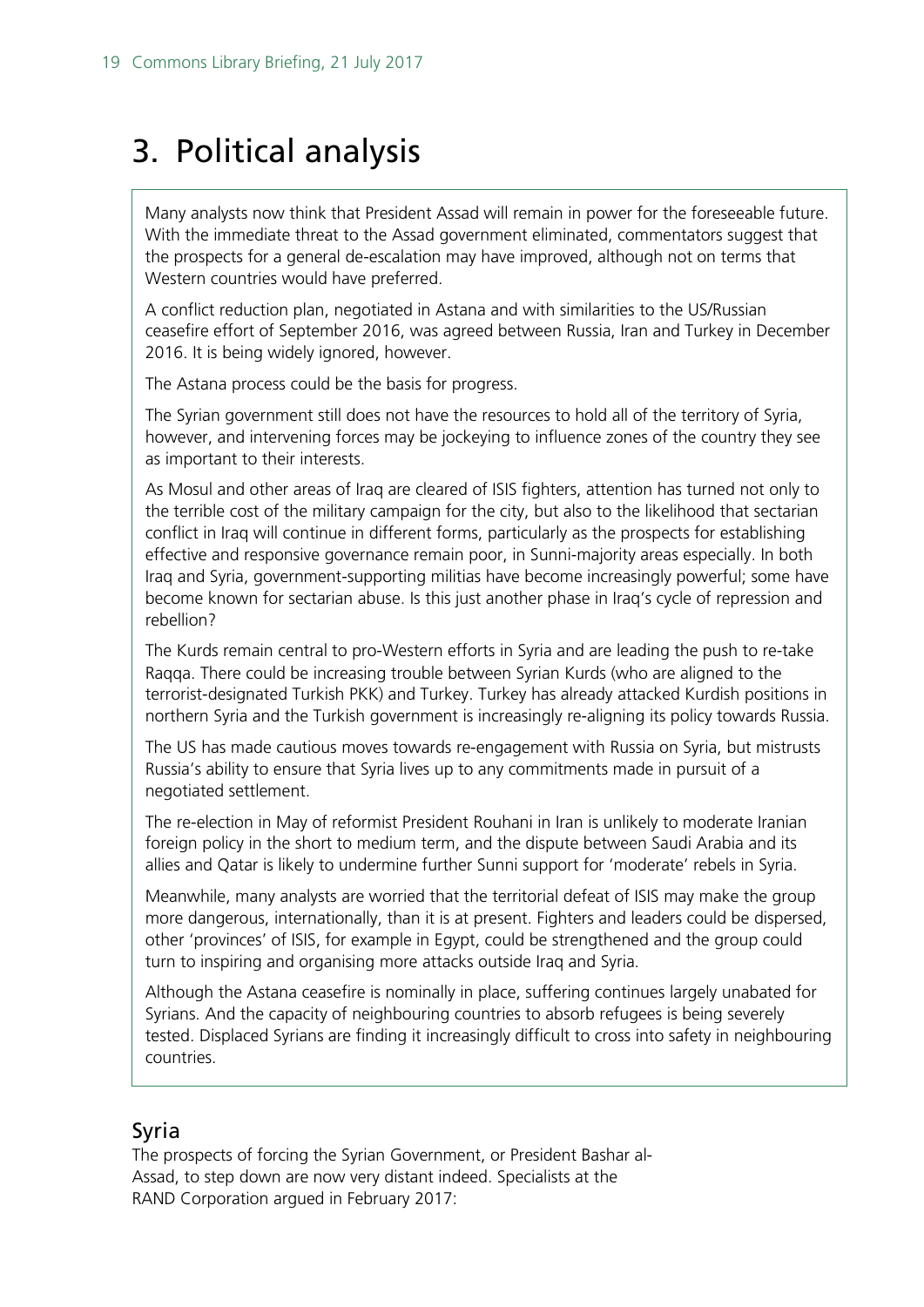Barring a complete reversal of the U.S. approach toward largescale military involvement, military and political confrontation with Russia, and willingness to provide more support to Islamist opposition groups – all of which seem unlikely in a Trump administration – it is now virtually certain, and widely accepted, that Assad will remain in power for the foreseeable future.

In September 2016 the US and Russia had tried to collaborate on deescalating the conflict, both aiming to focus on fighting ISIS and Jabhat al-Nusra, now renamed Jabhat Fatah al-Sham (JFS). The bombing raid by US forces that killed dozens of Syrian Government forces (the US military said it was accidental) was followed by the bombing of a UN aid convoy by (probably) Syrian warplanes and attempts at cooperation between Russia and the US ended. This left the US somewhat on the sidelines of efforts to find a solution.

The outlook in Syria is also clouded by the weakness of the Syrian Government, which, like the Iraqi Government, has relied on militias to do much of the fighting. Syrian militias loyal to the Government may be difficult to disempower when and if the fighting stops, and this could leave Syria divided into areas controlled by different militias.

#### **Astana process**

Meetings in Astana, the Kazakh capital, began in December 2016. They have had a more military focus than the Geneva meetings aiming to set up ceasefire agreements, and have included armed groups in Syria rather than the political opposition, as the Geneva talks have done. Further rounds were held in March, May and July 2017.

The Astana meetings have laid out a plan for de-escalation zones roughly based on areas held by 'mainstream' rebels against the Syrian government, that is to say around Idlib, just north of Homs and in the south around Dera'a.

The implementation of the plan was agreed between Russia, the Syrian Government and the Syrian opposition, Turkey and Iran in Astana, the Kazakh capital, in January 2017. The US was not a party to the talks.

In May 2017 the latest talks took place in Astana. Syrian opposition representatives walked out of the meeting but returned the next day. Significantly, the US sent a high-ranking diplomat to the talks, signalling a readiness to engage on the part of the Trump Administration, while Iran also joined the process as one of the guarantors of the ceasefire agreements.

The Astana Agreement was signed on 4 May by Russia, Iran and Turkey, providing for 'de-escalation areas' in Syria, and with Russia, Turkey and Iran setting up checkpoints and observation posts to ensure that the conditions of the ceasefire are being observed. It empowers Iran, Turkey and Russia to take military action to expel ISIS and JFS (the former Nusra front) and other groups not signed up to the ceasefire. The United Nations welcomed the de-escalation zones plan.<sup>[52](#page-19-0)</sup>

<span id="page-19-0"></span><sup>&</sup>lt;sup>52</sup> Transcript of press encounter with the UN Special Envoy for Syria, Mr. Staffan de [Mistura, in Astana, Kazakhstan,](http://www.unog.ch/80256EDD006B9C2E/(httpNewsByYear_en)/5C6AD8D0EAB0820BC1258117002CA5BD?OpenDocument) 4 May 2017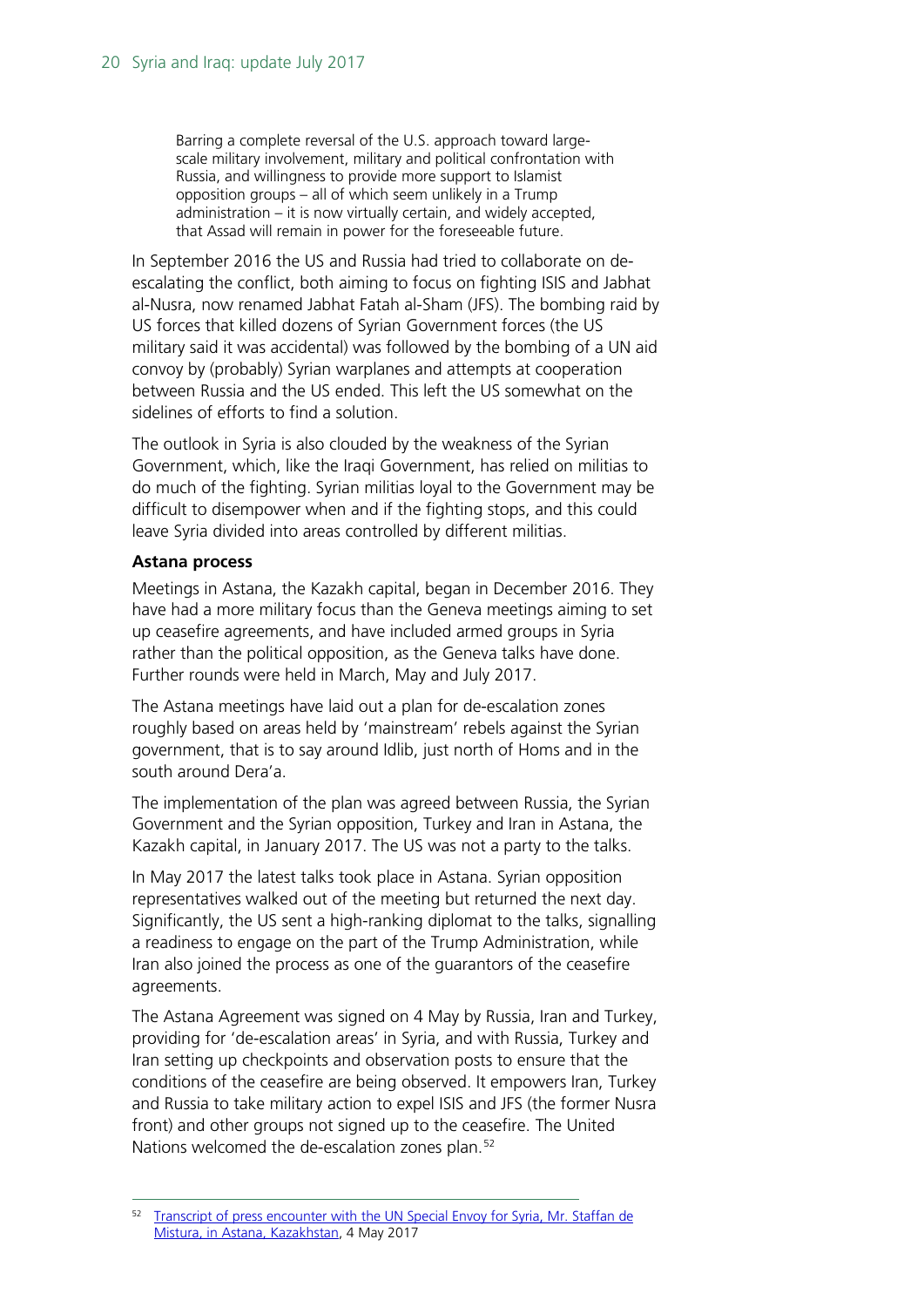Such ceasefires and peace talks, however, have been used in the past by the Russian and Syrian governments to discredit opponents of the Syrian regime, who lose credibility with their supporters if they participate while Syrian and Russian armed forces continue to bombard those  $civilians.<sup>53</sup>$  $civilians.<sup>53</sup>$  $civilians.<sup>53</sup>$ 

The fifth round of the Astana talks took place in July 2017. To facilitate the participation of the rebel side, the Syrian Government ceased its combat operations in southern Syria. There had been talk in June of Kyrgyz or Kazakh troops on the ground in Syria to enforce the deescalation zones, but neither country was enthusiastic. Similar ideas for former soviet state members of the Commonwealth of Independent States have also been discussed, although those countries may be too close to Moscow.[54](#page-20-1)

The US sent a middle-ranking official from the State Department to the talks and the United Nations Special Envoy, Staffan de Mistura, also attended and reaffirmed the UN's support for the Astana process.

The talks ended without significant progress, however.

One analyst argues that,<sup>[55](#page-20-2)</sup> with increased intermingling of rebel groups with Jabhat Fatah al-Sham (formerly Jabhat al-Nusra), Russia and Iran will be empowered by the agreement to take action against rebel groups within the zones or will encourage 'mainstream' rebel groups to clash with Fatah el-Sham and, with increased conflict in the areas, Russia and Iran will declare that it is not possible to deliver humanitarian assistance.

None of these outcomes would have the effect of de-escalating the conflict. Instead, they would continue a well-worn strategy to use agreements as a pretext for advancing the interests of the Assad regime and its backers. Don't be fooled.<sup>[56](#page-20-3)</sup>

So, while the Astana arrangements may not directly make civilians much safer or a bring in a more acceptable or accountable government in Syria, there does seem to be a consensus that the conflict may at least cool down, partly on the basis of the Astana provisions. The fact that the Trump Administration sent an envoy in May signalled a willingness to explore working with Russia again on Syria, although the Administration still has its doubts that Russia can get the Assad government to deliver on its commitments.<sup>[57](#page-20-4)</sup> The alleged use of chemical weapons in April 2017 by the Syrian government, after a commitment by the Russians to organise their disposal, would be an example of Russia's failure to deliver the Syrians.

<span id="page-20-0"></span><sup>53</sup> Lina Khatib, ['Putin's 'safe zones' in Syria are nothing of the kind',](https://www.chathamhouse.org/expert/comment/putin-s-safe-zones-syria-are-nothing-kind?utm_source=Chatham%20House&utm_medium=email&utm_campaign=8241089_CH%20Newsletter%20-%2012.05.2017&utm_content=Syria-Title&dm_i=1S3M,4WMV5,NUT8AU,ILG2M,1) Chatham House, 9 May 2017

<span id="page-20-1"></span><sup>54</sup> ['5th Round of Astana Syria Peace Talks End Without Agreement',](http://thediplomat.com/2017/07/5th-round-of-astana-syria-peace-talks-end-without-agreement/) The Diplomat, 7 July 2017

<span id="page-20-2"></span><sup>&</sup>lt;sup>55</sup> Lina Khatib, '<u>Putin's 'safe zones' in Syria are nothing of the kind'</u>, Chatham House, 9 May 2017

<span id="page-20-3"></span><sup>56</sup> Ibid,

<span id="page-20-4"></span><sup>&</sup>lt;sup>57</sup> 'US to send [senior envoy to Syria talks after Trump-Putin call',](http://www.al-monitor.com/pulse/originals/2017/05/trump-putin-call-envoy-astana-syria-talks.html) Al-Monitor, 2 May 2017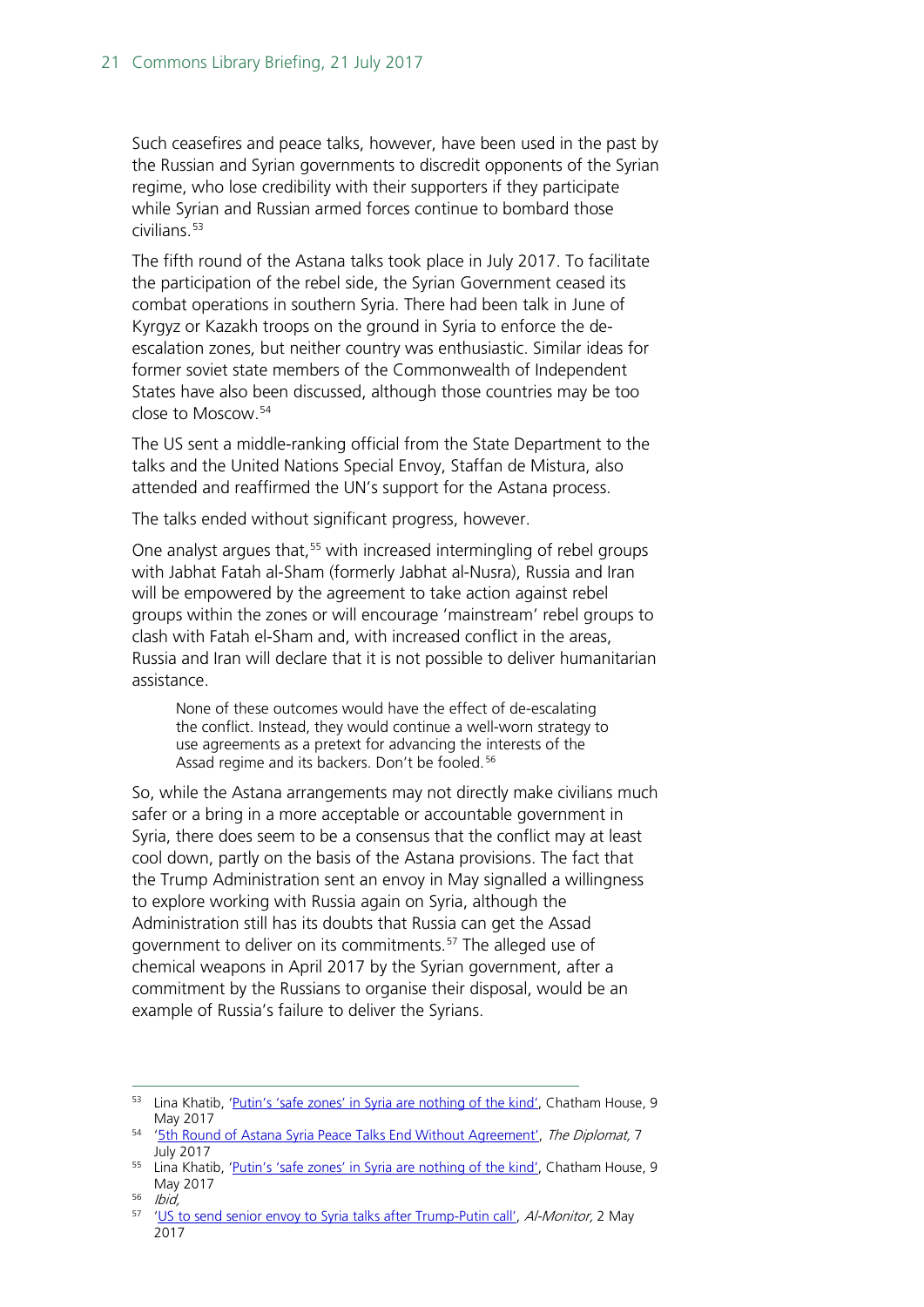#### **Geneva process**

On 16 May 2017 the sixth round of the UN-sponsored Geneva process took place. Staffan de Mistura, the UN Special Envoy, denied that the talks were in competition with the Astana process, but the spokesman for the Syrian opposition's High Negotiating Committee dismissed the Astana talks, while the Syrian President told a newspaper that the Geneva talks were 'just for the media'.<sup>[58](#page-21-0)</sup> Hopes for the Geneva talks were correspondingly low.

The talks concentrated on preparations for a system for drafting a new constitution, transitional governance, anti-terrorism and the electoral process. They were short – intentionally according to de Mistura – but technical meetings continued with representatives of the Syrian Government and the opposition.

#### **US policy**

As mentioned above, the Trump Administration has signalled a cautious opening to collaboration with Russia by sending an envoy to the Astana talks. US policy, however, remains unclear. The idea of a strong antiterrorist coalition in the Middle East that would fight ISIS and other violent jihadi groups is attractive to the Russians, and to Iran, which has its own worries about terrorism, underlined by the attacks, claimed by ISIS, on the Iranian Parliament and the Khomeini mausoleum in June 2017. The anti-terrorist plan would be plagued by contradictions and complications, however.

US forces were involved in several air strikes on Syrian government forces in April, May and June. The Syrian forces were in a threatening positions near bases held by Syrian rebel forces supported by the US. The clashes, in south eastern Syria, underlined the dangerous tensions in the region, particularly as competing internationally-backed forces try to control territory ceded by ISIS. The US is alleged to be spreading its engagement in the area. Analysts worry that the area, which offers control of the Baghdad-Damascus road and can be used by Iran to supply the Syrian Government and Hizbollah, could become a major flashpoint.<sup>[59](#page-21-1)</sup>

The downing of a Syrian fighter jet in June added to tensions. The US said that it was defending US-supported forces battling to re-take Raqqa from ISIS. The attack could herald increasing direct conflict between US and Syrian government forces, and may increase the chances of US-Russian clashes.

The crisis between Qatar and Saudi Arabia and its allies (see below) puts a question mark over the existing collaboration between Gulf allies in Syria; the Gulf states have in any case been concentrating on the war in Yemen over the last nearly two years – one of the reasons for the weakness of the 'mainstream' Syrian rebels. An 'Arab NATO', informally proposed by Administration officials as a means to resist Iran's drive for

<span id="page-21-0"></span><sup>&</sup>lt;sup>58</sup> ['Low expectations as Syria talks resume in Geneva',](http://www.aljazeera.com/news/2017/05/expectations-syria-talks-resume-geneva-170516084606967.html) Al-Jazeera, 16 May 2017

<span id="page-21-1"></span><sup>59</sup> ['US-led coalition warns Syrian forces as tensions rise ahead of Isis battle',](https://www.ft.com/content/f7127176-445e-11e7-8d27-59b4dd6296b8?mhq5j=e2) Financial Times, 29 May 2017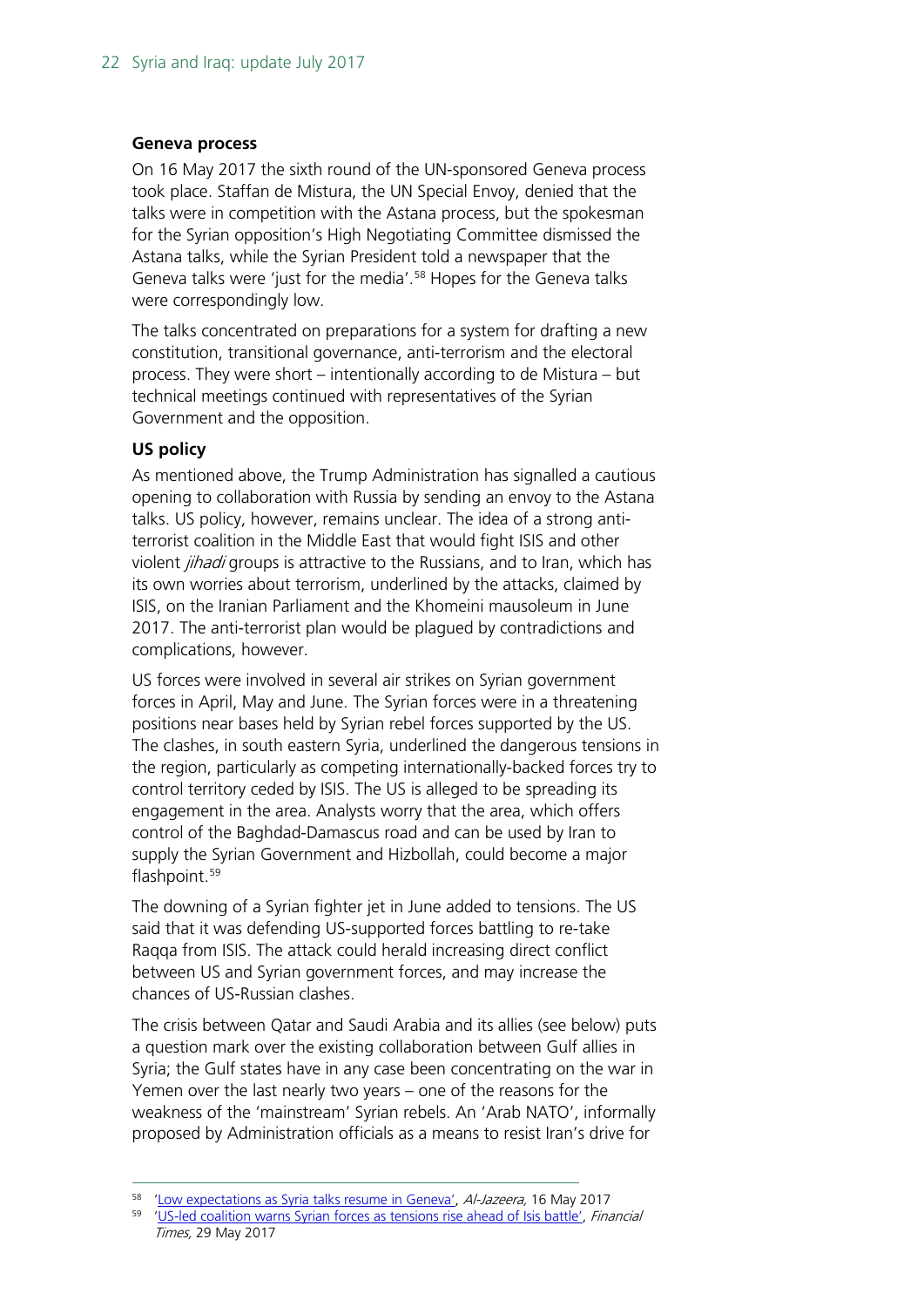regional hegemony,<sup>[60](#page-22-1)</sup> would not be welcome in Tehran or Moscow. Nor would the sale of arms to Saudi Arabia (although the announcement of \$110 billion of contracts after the US President's tour of the Arabian Peninsula was described as 'fake news' by one expert).<sup>[61](#page-22-2)</sup>

All of these developments point towards deepening sectarian divisions in the region and heightened conflict between the US and Iran and Russia, and that is likely to make a genuine resolution of the Syria crisis more difficult.

In July 2017, shortly before the G20 meeting in Hamburg, when Trump and Putin would meet for the first time, US Secretary of State Rex Tillerson offered more cooperation with Russia on de-escalation zones:

The United States is prepared to explore the possibility of establishing with Russia joint mechanisms for ensuring stability, including no-fly zones and on-the-ground ceasefire observers.<sup>[62](#page-22-3)</sup>

The US Administration has several veterans of the 2003 invasion of Iraq among its senior members, including James Mattis the Secretary of Defense. That, combined with the decision to leave troop number decisions to the Department of Defense, may imply a longer and bigger commitment to Iraq, according to one report.<sup>[63](#page-22-4)</sup>

However, that sustained commitment from the US (and other Western countries) may need Iraqi Prime Minister Abadi to survive the 2018 Iraqi general election, since US forces are in Iraq on the basis of a letter of invitation from Abadi rather than a Status of Forces Agreement

## <span id="page-22-0"></span>Kurds

The Kurds remain central to the conflict, in both Iraq and Syria. YPG forces, close to the terrorist-designated PKK of Turkey, have been essential to military successes against ISIS in places such as Kobane, near Syria's border with Turkey. But that has brought yet more complication to the conflict, as Turkey's participation has increasingly been shaped by hostility to the PKK and the YPG, particularly in the light of the more nationalist and authoritarian tone of the Turkish government in recent years.

The Kurdish Democratic Union Party is the political wing of the YPG and has established a federal region in northern Syria. Its links with the PKK remain close, however, and Turkish military has attacked a base in the Kurdish area of Syria after there were reports that the base was sheltering PKK members.<sup>[64](#page-22-5)</sup> As Turkey has moved towards Russia in the conflict, the possibility of much stronger Turkish intervention against Kurdish forces in Syria should not be underestimated.

<span id="page-22-1"></span><sup>&</sup>lt;sup>60</sup> ['Trump to unveil plans for an 'Arab NATO' in Saudi Arabia',](https://www.washingtonpost.com/news/josh-rogin/wp/2017/05/17/trump-to-unveil-plans-for-an-arab-nato-in-saudi-arabia/?utm_term=.7b07339d1d83) Washington Post, 17 May 2017

<span id="page-22-2"></span><sup>&</sup>lt;sup>61</sup> Bruce Riedel, ['The \\$110 billion arms deal to Saudi Arabia is fake news',](https://www.brookings.edu/blog/markaz/2017/06/05/the-110-billion-arms-deal-to-saudi-arabia-is-fake-news/) Brookings, 5 June 2017

<span id="page-22-3"></span><sup>&</sup>lt;sup>62</sup> 'US ready to work [with Russia on no-fly zones in Syria peace bid',](http://www.telegraph.co.uk/news/2017/07/06/us-says-would-consider-working-russia-no-fly-zones-syria-ahead/) Daily Telegraph, 7 July 2017

<span id="page-22-4"></span> $63$  'The next insurgency beckons after Mosul, rebooting Iraq's cycle of violence', Gulf States Newsletter, 20 July 2017

<span id="page-22-5"></span><sup>&</sup>lt;sup>64</sup> [The PKK's Fateful Choice in Northern Syria,](https://www.crisisgroup.org/middle-east-north-africa/eastern-mediterranean/syria/176-pkk-s-fateful-choice-northern-syria?utm_source=Sign+Up+to+Crisis+Group%27s+Email+Updates&utm_campaign=86c7af745c-EMAIL_CAMPAIGN_2017_05_03&utm_medium=email&utm_term=0_1dab8c11ea-86c7af745c-359581601) International Crisis Group, 4 May 2017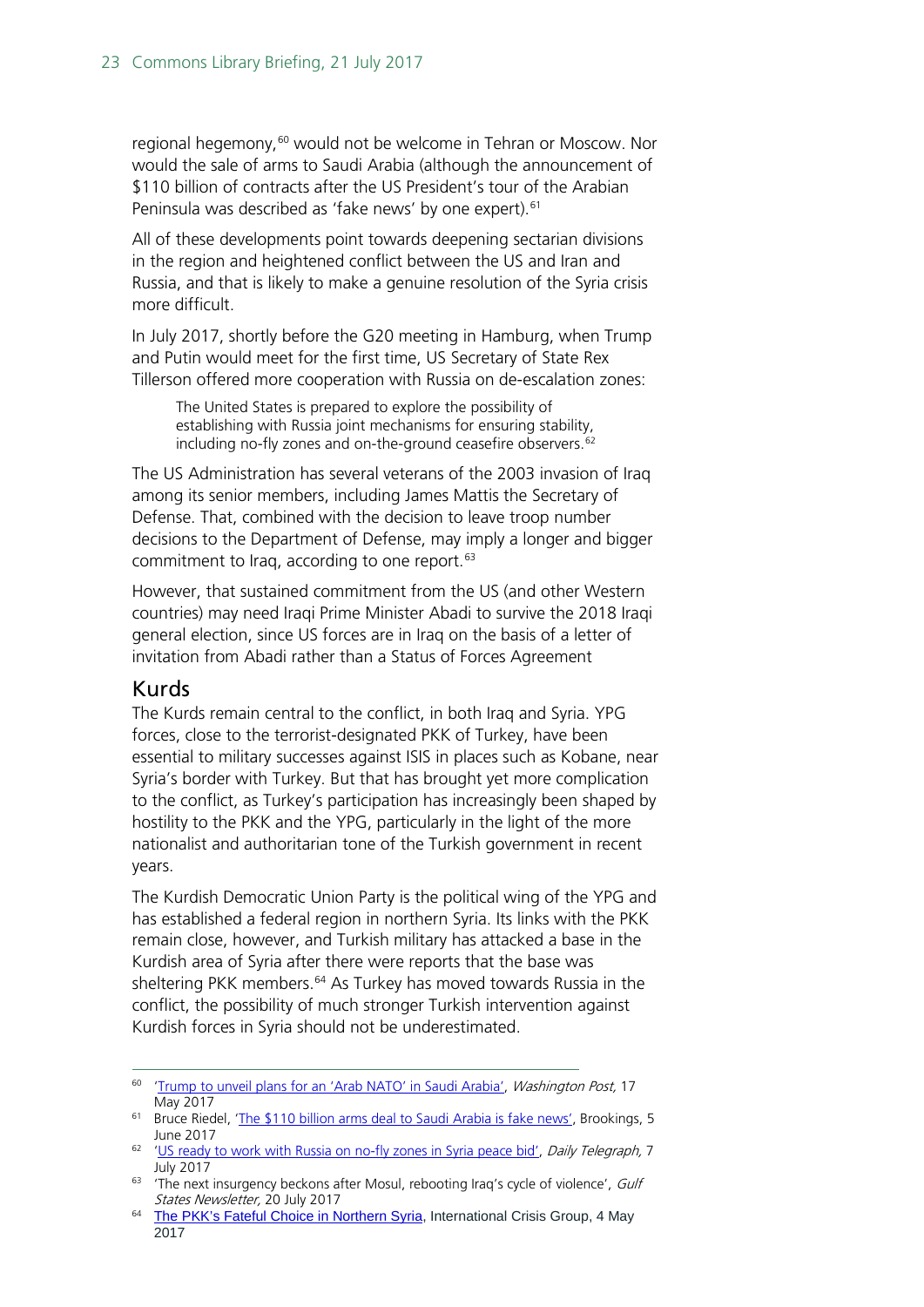The campaign to re-take Raqqa is being led by the YPG's Syrian Democratic Forces (SDF), against the wishes of the Turkish Government. The US Administration has approved the SDF's leading role but has not yet, contrary to expectations, assigned more US military personnel to the campaign.

#### <span id="page-23-0"></span>Iran

In May 2017, the reformist incumbent Irania President Hassan Rouhani was re-elected easily, with 57% of the vote in the first and only round. This gave a clear mandate to continue trying to open up the economy to the world and generally strengthened the hand of reformists. In the medium term, however, it is unlikely to bring changes to Iran's interventionist policy in Iraq and Syria. Foreign and security policy remain in the hands of Supreme Leader Ali Khamenei and the Islamic Revolutionary Guards Corps (IRGC).<sup>[65](#page-23-1)</sup>

IRGC Qods force commander Qasem Soleimani has a high profile role organising Shiite militias in both countries and there have been allegations of atrocities by some militiamen against Sunni civilians. As ISIS loses territory the problem of how to govern formerly ISIS-held Sunni centres is likely to become more acute.

#### **Land corridor near al-Tanf**

Iran continues to prioritise establishing a land corridor through Iraq and Syria which would ease continuing Iranian to support the Assad government and Hizbollah, the Lebanese Shiite militia. It is also important psychologically for Tehran not to be isolated from Beirut and Damascus. Many Iranian strategists see Hizbollah as Iran's best defence against attack or possible regime-change attempts by Israel (or the US). The land corridor issue will come to the fore if a settlement in Syria means dividing the country into zones of control, which some analysts think is likely.

The Syrian government has increasingly targeted US-supported rebels groups in the east of the country, leading US forces to strike Syrian official forces. The clashes happened near the military base at al-Tanf, not far from the Iraqi border and used by US and UK special forces for training rebels, according to reports.<sup>[66](#page-23-2)</sup> That area of Syria is increasingly a focus of the conflict because it forms part of the land corridor that Iran wants to maintain between Iran and Damascus/Lebanon. Russia and Syria condemned the attack.

On 12 June newspapers reported that forces backing the Syrian Government had reached the Iraqi border, near the Tanf base, despite attacks by US warplanes, showing the relative weakness of the US in the area, with no combat ground troops. [67](#page-23-3)

<span id="page-23-1"></span><sup>&</sup>lt;sup>65</sup> For more on Rounhani's re-election, see the Commons Briefing Paper *Iran and the* [re-election of Rouhani,](http://researchbriefings.files.parliament.uk/documents/CBP-7983/CBP-7983.pdf) 8 June 2017

<sup>&</sup>lt;sup>66</sup> 'Assad troops close on UK base', Daily Telegraph, 16 May 2017

<span id="page-23-3"></span><span id="page-23-2"></span><sup>&</sup>lt;sup>67</sup> 'Assad forces advance to cut off rebel base near Iraq border', Financial Times, 12 June 2017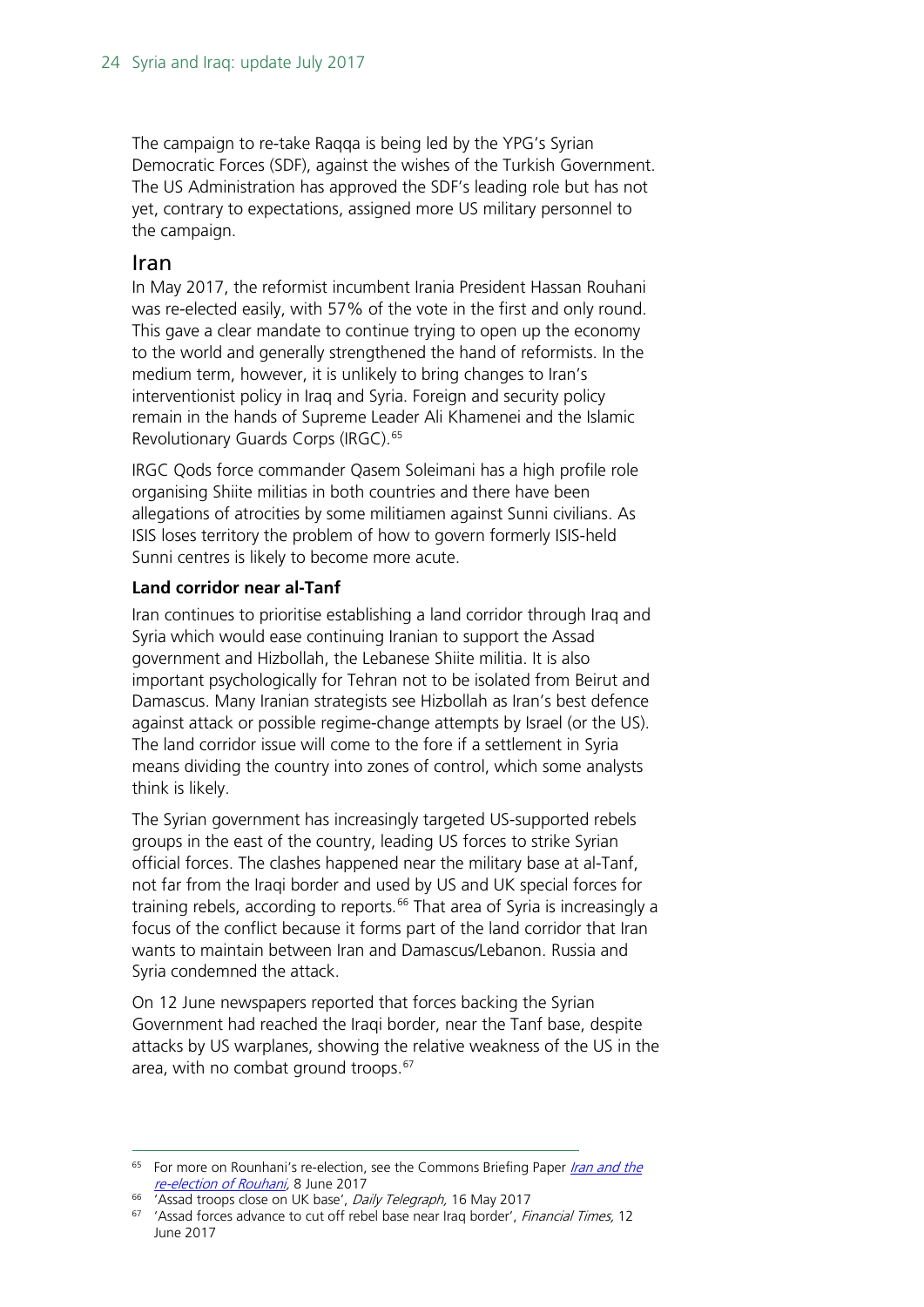#### **Rouhani**

In the longer term, Rouhani's re-election may strengthen the hand of reformists when it comes to choosing the next Supreme Leader. A reformist or pragmatist Supreme Leader could transform Iranian relations with other Middle Eastern countries.<sup>[68](#page-24-1)</sup>

#### **Tehran attacks**

Meanwhile, tensions rose another notch after the bomb attack on the Iranian Parliament and the Mausoleum of Ayatollah Khomeini on 7 June. The attacks were claimed by ISIS; the leader of the IRGC said that the attacks were ordered by Saudi Arabia.<sup>[69](#page-24-2)</sup>

Iran launched surface-to-surface missiles at alleged ISIS bases in eastern Syria on 18 June and claimed that "many terrorists" had been killed and their equipment had been destroyed. [70](#page-24-3) It was a rare example of a direct attack by official Iranian forces abroad and could be a foretaste of deeper Iranian involvement.

#### <span id="page-24-0"></span>Iraq

The fate of Iraq's third city, Mosul, has dominated the Iraqi political scene since 2014 when it fell to ISIS. It fatally weakened the then Iraqi Prime Minister Nouri al-Maliki. In October 2016 the battle to re-take it began, and has taken up much of the weakened Iraqi state's resources. Official Iraqi forces have re-grouped since their failures in 2014, and their improved performance has now strengthened the hand of Prime Minister Haider al-Abadi, Maliki's successor.

#### **Shiite militias**

The Shiite militias, Popular Resistance Units or Popular Resistance Forces, have become central to the future of Iraq. They are about 60,000 strong in total but far from monolithic, with some supported by Iran and close to former Iraqi Prime Minister Maliki, some loyal to the Shiite cleric Ayatollah Ali al-Sistani, and some to Muqtada al-Sadr, the Shiite cleric and politician whose militia was once the Mahdi Army.

The cleavages in Iraqi politics are mirrored in the positions of the militias, and in disagreement about their future. Several militia subgroups have political ambitions and will stand candidates in the 2018 election, hoping to capitalise on their military successes against ISIS.<sup>[71](#page-24-4)</sup>

The Abadi government has recognised the militias as official Iraqi entities, to try to bring them under control of the government, and left them intact. Supporters of Maliki, (the "godfather" of the militias) want them to be given free rein. Muqtada al-Sadr thinks they should be disbanded. Some analysts argue that Iran would like them preserved as

<span id="page-24-1"></span><sup>&</sup>lt;sup>68</sup> For more information see the Commons Briefing Paper *Iran and the re-election of* [Rouhani](http://researchbriefings.parliament.uk/ResearchBriefing/Summary/CBP-7983)

<span id="page-24-2"></span><sup>&</sup>lt;sup>69</sup> ['Revolutionary Guards blame Saudi Arabia for Tehran terror attack',](https://www.ft.com/content/190e854e-4b58-11e7-919a-1e14ce4af89b?mhq5j=e2) Financial Times, 7 June 2017

<span id="page-24-3"></span><sup>&</sup>lt;sup>70</sup> ['Tehran fires medium-range missiles against Isis in Syria',](https://www.ft.com/content/45aff504-5465-11e7-9fed-c19e2700005f) Financial Times, 18 June 2017

<span id="page-24-4"></span><sup>71</sup> Renad Mansour and Faleh A Jabar, ['The Popular Mobilization Forces and Iraq's](http://carnegie-mec.org/2017/04/28/popular-mobilization-forces-and-iraq-s-future-pub-68810)  [Future'](http://carnegie-mec.org/2017/04/28/popular-mobilization-forces-and-iraq-s-future-pub-68810), Carnegie Middle East Center, 28 April 2007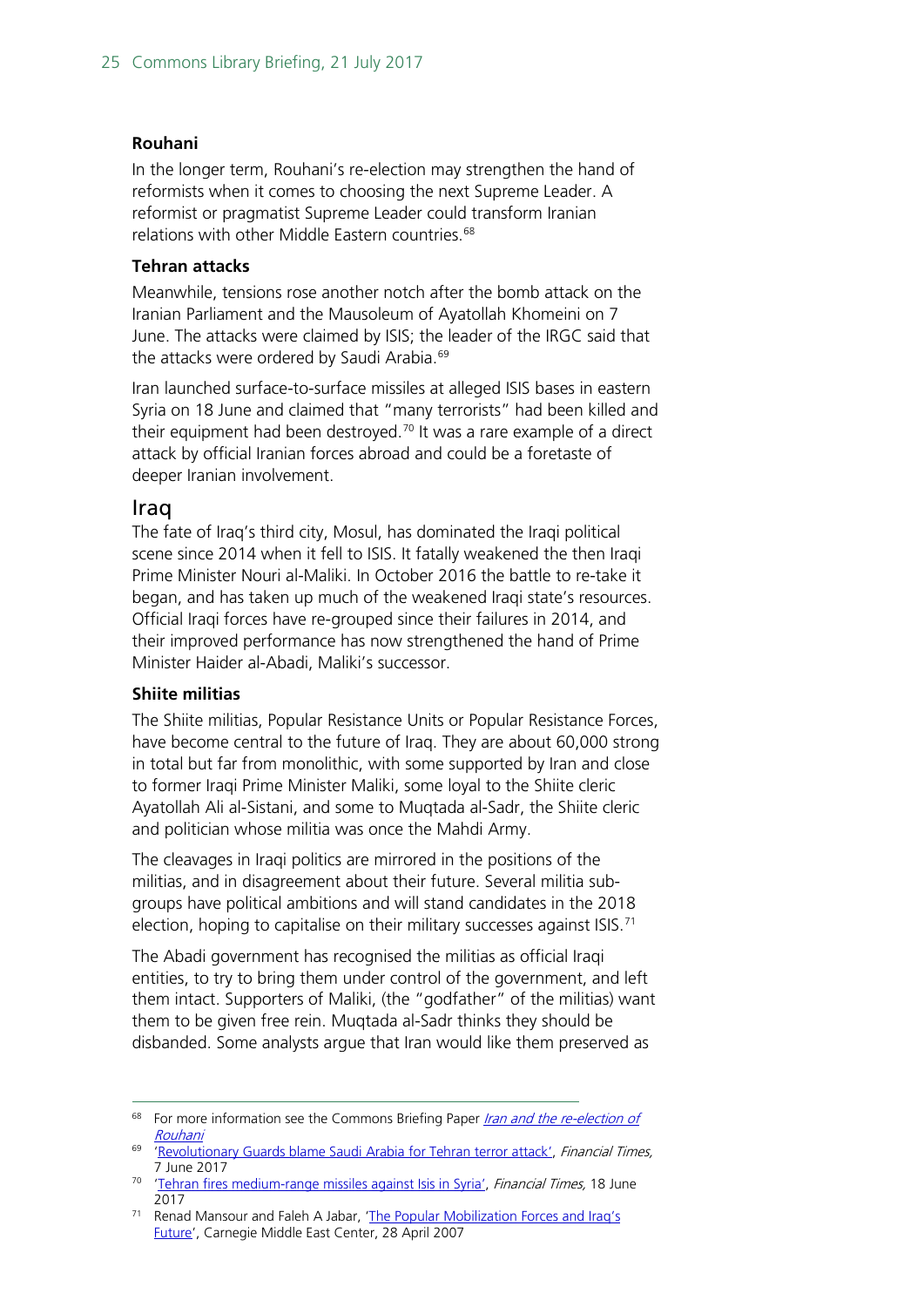independent entities that can serve as Iranian proxies, in a role similar to that of Hizbollah in Lebanon.

The role of the militias in re-taking Mosul has been controversial, with the Iraqi Government holding them back, partly influenced by international pressure. The government is conscious of the need to avoid atrocities against Sunni civilians. In Tel Afar, Hawija and al-Qaim, the most important of the few remaining ISIS strongholds in Iraq, the militias are likely to have a bigger role.

One recent analysis sums up their importance: "Key challenges involving the PMF [Iraqi Shiite militias] will shape Iraq's political and security future.["72](#page-25-0)

#### **Governance after ISIS**

Kirkuk, a multi-ethnic city in the centre of Iraq, has largely been cleared of ISIS fighters but has suffered several bomb attacks in recent months. Arguments continue, however, about who will have Kirkuk; the Kurdish governor raised a Kurdish flag over the city in May, provoking tensions with the Turkmen and Arab communities. Hawija is likely to be the last major Iraqi centre to be re-taken from ISIS. The city is a Sunni area and a 'hotbed' of ISIS support.<sup>[73](#page-25-1)</sup>

Iraqi-led forces are largely in control of Mosul, but that does not mean the end of ISIS, or of trouble, as Kirkuk shows. There has been renewed bombing in Baghdad and observers fear that Shiite pilgrimages could be targeted again, as ISIS returns to terrorist tactics.

There are few plans for what to do with Mosul when it is in Government hands again.<sup>[74](#page-25-2)</sup> Reconstructing cities such as Fallujah has been difficult; Mosul will be a far bigger challenge, and the Iraqi Government has severe financial problems after the oil price fall and the cost of the fight against ISIS, although these have been alleviated by loans from international institutions.

After the Iraqi Prime Minister had declared victory in Mosul on 9 July, human rights organisations have called for those responsible for the catastrophe in Mosul not to go unpunished.[75](#page-25-3) Simply restoring some sort of normal life in cities such as Mosul will be a massive task, however.

The problem of governing Iraq's Sunni areas (as well as the rest of the country) will remain, while Iran's influence in Iraq has been expanded, particularly by the role that Iranian-funded militia have played in fighting ISIS in Iraq. Meanwhile, much of southern Iraq has been left in the hands of tribal and Shiite militias and criminal gangs. The prospects for

<span id="page-25-0"></span><sup>&</sup>lt;sup>72</sup> Renad Mansour and Faleh A Jabar, 'The Popular Mobilization Forces and Iraq's [Future'](http://carnegie-mec.org/2017/04/28/popular-mobilization-forces-and-iraq-s-future-pub-68810), Carnegie Middle East Center, 28 April 2007

<span id="page-25-1"></span><sup>&</sup>lt;sup>73</sup> ['Dispatch from Iraq: The anti-ISIS fight, economic troubles, and political maelstrom',](https://www.brookings.edu/blog/markaz/2017/05/05/dispatch-from-iraq-the-anti-isis-fight-economic-troubles-and-political-maelstrom/) Brookings Institution, 5 May 2017

<span id="page-25-2"></span><sup>&</sup>lt;sup>74</sup> ['Dispatch from Iraq: The anti-ISIS fight, economic troubles, and political maelstrom',](https://www.brookings.edu/blog/markaz/2017/05/05/dispatch-from-iraq-the-anti-isis-fight-economic-troubles-and-political-maelstrom/) Brookings Institution, 5 May 2017

<span id="page-25-3"></span><sup>&</sup>lt;sup>75</sup> 'We lost our houses, our cars, our men': call to protect Mosul civilians', Guardian, 11 July 2017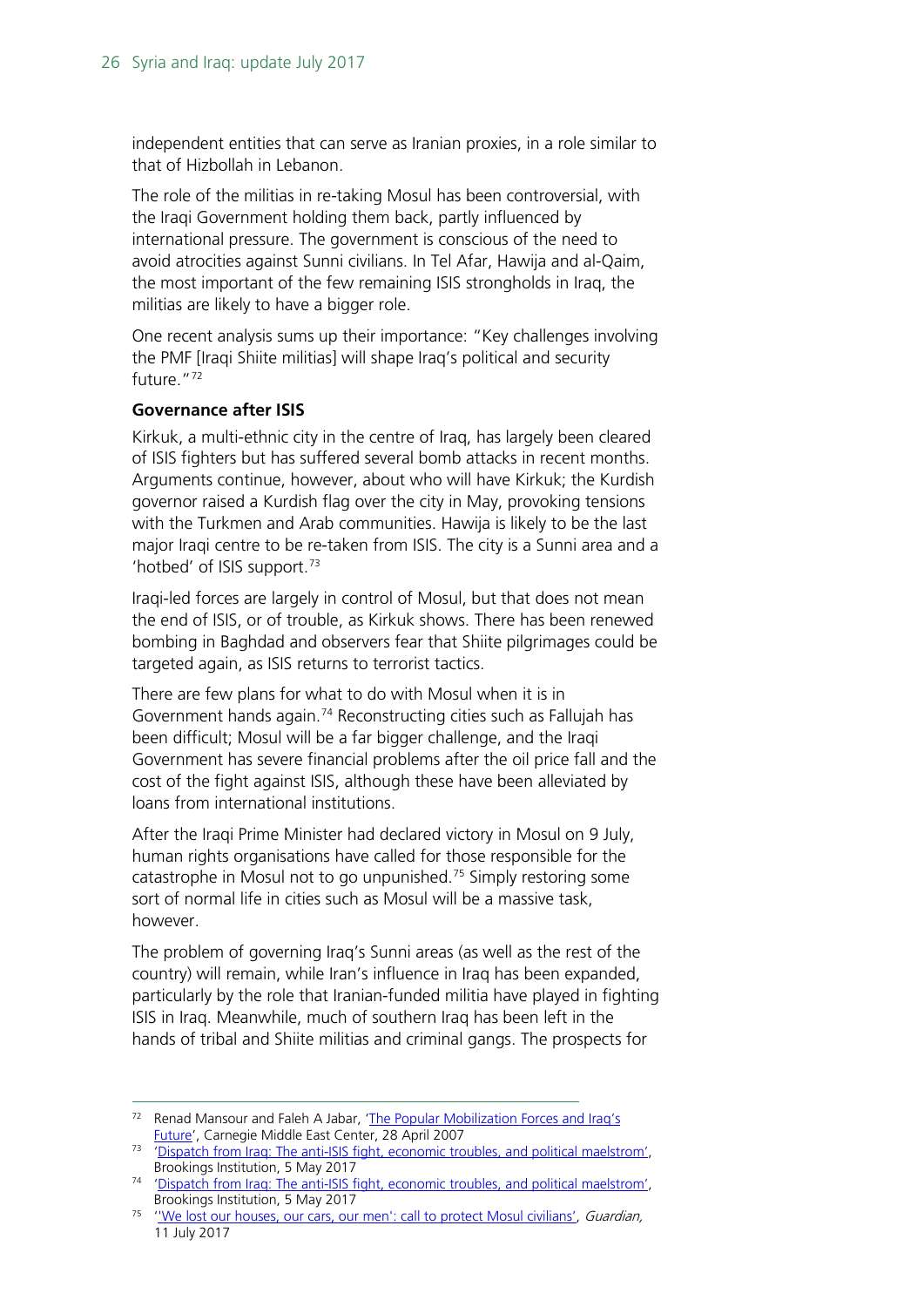improving governance and better relations between the different groups, the underlying drivers of instability in Iraq, remain poor.

Sectarian strife, while important, is far from being Iraq's only problem. There is a protest movement, active across the country, campaigning about the low standards of governance, rampant corruption and poor service delivery. The movement was started off by leftist and secular groups but there is now some collaboration with religious groups such as the Sadrists. The way that government functions are shared out between sects and ethnicities and become fiefdoms is at the root of many problems.<sup>[76](#page-26-2)</sup>

There is an argument that the Sunni, Shiite and Kurdish blocs in Iraqi politics have become less monolithic since the conflict.<sup>[77](#page-26-3)</sup> However, this fragmentation is unlikely to result in more representative and effective public institutions.

One analyst argues that victory over the "caliphate" could simply return Iraq to the security situation prevalent in 2012:

Even when all the terrain is liberated, the war against IS is simply likely to reset at something approximating the 2012 level and start all over again. This means Iraq will continue to suffer as one of the world's most challenging security environments.<sup>[78](#page-26-4)</sup>

## <span id="page-26-0"></span>Shifting alliances

The multifaceted nature of the Iraq Syria conflict has always made it difficult for outside powers to intervene effectively – one of the reasons why Western powers have been reluctant to get too involved. As ISIS loses territory, this complexity makes it difficult to predict the outcome.

Exemplifying the confusing, shifting alliances in the conflict was collaboration on the ground between the Shiite militias and the Syrian/Turkish PKK/YPG Kurdish force.<sup>[79](#page-26-5)</sup> In northern Iraq they are working together to capture territory to contribute the Iranian corridor to Damascus and Hizbollah. This sets them against the Peshmerga, the military force of the Iraqi Kurds. Around Raqqa , the YPG is nevertheless working with the US, as is the Peshmerga in Northern Iraq. The Peshmerga, of the Kurdish Region of Iraq, has relatively good relations with the Turkish Government, cemented by a lucrative oil trade. Meanwhile, the Turks are implacably opposed to the PKK and the YPG.

## <span id="page-26-1"></span>Qatar

The effect of the dispute between Qatar and Saudi Arabia and its allies is unpredictable at present, but it could become quite significant. A failure to coordinate between the supporters of Sunni 'mainstream' rebels has already contributed to their weakness, along with the Saudis and their allies being focused on the Yemen conflict at present. The

<span id="page-26-2"></span><sup>&</sup>lt;sup>76</sup> Saad Aldouri, ['What to Know About Iraq's Protest Movement',](https://www.chathamhouse.org/expert/comment/what-know-about-iraq-s-protest-movement?utm_source=Chatham%20House&utm_medium=email&utm_campaign=8433995_MENAP%20June%20Newsletter&dm_i=1S3M,50RPN,NUT8AU,J5JX3,1) Chatham House, 6 June 2017

<span id="page-26-3"></span><sup>&</sup>lt;sup>77</sup> Renad Mansour, ['Iraq After the Fall of ISIS: The Struggle for the State',](https://www.chathamhouse.org/publication/iraq-after-fall-isis-struggle-state?utm_source=Chatham%20House&utm_medium=email&utm_campaign=8480307_CH%20Newsletter%20-%2014.07.2017&utm_content=Iraq-Title&dm_i=1S3M,51RG3,NUT8AU,JAK5C,1) Chatham House, 4 July 2017

<span id="page-26-4"></span> $78$  "The next insurgency beckons after Mosul, rebooting Iraq's cycle of violence", Gulf States Newsletter, 20 July 2017

<span id="page-26-5"></span><sup>79</sup> Raed al-Hamid, ['The PKK in Sinjar at the Center of Many Conflicts',](http://www.washingtoninstitute.org/fikraforum/view/ppk-in-sinjar-at-the-center-of-many-conflicts) Wasinglton Institute for Near East Policy, 6 July 2017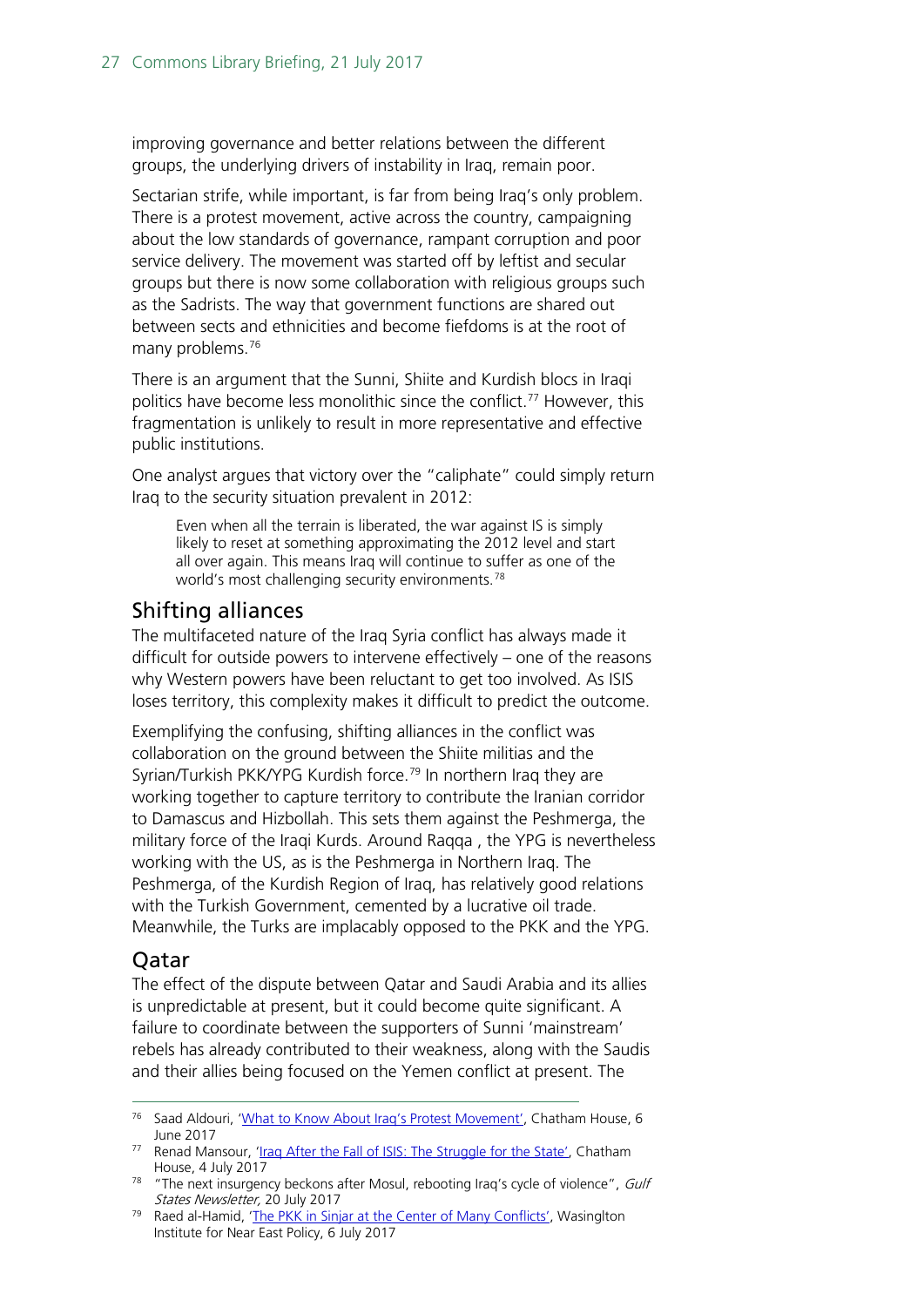present row with Qatar may further reduce the Gulf Sunnis' support for rebel groups in Syria and further distance Saudi Arabia and the UAE from Turkey, which hass sided with Qatar in the Gulf crisis.

It could even increase the level of conflict between rebel groups on the ground if they become proxies for the Qataris and the Saudis, respectively, even if tensions do not escalate into military confrontation on the Arabian Peninsula itself. The dispute also has sectarian undertones, with the Qataris accused by the Saudis of collaborating with Iran – deepening sectarian tensions will not help with the search for a political solution in Syria.

## <span id="page-27-0"></span>Future of ISIS

The Trump Administration has promised to speed up the fight against ISIS, and the Pentagon has offered plans to accelerate operations around Raqqa over the next six months or so.

Winning the territorial battle would deprive ISIS of important practical and propaganda advantages. The taxes and other resources available to ISIS because it controls territory and a civilian population will be gone. The idea that ISIS victories are ordained by God and that therefore Muslims should join it will be undermined.

Analysts warn, however, that ISIS may become more dangerous outside (and inside) Syria and Iraq after those countries are 'cleared'.

- Long-term guerrilla campaigns could continue in Iraq and Syria. Although ISIS has largely been removed from its city strongholds, it remains a presence in sparsely-populated desert areas
- ISIS leaders and fighters could disperse to other 'provinces'. Libya, Egypt, Afghanistan and Yemen all have areas held by forces that have declared themselves to be part of ISIS. Those 'provinces' could be strengthened
- ISIS fighters could return to their home countries in the Middle East and Europe particularly and use their experience to mount attacks at home
- ISIS could become more like Al-Qaeda, inspiring and organising attacks rather than holding territory and prioritising the 'far enemy' rather than the 'near enemy' – meaning that Western countries would be more at risk. ISIS has already claimed responsibility for several attacks in Europe, including that at London Bridge in June 2017.<sup>[80](#page-27-1)</sup>

The US is conscious of these dangers and has adjusted strategy to try to prevent the dispersal of ISIS operatives, by isolating such centres as Raqqa before attacking them, as mentioned above. Nevertheless, the outlook is difficult. Paul Rogers, professor of peace studies at Bradford University says: "IS and its related groups are in it for the long haul. Any

<span id="page-27-1"></span><sup>80 &#</sup>x27;London terror attack: Isis claims responsibility amid group's 'call for increased [attacks',](http://www.independent.co.uk/news/uk/home-news/london-terror-attack-isis-claims-responsibility-borough-market-bridge-a7772776.html) Independent, 4 June 2017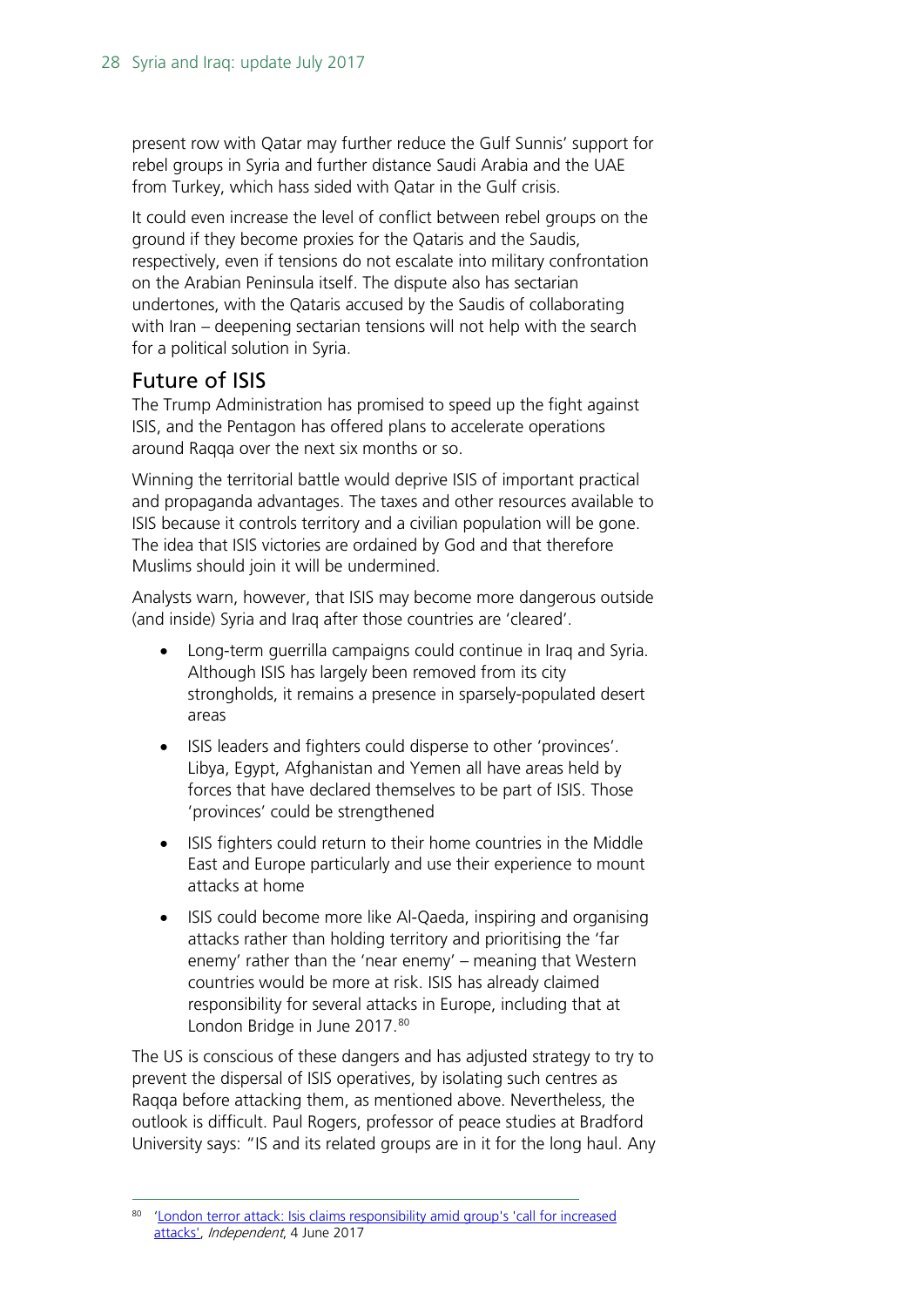idea that military suppression by the US or anyone else will work is wishful thinking."<sup>[81](#page-28-0)</sup>

Many commentators argue that aggravating rivalries would be counterproductive and that the only real solution is good governance in Syria, Iraq and other conflict-ridden countries.<sup>[82](#page-28-1)</sup> Whether Western publics have much appetite for supporting that is open to question.

<span id="page-28-0"></span><sup>81</sup> Paul Rogers, 'Even if Ragga and Mosul fall, Islamic State is far from finished', The Conversation, 15 June 2017

<span id="page-28-1"></span><sup>82</sup> Counter-terrorism Pitfalls: [What the U.S. Fight against](https://d2071andvip0wj.cloudfront.net/003-counter-terrorism-pitfalls.pdf) ISIS and al-Qaeda Should [Avoid,](https://d2071andvip0wj.cloudfront.net/003-counter-terrorism-pitfalls.pdf) International Crisis Group, 22 March 2017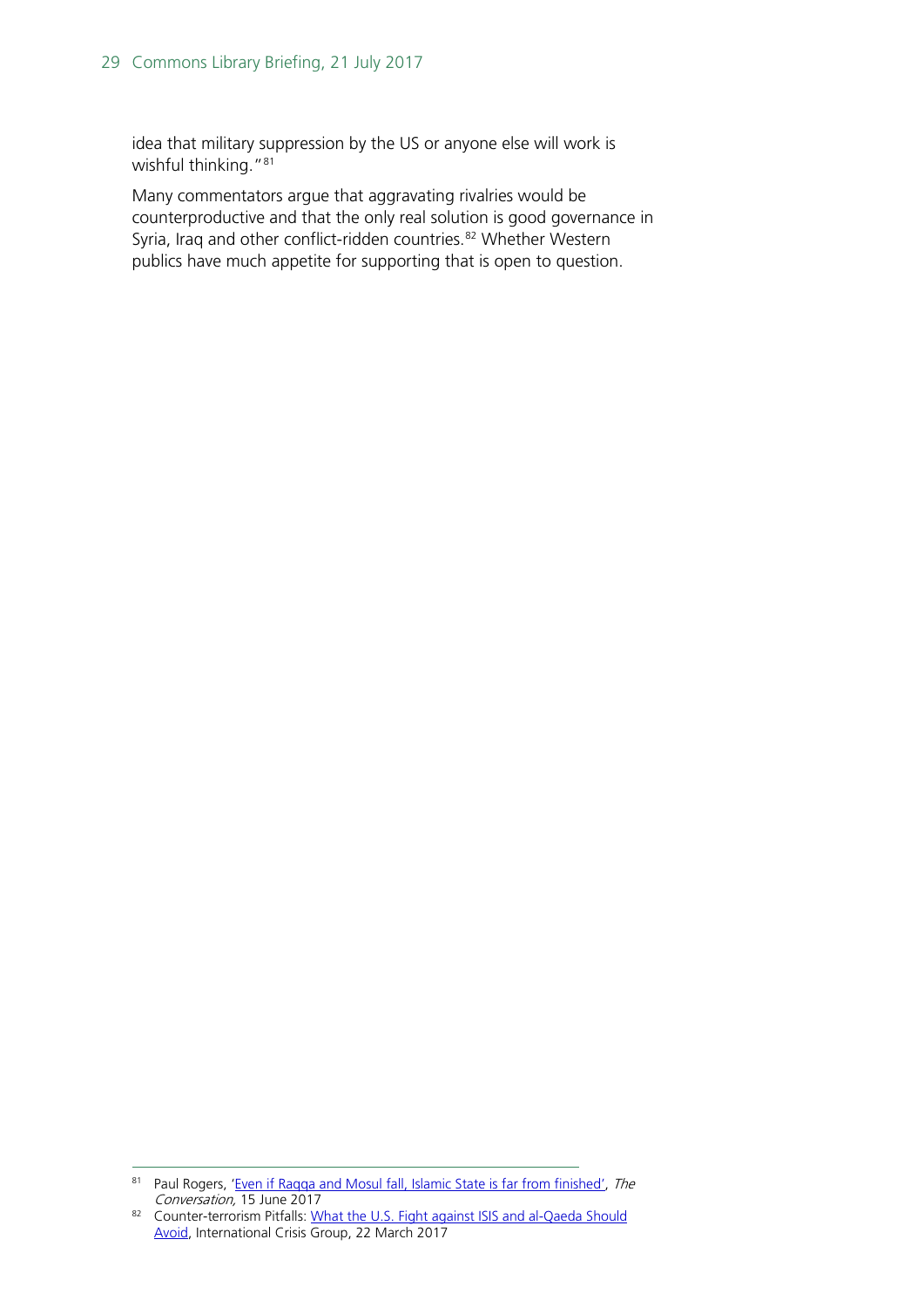## <span id="page-29-0"></span>4. International humanitarian law

The violation of international humanitarian law in Iraq and Syria has been widespread. The UN Commission of Inquiry was particularly critical of the Syrian Government for its attacks on civilians. It also found that other actors, particularly ISIS and Jabhat al-Nusra/Jabhat Fatah al-Sham, were guilty of IHL violations.

Chemical weapons were also being used in Syria by the government, in violation of the Chemical Weapons Convention, although that appears to have stopped since the cruise missile attacks.

Although there is little prospect of prosecutions in international courts at present, evidence is being gathered. Some commentators said that the allegations of a crematorium at a Syrian prison indicate that the Syrian government is trying to hide evidence.

From late 2016 until April 2017, Human Rights Watch reports that the Syrian government was systematically using chemical weapons, both those banned by the Chemical Weapons Convention and chlorine weapons, which are not. Some attacks seemed targeted at civilians, according to the group, which also contravenes international humanitarian law.<sup>[83](#page-29-1)</sup>

According to the UN Commission of Inquiry into international humanitarian law in Syria, the Syrian Government and its supporters continue to violate international law.[84](#page-29-2) The report explains:

Government and pro-Government forces continue to attack civilian objects including hospitals, schools and water stations. A Syrian Air Force attack on a complex of schools in Haas (Idlib), amounting to war crimes, is a painful reminder that instead of serving as sanctuaries for children, schools are ruthlessly bombed and children's lives senselessly robbed from them.<sup>[85](#page-29-3)</sup>

The report also said that the government and its supporters used cluster munitions, incendiary weapons and chlorine weapons in civilian areas, disregarding international law obligations.

The Commission of Inquiry found that other actors in the conflict had violated international law, particularly Jabhat Fatah Al-Sham and ISIS, while other armed groups, including the Kurdish YPG, came in for criticism, too.

In April, shortly after the US cruise missile attacks in response to the alleged use of chemical weapons, the Syrian government upped the tempo of strikes against rebel-held areas, supported by Russian

<span id="page-29-1"></span><sup>83</sup> Human Rights Watch, Death by Chemicals: The Syrian Government's Widespread [and Systematic Use of Chemical Weapons,](https://www.hrw.org/report/2017/05/01/death-chemicals/syrian-governments-widespread-and-systematic-use-chemical-weapons) 1 May 2017

<span id="page-29-2"></span><sup>84</sup> For more information, see the Commons Briefing Paper *International Humanitarian* Law: a primer</u>, January 2016

<span id="page-29-3"></span><sup>85</sup> Independent International Commission of Inquiry on the Syrian Arab Republic, [March 2017 report](http://www.ohchr.org/EN/HRBodies/HRC/IICISyria/Pages/Documentation.aspx)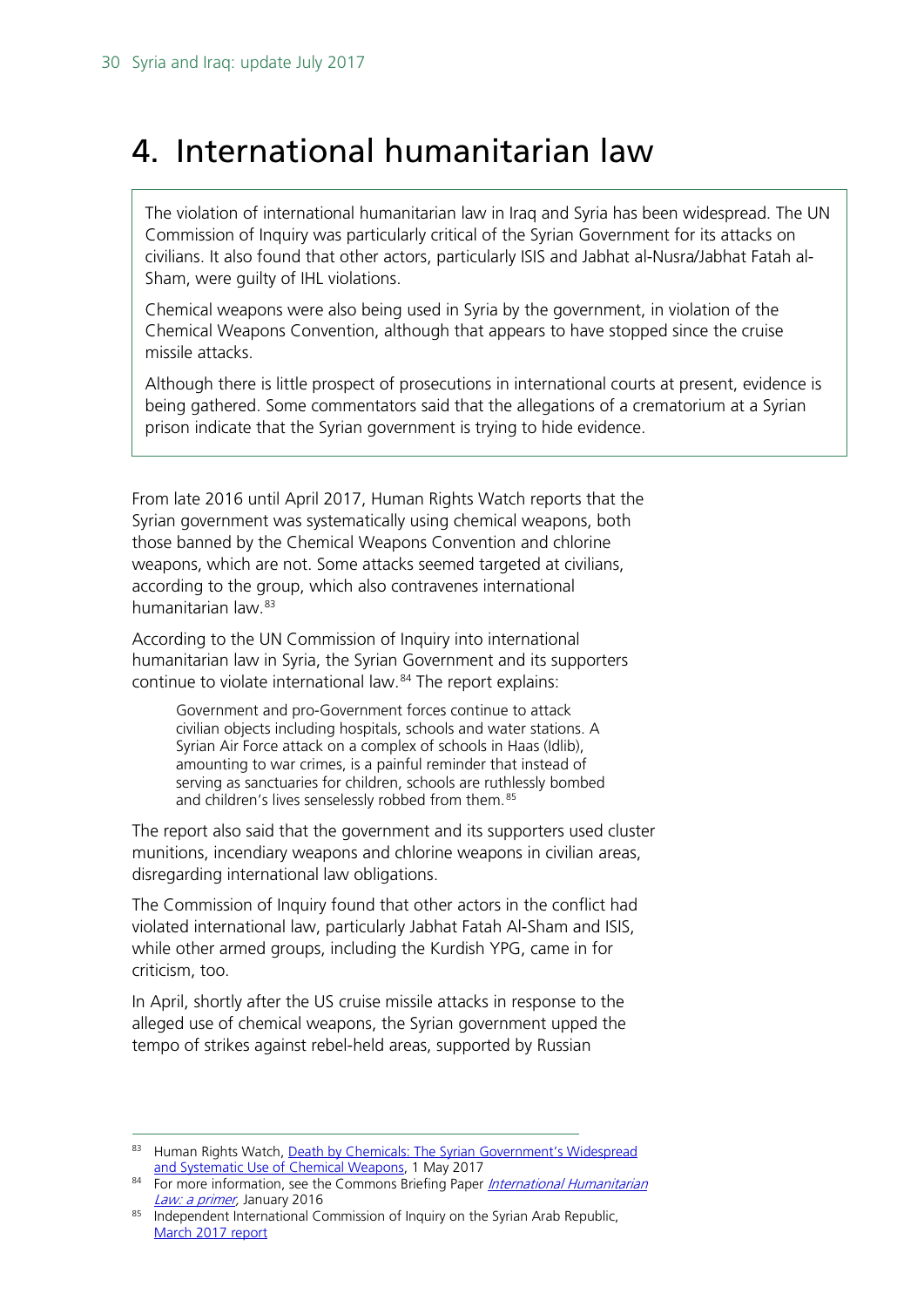warplanes. Warplanes used the base that was targeted by US cruise missiles, undermining the claims that it had been disabled.<sup>[86](#page-30-0)</sup>

In May, the US government claimed that the Syrian government is using a crematorium at the Sednaya military prison, An Administration briefing said: ""We believe that the building of a crematorium is an effort to cover up the extent of mass murders taking place in Sednaya prison."<sup>87</sup> The Syrian government denied the report. Commentators suggest that trying to hide evidence of atrocities suggested a bigger concern for international justice than the Syrian government has admitted.<sup>[88](#page-30-2)</sup>

In July 2017, Amnesty International released a report on violations of International Humanitarian Law in the battle for Mosul.<sup>[89](#page-30-3)</sup> It said that the violations committed by ISIS had been "abhorrent", while progovernment forces had subjected the city to "ruthless and unlawful" attacks, failing to take effective precautions to protect civilians and using inherently indiscriminate weapons.

There is also the question of accountability. In December 2016 the UK co-sponsored a UN General Assembly resolution establishing a new 'International, Impartial and Independent Mechanism' to collect and analyse evidence of serious international crimes committed in Syria – adding to other commissions and organisations doing so. But without Syrian agreement or Security Council authorisation there is very limited scope for using that evidence in an international court or tribunal.

<span id="page-30-0"></span><sup>86 &#</sup>x27;Assad steps up air strikes on rebels', Financial Times, 12 April 2017

<span id="page-30-2"></span><span id="page-30-1"></span><sup>&</sup>lt;sup>87</sup> 'Syria using crematorium at prison, U.S. charges', *Washington Post*, 16 May 2017 88 'The Guardian view on Assad's crematorium: he cannot hide his tracks - editorial', Guardian, 16 May 2017

<span id="page-30-3"></span><sup>89</sup> At any cost – [the civilian catastrophe in West Mosul, Iraq](https://www.amnesty.org/en/documents/mde14/6610/2017/en/), Amnesty International, July 2017AT ANY COST THE CIVILIAN CATASTROPHE IN WEST MOSUL, IRAQ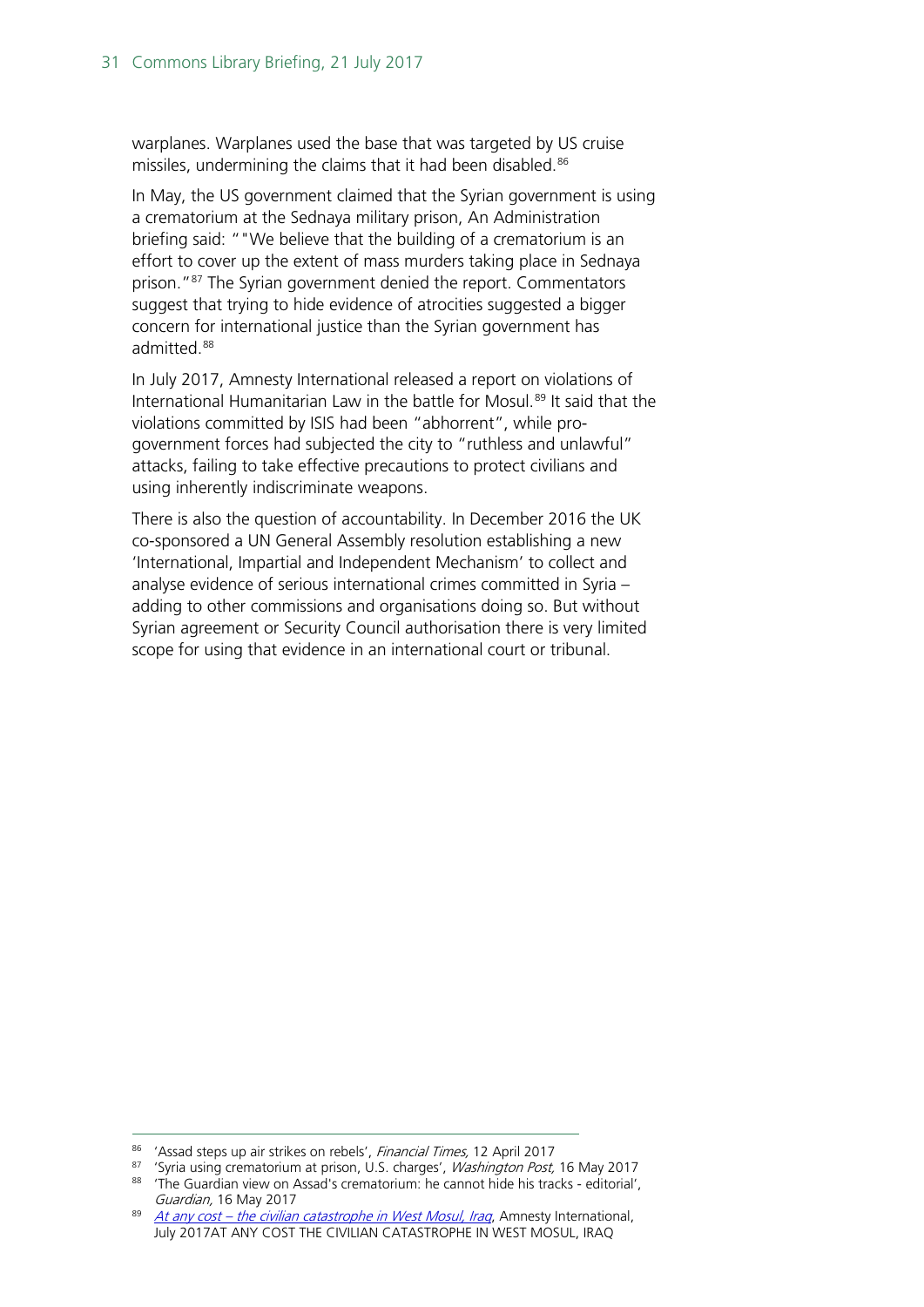## <span id="page-31-0"></span>5. Human cost

The casualty toll continues to rise: the Syrian Observatory for Human Rights says that 96,000 civilians have died, of a total of 470,000, between the beginning of the conflict and March 2017. Other groups give different figures.

Many sources say that the Syrian government and its supporters have caused by far the most casualties. Aerial bombardment is reported to have caused fewer casualties, although the number caused by the US-led coalition is increasing.

Over half of Syrians have been forced out of their homes. But refugees are finding it increasingly difficult to find refuge in neighbouring countries as Turkey, Jordan and Lebanon seal their borders.

\$3.4 billion are needed for the Syria response plan 2017. The UK was the third largest bilateral donor for the Syria crisis in 2016. At present the UK Government is committed to spending 2.3 billion by 2020.

## <span id="page-31-1"></span>Casualties of the conflict

In March 2017, the Syrian Observatory for Human Rights estimated that 470,000 people had died, of whom 96,000 were civilians. Another 145,000 people were reported missing.

The Syrian government continues to be responsible for more deaths in Syria than any other force, according to most sources, although the number of civilian casualties caused by International Coalition attacks aimed at ISIS is increasing, again according to the SOHR.

The SOHR sets out documented civilian deaths by actor responsible since the beginning of the conflict to March 2017 as follows: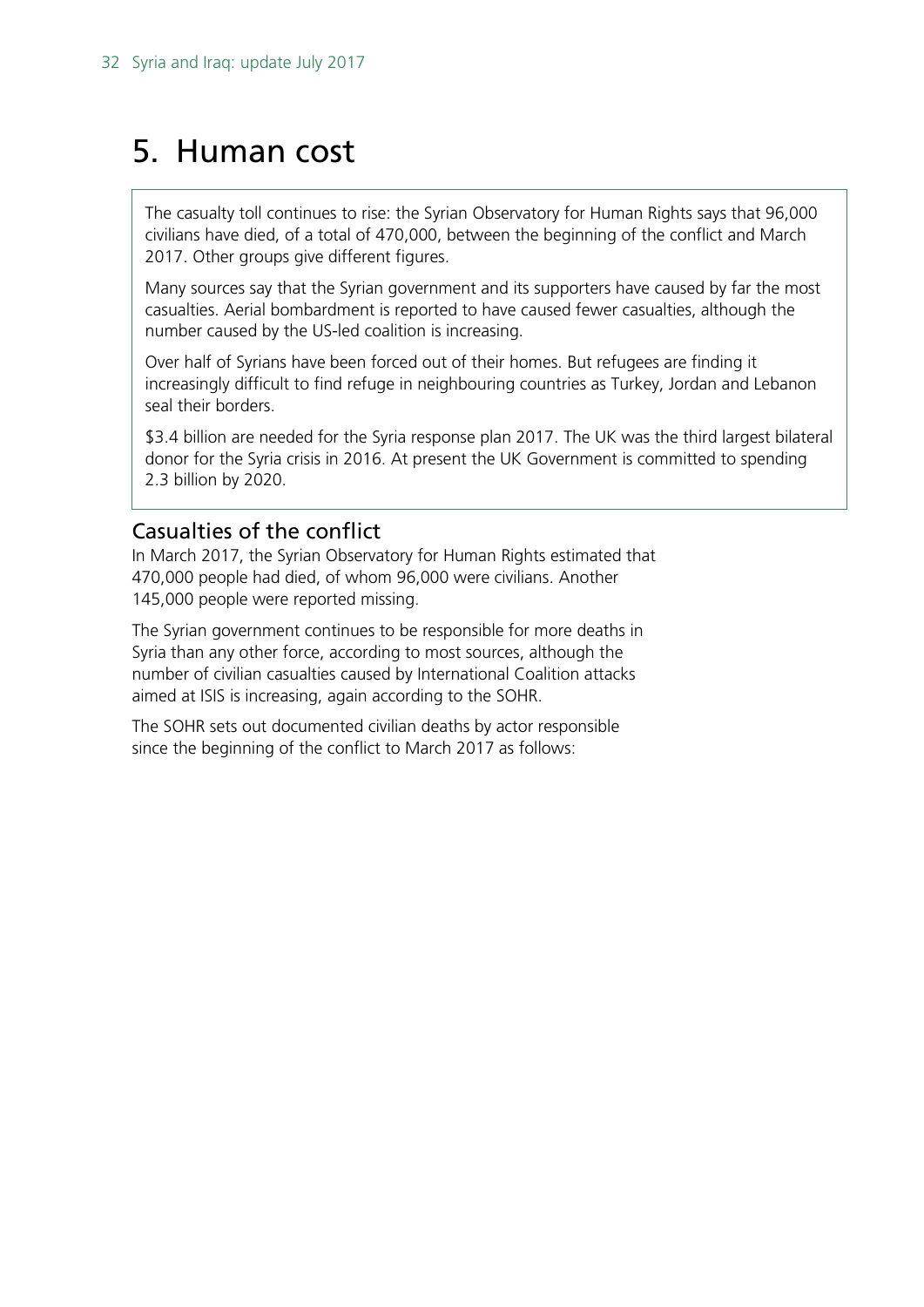#### 33 Commons Library Briefing, 21 July 2017

| Actor        | Syrian Government                                                                                                 | Opposition<br>factions | Russian<br>airforce and | rockets Islamic State | coalition | International Turkish ground Turkish border<br>and air forces | guards |
|--------------|-------------------------------------------------------------------------------------------------------------------|------------------------|-------------------------|-----------------------|-----------|---------------------------------------------------------------|--------|
| Total        | 78602                                                                                                             | 7134                   | 4925                    | 3123                  | 920       | 527                                                           | 242    |
| Of<br>which: | Syrian airforce<br>22596<br>Syrian government<br>ground forces and<br>their Syrian and<br>foreign allies<br>41345 |                        |                         |                       |           |                                                               |        |
|              | Deaths in<br>government<br>detention<br>14661*                                                                    |                        |                         |                       |           |                                                               |        |

\*"…this statistic does not include the 45000 citizens who were killed under torture in the detention centers and prisons of Bashar al-Assad's regime, and the observatory got the information about their death during the period of their detention."

SOHR estimates that about 12,000 people have been kidnapped or imprisoned by various factions. They are not included here.

SOHR also estimates that the true figure of civilian deaths is likely to be about 85,000 higher, since evidence of many deaths is hidden.

These figures should be treated with caution:

- The SOHR admits that the evidence on which it bases its figures is patchy – information from war zones is always difficult to obtain. But, as the organisation says, that means that the true number of civilian casualties is likely to be much higher.
- The SOHR comes from an anti-government position and is based in the UK. These two factors may mean that its figures have an anti-government or pro-Western slant.
- The categorisation of actors is not fully explained.

Nevertheless, the organisation is widely quoted in respected media sources.

The Syrian Government does not record casualty statistics, according to newspaper reports.[90](#page-32-0)

According to the Syrian Network for Human Rights, another monitoring group based in the UK, the US-led coalition overtook Russia for the month of March 2017, being the second biggest killer of civilians after the Syrian Government during that month. According to the group, the Syrian Government killed 417 civilians, the US-led coalition, 260, Russia 224, ISIS 119 and Kurdish forces 11. It is worth noting that, like the Observatory, the SNHR released figures for the sixth anniversary of the

<span id="page-32-0"></span> <sup>90</sup> ['US-led coalition killed more Syrian civilians than Isis or Russia in March, figures](http://www.independent.co.uk/news/world/middle-east/us-coalition-air-strikes-isis-russia-kill-more-civilians-march-middle-east-iraq-syria-network-for-a7663881.html)  [show'](http://www.independent.co.uk/news/world/middle-east/us-coalition-air-strikes-isis-russia-kill-more-civilians-march-middle-east-iraq-syria-network-for-a7663881.html), Independent, 3 April 2017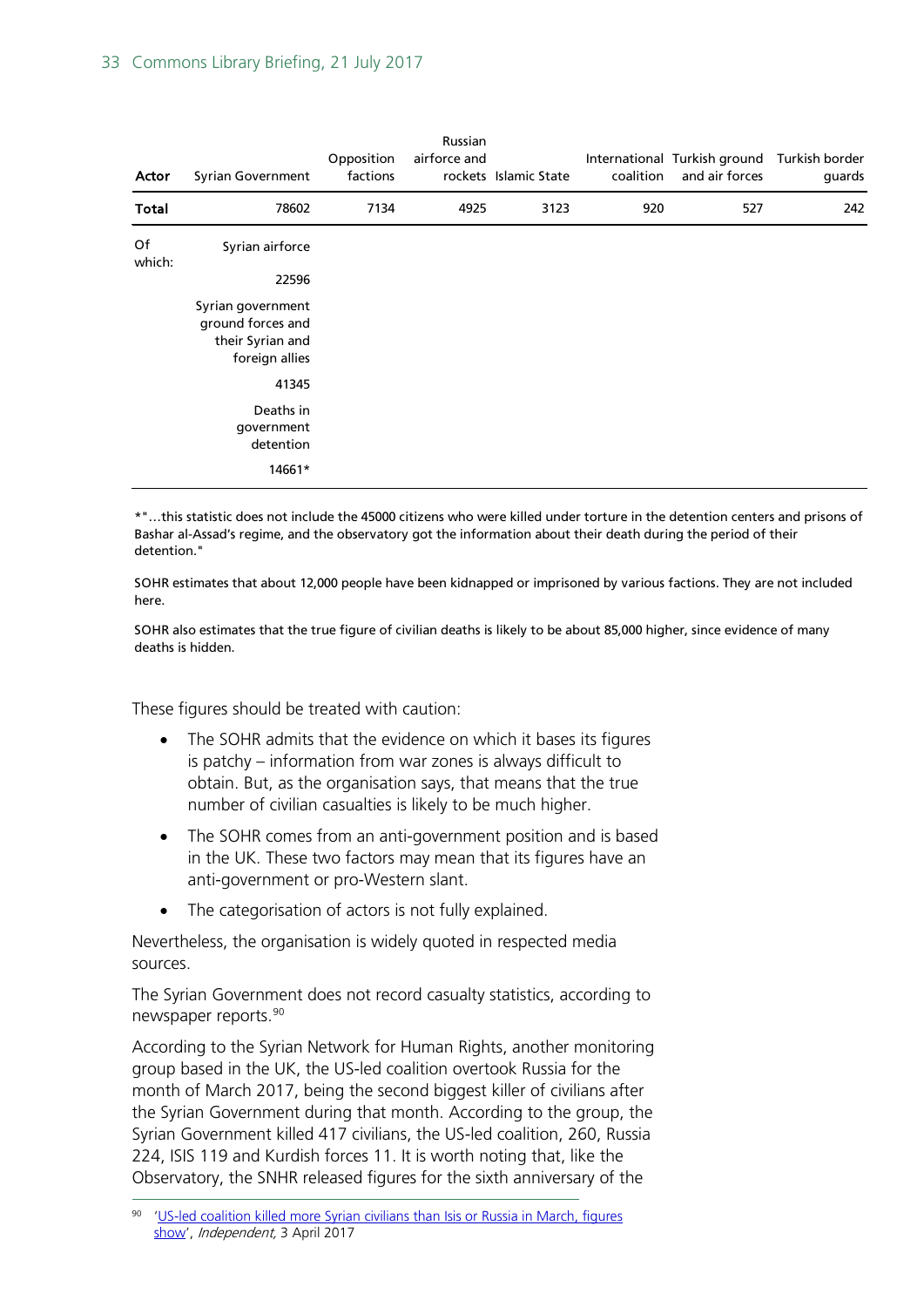beginning of the conflict. The SNHR's figure of 207,000 was very different from the Observatory's number (96,000).<sup>[91](#page-33-2)</sup>

### <span id="page-33-0"></span>Humanitarian

As the Assad government battles to survive and the international participants fight for their perceived strategic interests, the suffering in Syria continues to rise. The ceasefire agreed in Astana has been violated. UNICEF says "the general non-compliance with the Cessation of Hostilities continues to limit access to meet humanitarian needs in hardto-reach and besieged areas."[92](#page-33-3)

The UN Office for the Coordination of Humanitarian Affairs (UNOCHA) says that 13.5 million people need humanitarian help, 5.8 million of those are children.

4.7 million people are trapped in areas where aid agencies find it difficult to help them. $93$  644,000 are living in areas officially declared siege sites by the UN. Aid services are often denied entry into these areas and urgent medical evacuations are blocked, resulting in civilian deaths and suffering.

Over half of Syrians have been forced to leave their homes: a total of 6.3 million internally displaced persons. More than 6,000 people are forced to leave their homes every day.

69% of the population are living in extreme poverty.<sup>[94](#page-33-5)</sup> One in three Syrians are food insecure.

Neighbouring countries continue to host millions of refugees, supporting them with very limited resources. Most Syrian refugees live in poverty but are relatively safe. Over the last year, however, Jordan and Lebanon have been increasingly reluctant to admit more refugees.<sup>[95](#page-33-6)</sup> That has led to 170,000 people being stranded in difficult and dangerous conditions on the Syrian side of the border.<sup>[96](#page-33-7)</sup> Lebanon would like to see 'safe zones' created in Syria, where refugees could be sent. Turkey started a wall along its Syrian border in 2014.

The inter-agency response plan sets out a need for \$3.4 billion for 2017. The largest portion of this would go to food security work, followed by shelter and health.<sup>[97](#page-33-8)</sup>

## <span id="page-33-1"></span>5.1 UK aid in the region

An increase in aid spending for the Syrian crisis and the related region was set out in the November 2015 aid strategy – UK aid: tackling global [challenges in the national interest.](https://www.gov.uk/government/uploads/system/uploads/attachment_data/file/478936/52309_Cm_9161_NSS_SD_Review_PRINT_only.pdf) The strategy also provided for a £500

<span id="page-33-7"></span>96 UN [Syrian Humanitarian Needs Overview](http://hno-syria.org/#home)

<span id="page-33-2"></span><sup>91</sup> Syrian Network for Human Rights, The sixth anniversary of the popular uprising towards freedom, [and the killing of the first civilians,](http://sn4hr.org/wp-content/pdf/english/207_thousand_civilians_were_killed_by_hands_of_the_Syrian_alliance_Iranian_Russian_en.pdf) 18 March 2017

<span id="page-33-3"></span><sup>92</sup> [UNICEF Syria Crisis Situation Report April 2017](http://reliefweb.int/report/syrian-arab-republic/unicef-syria-crisis-situation-report-april-2017-humanitarian-results)

<span id="page-33-4"></span><sup>93</sup> UN OCHA Syria, [About the crisis](http://www.unocha.org/syrian-arab-republic/syria-country-profile/about-crisis)

<span id="page-33-5"></span><sup>&</sup>lt;sup>94</sup> For a definition, see ODI, <u>The definition of extreme poverty has just changed – here's</u><br>
<u>what you need to know</u>, 5 October 2015

<span id="page-33-6"></span><sup>95</sup> Elena Fiddian-Qasmiyeh, 'Syrian refugees in Turkey, Jordan and Lebanon face an [uncertain 2017',](http://theconversation.com/syrian-refugees-in-turkey-jordan-and-lebanon-face-an-uncertain-2017-70747) The Conversation, 3 January 2017

<span id="page-33-8"></span><sup>97</sup> Syrian Arab Republic Humanitarian Response Plan January - December 2017, March 2017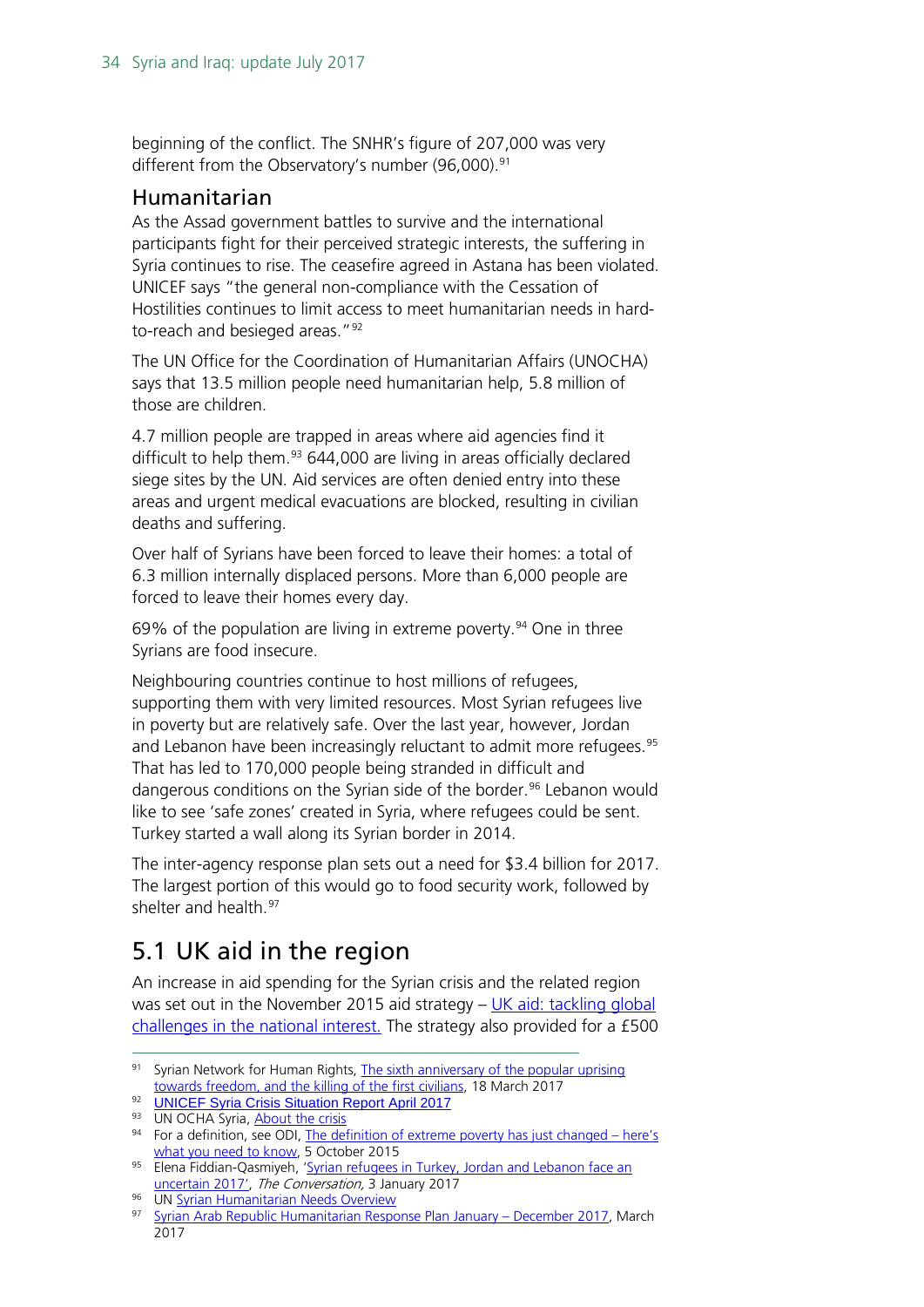million ODA crisis reserve to allow greater flexibility to respond to emerging crises such as the displacement of Syrian refugees. The whole region of Syria, the Middle East and North Africa is a target for "stepping up" UK aid.

According to the Department for International Development (DFID), the UK was the third largest bilateral contributor to the humanitarian response in Syria in 2016, and the second largest overall since the start of the response in 2012.<sup>[98](#page-34-0)</sup>

Since 2012 the Government has committed over £2.46 billion in response to the crisis in Syria. This includes allocations to over 30 implementing partners, including UN agencies, international NGOs and the Red Cross. It also includes £46 million allocated under the UK Conflict, Stability and Security Fund (CSSF) to support local capacity and build stability in the region. [99](#page-34-1)

Regular [updates on the UK's response to the Syrian refugee crisis](https://www.gov.uk/government/world/syria) are posted on the GOV.UK website.

On 4 February 2016, the UK, Germany, Kuwait, Norway and the United Nations co-hosted a conference in London on responding to the crisis in Syria. The 'Supporting Syria and the Region' conference involved world leaders, non-governmental organisations, the private sector and civil society, with the aim of raising significant new funding to meet the immediate and longer-term needs of those affected. The conference raised over US\$11 billion in pledges - \$5.8 billion for 2016 and a further \$5.4 billion for 2017-20 to enable forward planning. The conference also set goals on education and economic opportunities to transform the lives of refugees caught up in the Syrian crisis, and to support the countries hosting them.<sup>[100](#page-34-2)</sup>

### **DFID Allocations to Date**

By 18 April 2017 DFID had allocated £1.98 billion in response to the Syria crisis. The largest single country destination for the funds is Syria itself (£698 million spent prior to 2017). The other two big destinations are Jordan, where £327 million has been spent, and Lebanon, where £337 million has been spent.[101](#page-34-3)

The UK's aid so far has supported the provision of: $102$ 

- 24,996,383 individual monthly food rations
- 9,504,220 relief packages
- 7,140,448 vaccines
- 7,919,676 medical consultations

<span id="page-34-0"></span><sup>98</sup> Department for International Development, 'Britain sends lifesaving aid to the [people of Aleppo'](https://www.gov.uk/government/news/britain-sends-lifesaving-aid-to-the-people-of-aleppo), 16 December 2016

<span id="page-34-1"></span><sup>99</sup> Department for International Development, [Syria Crisis Response Summary,](https://www.gov.uk/government/uploads/system/uploads/attachment_data/file/609534/UK_Syria_Crisis_Response_Summary_2017-04-18.pdf) 18 April 2017

<span id="page-34-2"></span><sup>&</sup>lt;sup>100</sup> [Co-hosts declaration from the Supporting Syria & the Region Conference,](https://www.supportingsyria2016.com/news/co-hosts-declaration-of-the-supporting-syria-and-the-region-conference-london-2016/) London, 4 February 2016

<span id="page-34-4"></span><span id="page-34-3"></span><sup>&</sup>lt;sup>101</sup> Department for International Development, **Syria Crisis Response Summary**, 18 April 2017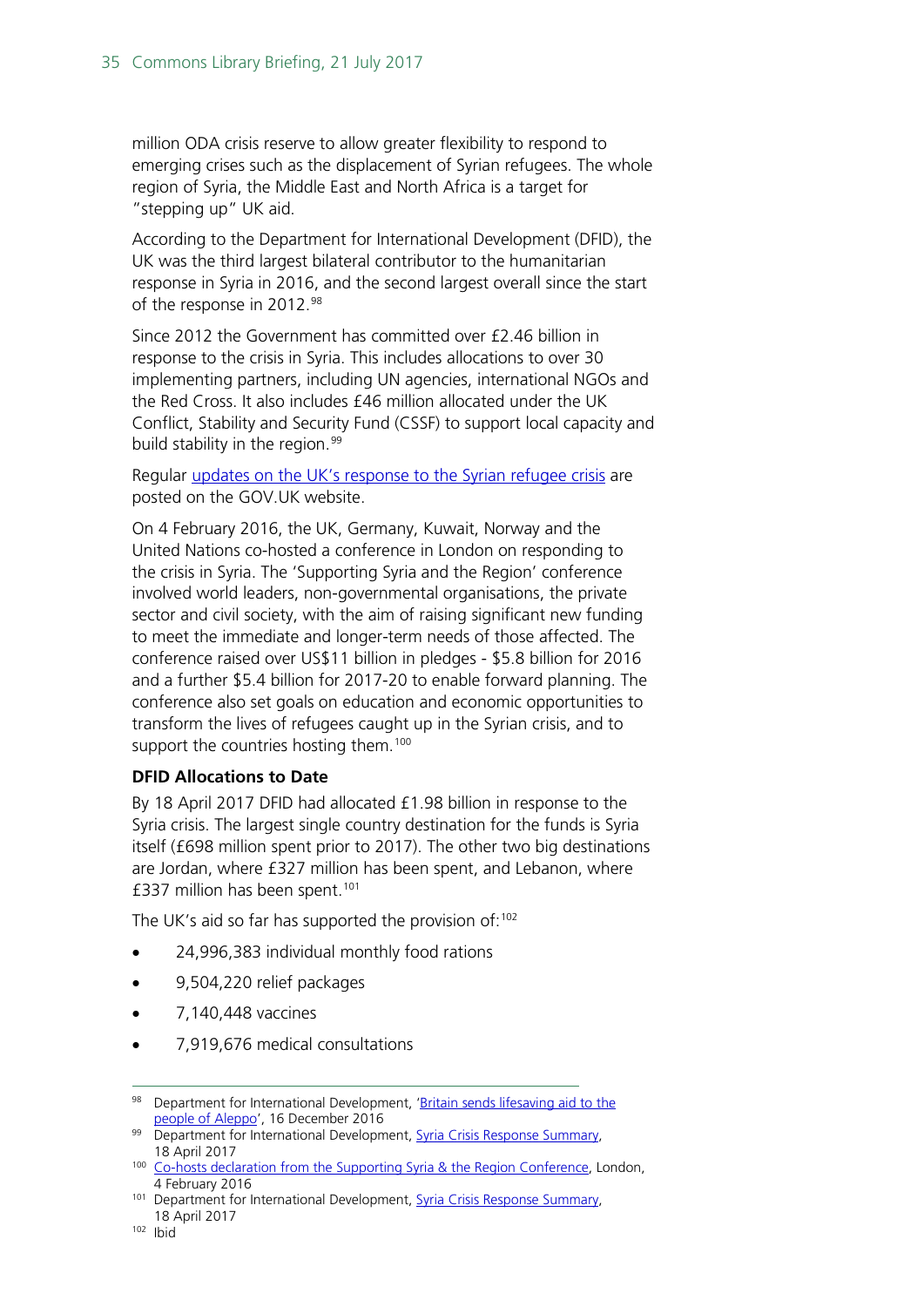#### **Future Commitments**

Following the 'Supporting Syria and the Region' conference in February 2016, then Prime Minister David Cameron announced an extra £1.2bn to be spent between 2016 and 2020, taking the UK's total investment to more than £2.3bn. He gave further details of how UK aid would be spent in the region:

With hundreds of thousands of people risking their lives crossing the Aegean or the Balkans, now is the time to take a new approach to the humanitarian disaster in Syria.

Today's pledge of more than £2.3bn in UK aid sets the standard for the international community – more money is needed to tackle this crisis and it is needed now.

But the conference I am hosting today is about more than just money. Our new approach of using fundraising to build stability, create jobs and provide education can have a transformational effect in the region – and create a future model for humanitarian relief.

And we can provide the sense of hope needed to stop people thinking they have no option but to risk their lives on a dangerous journey to Europe.<sup>[103](#page-35-0)</sup>

The International Development Committee has commended the Government for setting an exemplary standard in its commitment to funding humanitarian assistance to address the Syrian crisis.<sup>[104](#page-35-1)</sup>

<span id="page-35-0"></span>103 Prime Minister's Office and Department for International Development, UK to invest [an extra £1.2 billion supporting Syria and the region,](https://www.gov.uk/government/news/uk-to-invest-an-extra-12-billion-supporting-syria-and-the-region) 4 February 2016

<span id="page-35-1"></span><sup>104</sup> International Development Committee, [Syrian refugee crisis,](http://www.publications.parliament.uk/pa/cm201516/cmselect/cmintdev/463/463.pdf) 5 January 2016, HC 463 2015-16, page 29